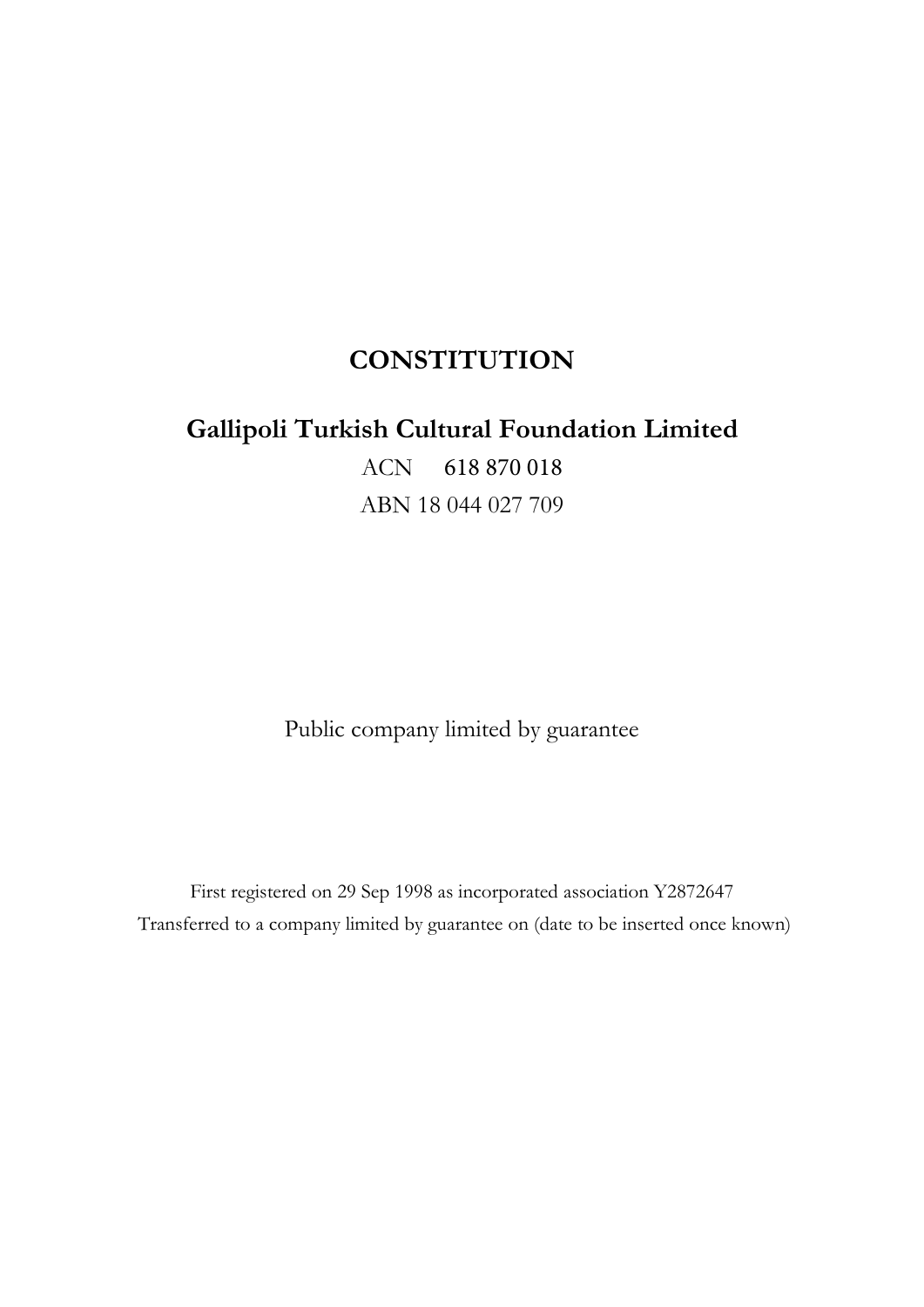# **Table of Contents**

| I.   |  |
|------|--|
| 1.   |  |
| 2.   |  |
| 3.   |  |
| 4.   |  |
| 5.   |  |
| 6.   |  |
| 7.   |  |
| 8.   |  |
| 9.   |  |
| II.  |  |
| 10.  |  |
| 11.  |  |
| 12.  |  |
| 13.  |  |
| 14.  |  |
| 15.  |  |
| 16.  |  |
| III. |  |
| 17.  |  |
| 18.  |  |
| 19.  |  |
| 20.  |  |
| 21.  |  |
| 22.  |  |
| 23.  |  |
| 24.  |  |
| 25.  |  |
| IV.  |  |
| 26.  |  |
| 27.  |  |

Constitution of Gallipoli Turkish Cultural Foundation Limited 24 Jan 2017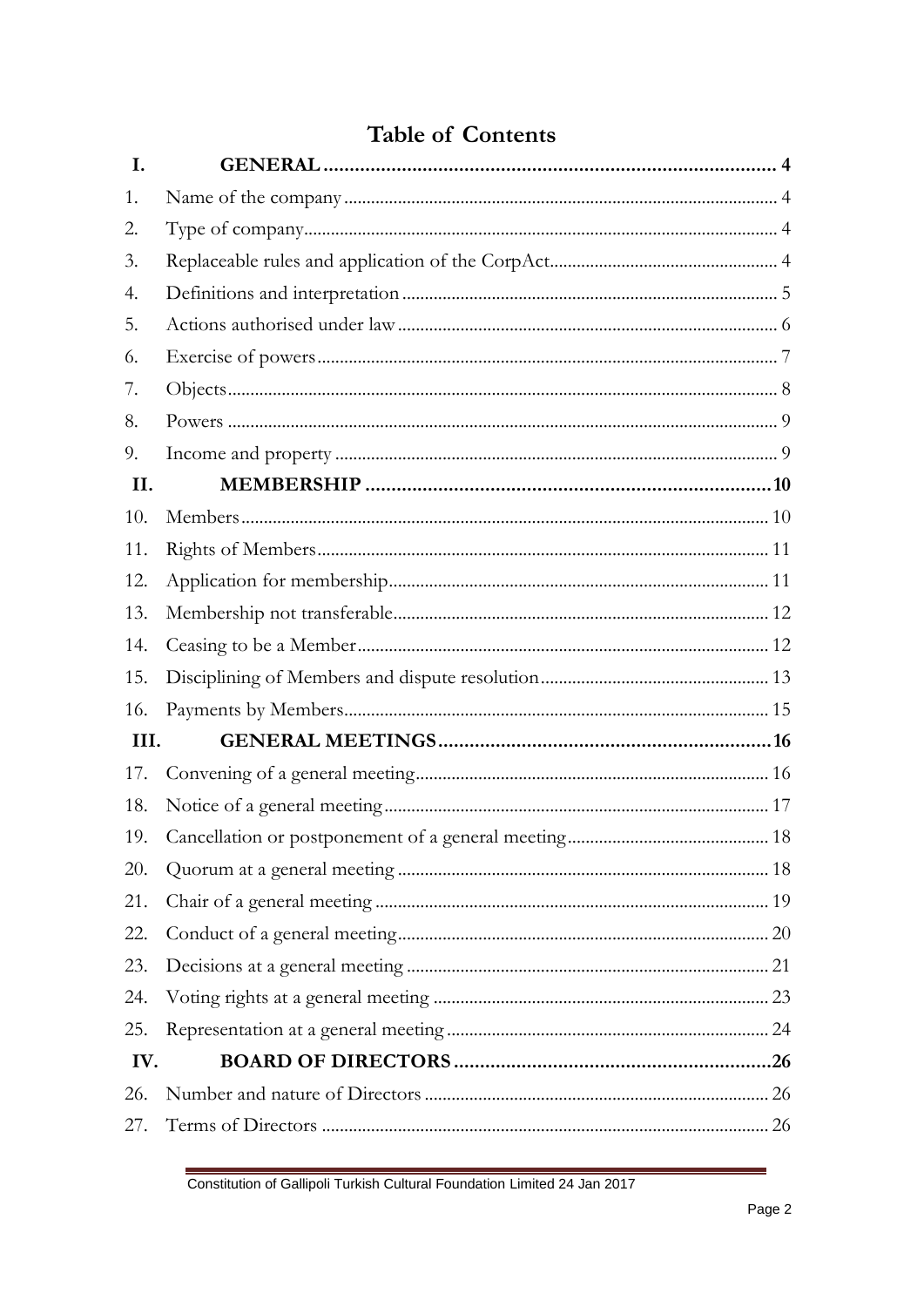| 29.<br>30.<br>31.<br>32.<br>33.<br>34.<br>35.<br>36.<br>37.<br>38.<br>39.<br>40.<br>41.<br>42.<br>43.<br>44.<br>45.<br>V.<br>46.<br>47.<br>48.<br>49.<br>50.<br>51.<br>52.<br>53.<br>54.<br>55.<br>56.<br>57.<br>58.<br>59. | 28. |  |
|-----------------------------------------------------------------------------------------------------------------------------------------------------------------------------------------------------------------------------|-----|--|
|                                                                                                                                                                                                                             |     |  |
|                                                                                                                                                                                                                             |     |  |
|                                                                                                                                                                                                                             |     |  |
|                                                                                                                                                                                                                             |     |  |
|                                                                                                                                                                                                                             |     |  |
|                                                                                                                                                                                                                             |     |  |
|                                                                                                                                                                                                                             |     |  |
|                                                                                                                                                                                                                             |     |  |
|                                                                                                                                                                                                                             |     |  |
|                                                                                                                                                                                                                             |     |  |
|                                                                                                                                                                                                                             |     |  |
|                                                                                                                                                                                                                             |     |  |
|                                                                                                                                                                                                                             |     |  |
|                                                                                                                                                                                                                             |     |  |
|                                                                                                                                                                                                                             |     |  |
|                                                                                                                                                                                                                             |     |  |
|                                                                                                                                                                                                                             |     |  |
|                                                                                                                                                                                                                             |     |  |
|                                                                                                                                                                                                                             |     |  |
|                                                                                                                                                                                                                             |     |  |
|                                                                                                                                                                                                                             |     |  |
|                                                                                                                                                                                                                             |     |  |
|                                                                                                                                                                                                                             |     |  |
|                                                                                                                                                                                                                             |     |  |
|                                                                                                                                                                                                                             |     |  |
|                                                                                                                                                                                                                             |     |  |
|                                                                                                                                                                                                                             |     |  |
|                                                                                                                                                                                                                             |     |  |
|                                                                                                                                                                                                                             |     |  |
|                                                                                                                                                                                                                             |     |  |
|                                                                                                                                                                                                                             |     |  |
|                                                                                                                                                                                                                             |     |  |

Constitution of Gallipoli Turkish Cultural Foundation Limited 24 Jan 2017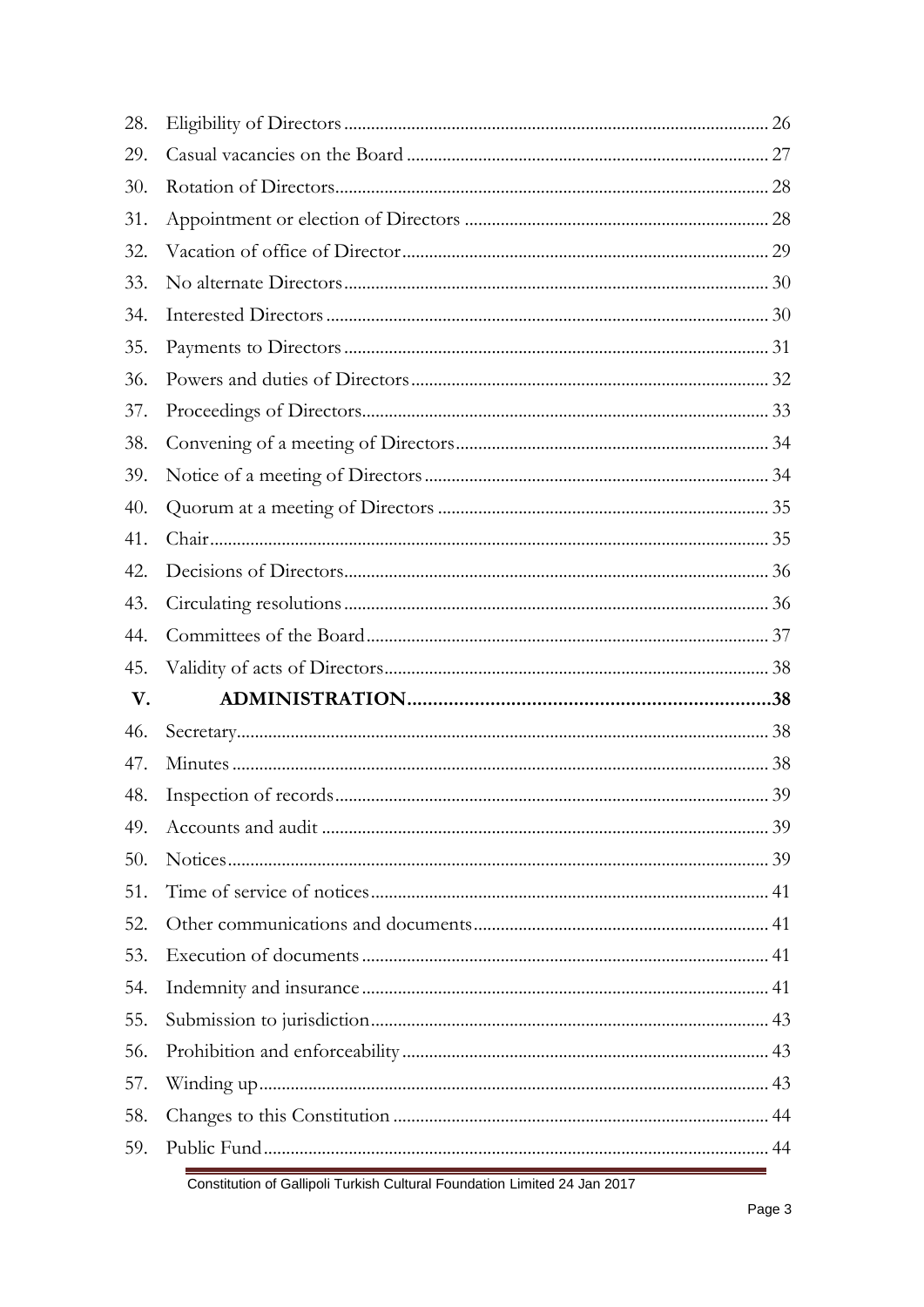# <span id="page-3-0"></span>**I. GENERAL**

#### <span id="page-3-1"></span>*1. Name of the company*

a) The name of the company is Gallipoli Turkish Cultural Foundation Limited.

# <span id="page-3-2"></span>*2. Type of company*

- a) The Company is a not-for-profit public company limited by guarantee.
- b) Subject to this Constitution, each Member and each Person who was a Member within 1 year of them ceasing to be a Member undertakes to contribute on the winding up of the Company to the property of the Company for:
	- 1) payment of debts and liabilities of the Company provided that for each Person who was a Member the debts and liabilities were contracted before they ceased to be a Member;
	- 2) payment of the costs, charges and expenses of winding up; and
	- 3) any adjustment of the rights of the contributories among themselves.
- c) The amount to be contributed under **rule 2.b)** is such amount as may be required up to \$20.

# <span id="page-3-3"></span>*3. Replaceable rules and application of the CorpAct*

- a) This Constitution is to be interpreted subject to the CorpAct, however, the rules that apply as replaceable rules to companies under the CorpAct are displaced by this Constitution and do not apply to the Company except in so far as they are repeated or contained in this Constitution.
- b) An expression used in a rule that is defined for the purposes of the CorpAct has the same meaning as in the CorpAct unless the contrary intention appears in the expression used in a rule in this Constitution.
- c) While the Company is a registered charity the ACNCAct and the CorpAct override any rules in this Constitution that are inconsistent with those laws.
- d) If the Company is not a registered charity (even if it remains a charity), the CorpAct overrides any rules in this Constitution that are inconsistent with that law.

Constitution of Gallipoli Turkish Cultural Foundation Limited 24 Jan 2017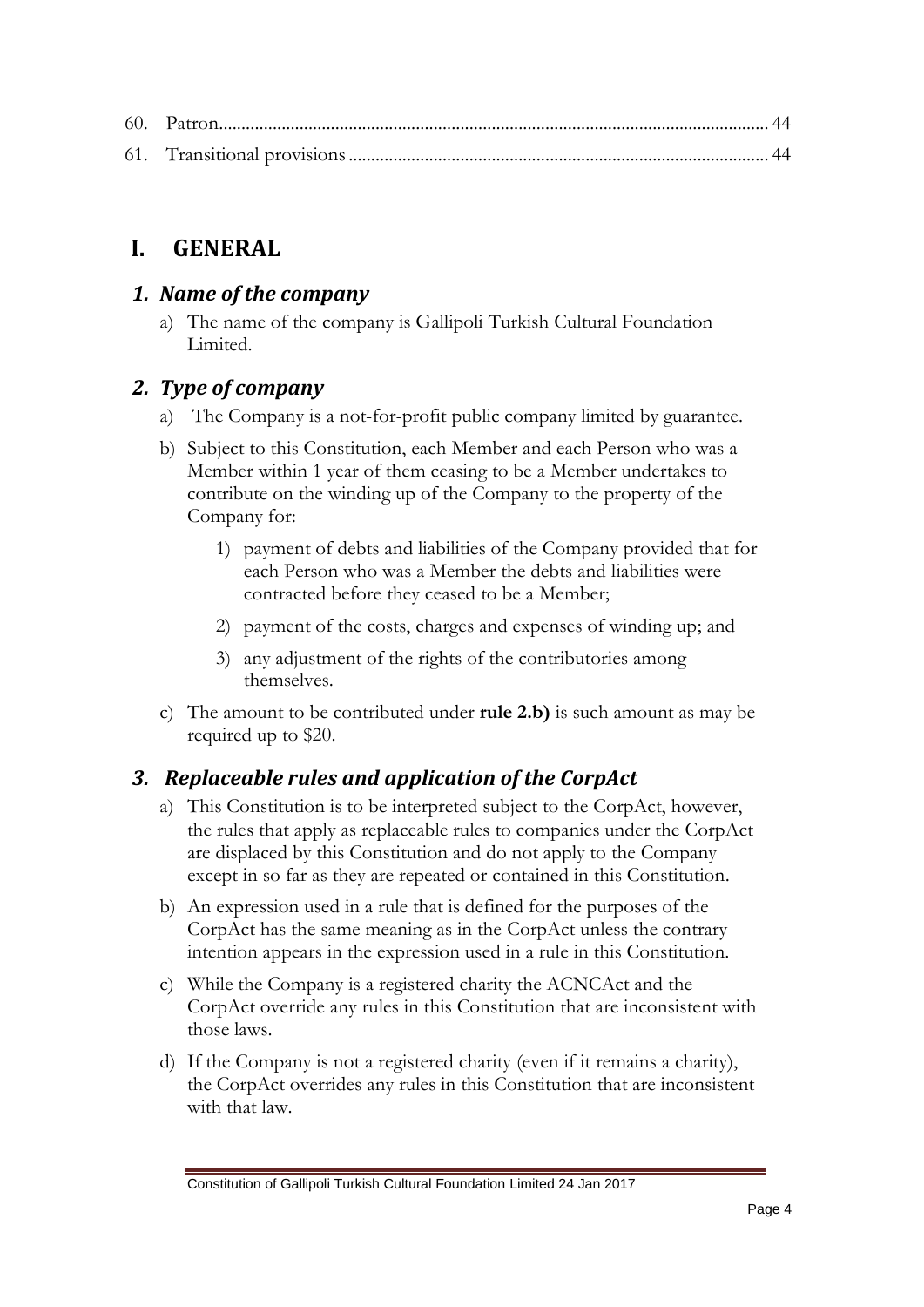#### <span id="page-4-0"></span>*4. Definitions and interpretation*

- a) In this Constitution unless it is inconsistent with the subject or context in which it is used:
- **ACNC** means the Australian Charities and Not-for-profits Commission.
- **ACNCAct** means the *Australian Charities and Not-for-profits Commission Act 2012(Cth).*
- **ASIC** means the Australian Securities & Investments Commission.
- **Board** means some or all of the Directors acting as the board of directors of the Company.
- **Business Day** means a day not being Saturday, Sunday or a public holiday on which the banks (as defined in the Banking Act 1959) are open for business in New South Wales.
- **Chair** means a Director elected or appointed from time to time to the office of Chair in accordance with **rule 41** of this Constitution.
- **Company** means Gallipoli Turkish Cultural Foundation Limited ACN … … ….
- **Constitution** means this constitution as amended or supplemented from time to time.
- **CorpAct** means the *Corporations Act 2001(Cth).*
- **Director** means a person elected or appointed from time to time to the office of director of the Company in accordance with this Constitution.
- **Electronic Contact Address** means an electronic destination such as an email address to which notices and other material from the Company can be transmitted or made available with reasonable certainty that they will be delivered to or will be accessible by the intended recipient.
- **Islam** means faith as enunciated in the Holy Qur'an.
- **Member** means a member of the Company in accordance with **part II** of this Constitution.
- **Muslim** means an individual who believes in Islam.
- **Objects** means the objects of the Company specified in **rule 7**.
- **Officer** has the same meaning as in the CorpAct.
- **Person** means an individual and any partnership, association, body or entity whether incorporated or not.
- **Register** means the register of Members pursuant to the CorpAct.
- **Representative** means the individual, as advised by the Member to the Secretary from time to time, who is appointed by a body corporate that is a Member to exercise all or any of the powers that the body corporate may exercise as a Member.

Constitution of Gallipoli Turkish Cultural Foundation Limited 24 Jan 2017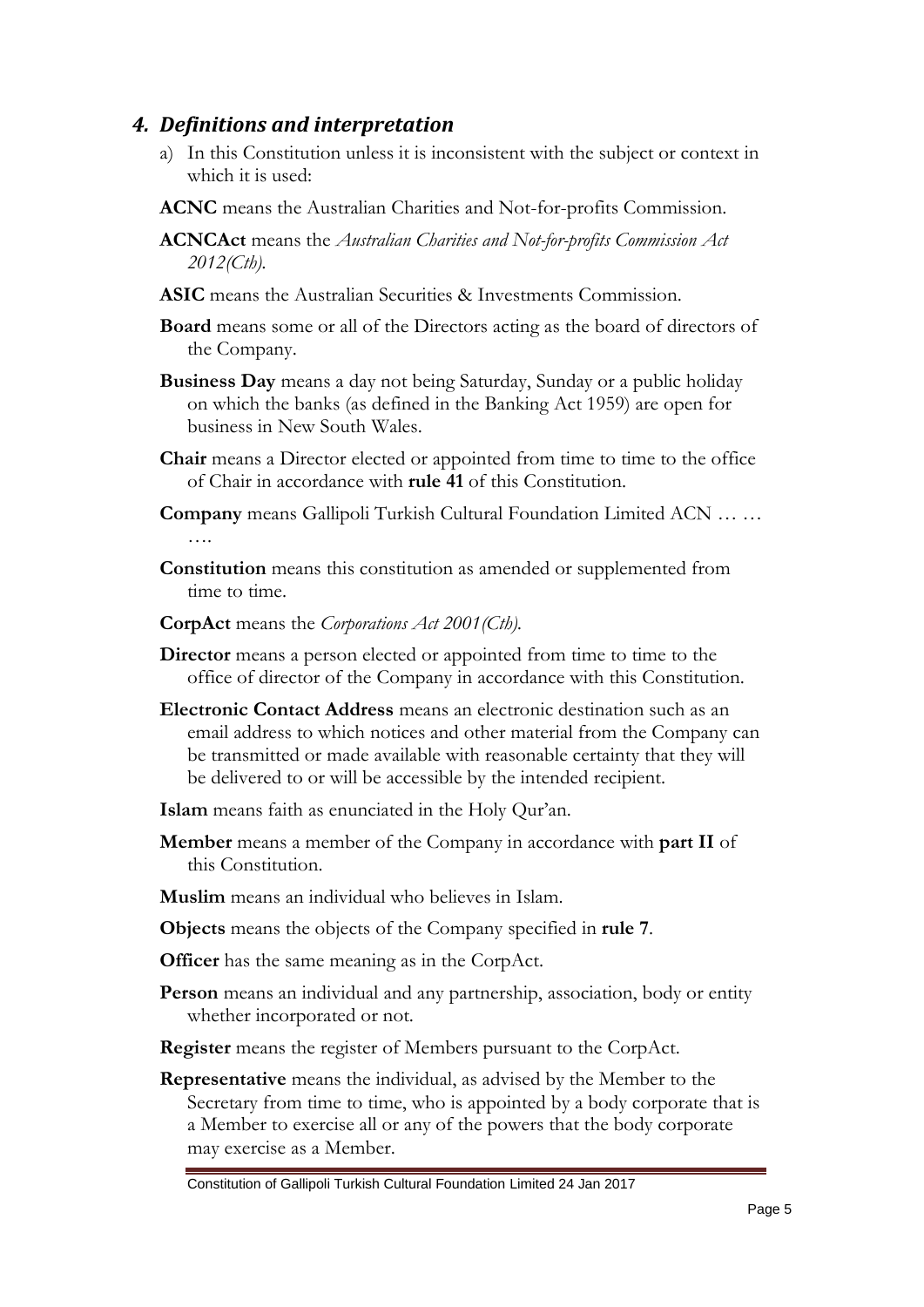- **Secretary** means any person appointed by the Board in accordance with **rule 46** to perform the duties of company secretary of the Company.
- **Tax Act** means the *Income Tax Assessment Act 1997(Cth)* and related tax legislation applicable to not-for-profit entities*.*
- **Year** means the period between the close of 1 annual general meeting and the close of the next annual general meeting.
- b) A Member is taken to be present at a general meeting if the Member is present in person or by attorney or by proxy or, when applicable, by direct vote.
- c) A reference in a rule in general terms to a person holding or occupying a particular position or office includes a reference to any person who occupies or performs the duties of that position or office for the time being.
- d) In this Constitution, the following rules of interpretation apply unless the context requires otherwise:
	- 1) a gender includes all genders;
	- 2) singular includes plural and vice versa;
	- 3) where a word or phrase is defined, its other grammatical forms or parts of speech have corresponding meaning;
	- 4) a reference to a rule or sub-rule is to a rule or sub-rule of this Constitution and includes any further embedded content;
	- 5) a reference to any legislation or to any provision of any legislation includes any modification or re-enactment of it, any legislation substituted for it and any regulations and statutory instruments issued under it; and
	- 6) the words 'writing' and 'written' include any mode of representing or reproducing words, figures, drawings or symbols in a visible or communicable form.
- e) Cross references are for convenience only. A cross reference in a particular rule identifies another rule that impinges on the interpretation of the particular rule in a key way. Not all rules that may affect the interpretation of the particular rule are cross referenced.
- f) Headings, bold type and italics are for convenience only and do not affect the interpretation of this Constitution.

#### <span id="page-5-0"></span>*5. Actions authorised under law*

a) Where the CorpAct authorises a company to do any matter or thing if so authorised by its constitution, the Company is taken by this rule to be so authorised or permitted to do that matter or thing.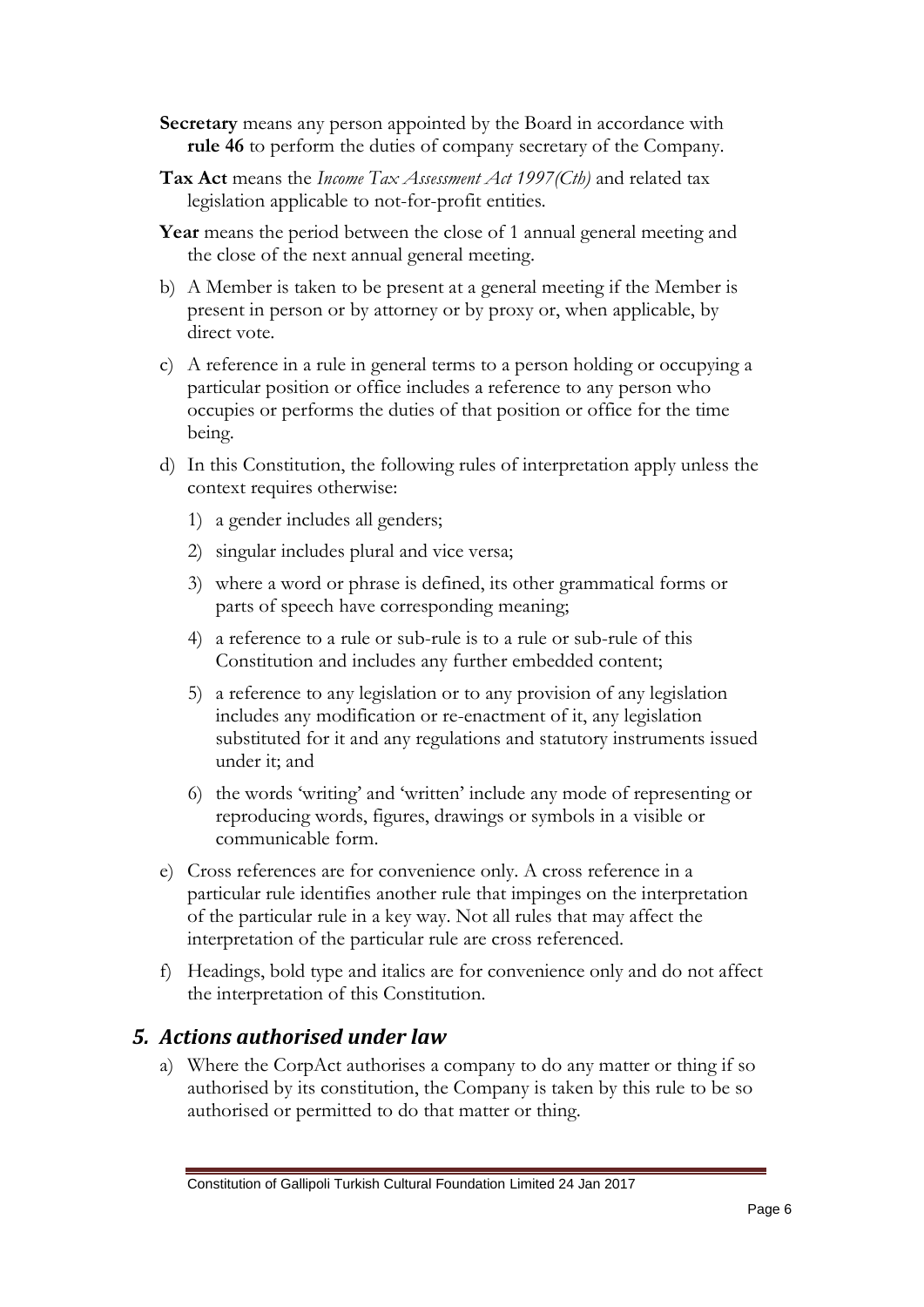b) Where the ACNCAct authorises a body corporate registered under the ACNCAct to do any matter or thing if so authorised by its constitution, the Company is taken by this rule to be so authorised or permitted to do that matter or thing provided the Company is registered under the ACNCAct.

#### <span id="page-6-0"></span>*6. Exercise of powers*

- a) Where this Constitution uses the word 'may' in providing that a person or body may do a particular act or thing, then whether the act or thing is done or not is at the discretion of the person or body.
- b) Where this Constitution confers a power to do a particular act or thing, the power is, unless the contrary intention appears, to be taken to include a power:
	- 1) exercisable in the like manner and subject to any like conditions to repeal, rescind, revoke, amend or vary that act or thing; and
	- 2) to do the act or thing from time to time.
- c) Where this Constitution confers a power to do a particular act or thing with respect to particular matters, the power is, unless the contrary intention appears, to be taken to include a power to do that act or thing with respect to some only of those matters or with respect to a particular class or particular classes of those matters and to make different provision with respect to different matters or different classes of matters.
- d) Other than in respect of Directors, where this Constitution confers a power to make appointments to any office or position, the power is, unless the contrary intention appears, to be taken to include a power:
	- 1) to appoint a person to act in the office or position until a person is appointed to the office or position;
	- 2) subject to any contract between the Company and the relevant person and any applicable industrial law, to remove or suspend with or without cause any person appointed; and
	- 3) to appoint another person temporarily in the place of any person so removed or suspended or in place of any sick or absent holder of such office or position.
- e) Where this Constitution confers a power or imposes a duty then, unless the contrary intention appears, the power may be exercised and the duty must be performed from time to time as the occasion requires.
- f) Where this Constitution confers a power on a person or body to delegate a function or a power:
	- 1) the delegation may be concurrent with, or to the exclusion of, the performance or exercise of that function or power by the person or body;

Constitution of Gallipoli Turkish Cultural Foundation Limited 24 Jan 2017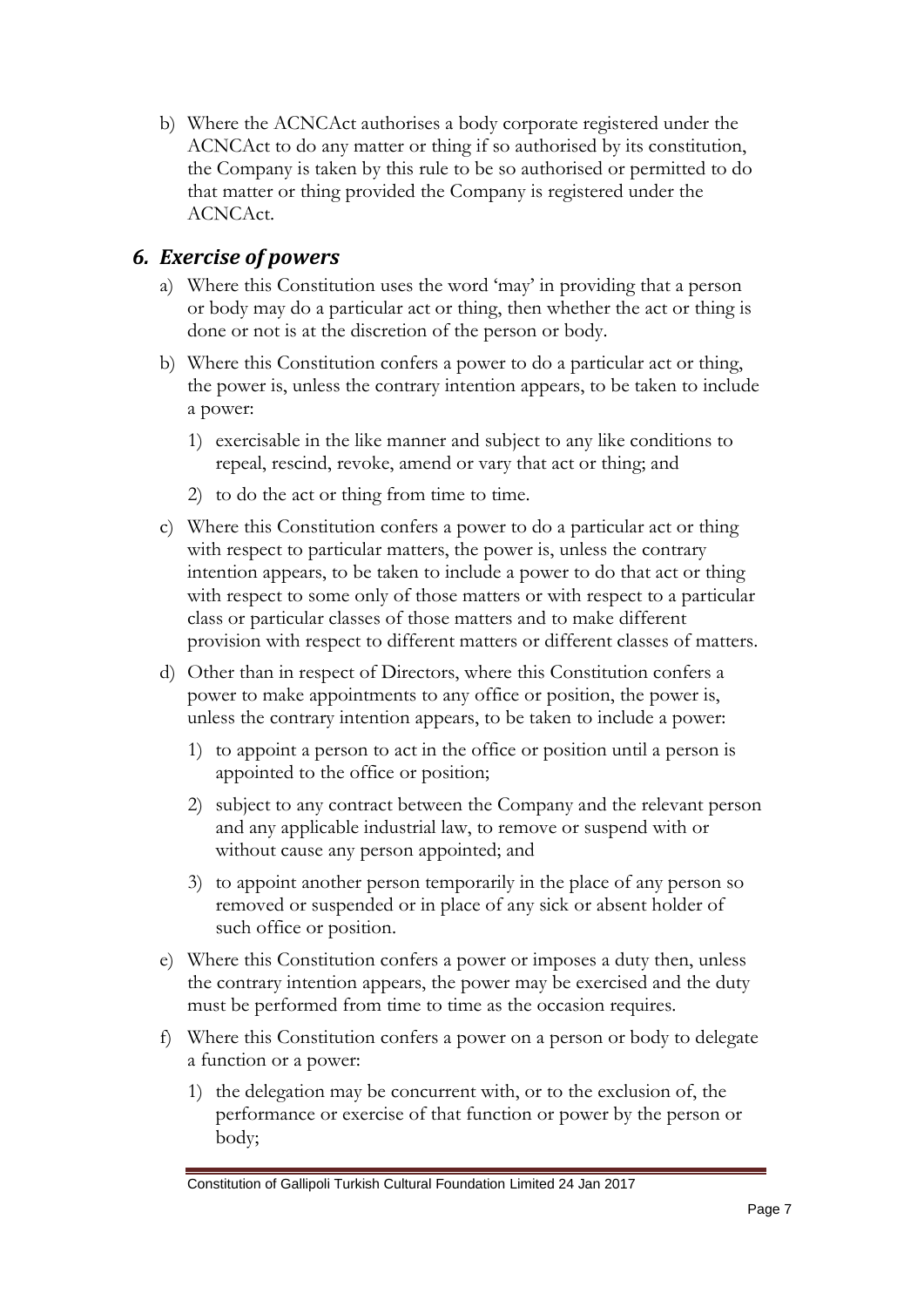- 2) the delegation may be either general or limited in any manner provided in the terms of delegation;
- 3) the delegation may be to a specified person or may be to any unspecified person from time to time holding, occupying or performing the duties of a specified office or position;
- 4) the delegation may include the power to delegate;
- 5) where the performance or exercise of that function or power is dependent upon the opinion, belief or state of mind of that person or body in relation to a matter, that function or power may be performed or exercised by the delegate upon the opinion, belief or state of mind of the delegate in relation to that matter; and
- 6) the function or power so delegated, when performed or exercised by the delegate, is to be taken to have been performed or exercised by the person or body that delegated the function or power.

#### <span id="page-7-0"></span>*7. Objects*

- a) The Company is a charitable institution that exists for the charitable purpose of providing a range of welfare, social and community services both to the Islamic community and the general public to build resilience and independence while providing direct relief of suffering, distress, misfortune and helplessness. The Company pursues these Objects through:
	- 1) a range of social and welfare activities and services including but not limited to supporting and assisting:
		- i. the sick, disabled, infirm, convalescing and rehabilitating;
		- ii. with feeding the poor and homeless;
		- iii. individuals and families in need of emergency welfare or requiring special needs;
		- iv. with welfare and English language skills to migrants and refugees in need;
		- v. the needy aged to obtain suitable aged-care services;
		- vi. with child care for families that are unable to afford commercial rates for child care;
		- vii. victims of disasters including storms, fires and floods;
		- viii. in rehabilitating persons affected by drugs and alcohol;
			- ix. the youth by promoting healthy lifestyles, physical activity and a sense of good citizenship;
			- x. with ongoing education and career counselling;
			- xi. the nurturing of community leadership;

#### Constitution of Gallipoli Turkish Cultural Foundation Limited 24 Jan 2017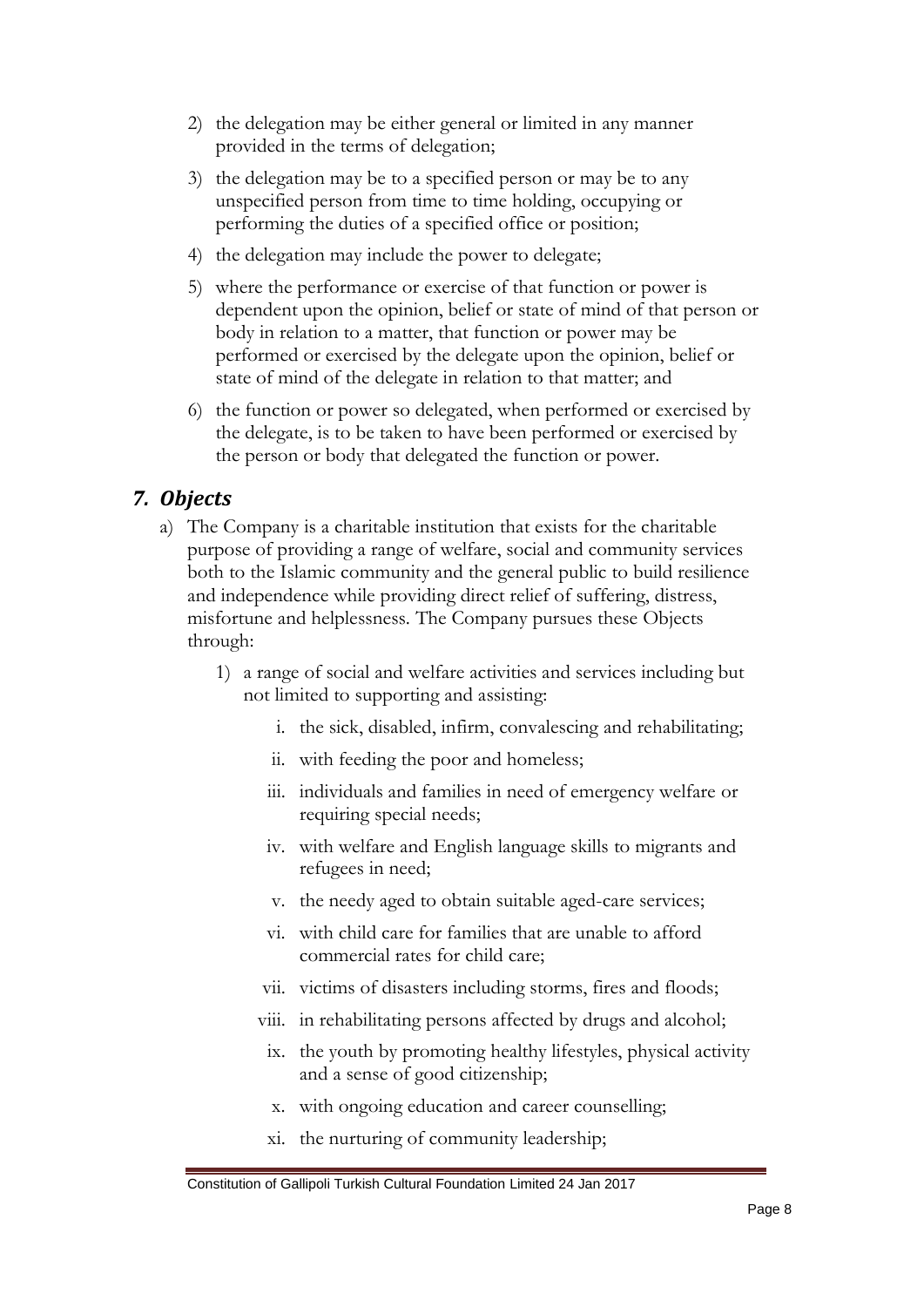- xii. with promoting family values, pre-marriage and marriage counselling and facilitating wedding ceremonies;
- xiii. with the bringing together of the Turkish and Australian communities in the harmonious commemoration of the Gallipoli tradition;
- xiv. the development of a peaceful, harmonious, multicultural community that rejects all forms of discrimination and facilitates understanding of the contribution of Turkish Islamic culture to that community;
- xv. the promotion of a spirit of unity among Muslims;
- xvi. in the organising of funeral and burial services, especially for needy Muslims; and
- xvii. needy Muslim families by providing an executor service for deceased estates; and
- 2) developing and operating pre-schools, primary schools and secondary schools;
- 3) maintaining and operating places of worship and religious learning, understanding and tolerance with a focus on the principles of Islam and understanding of the Holy Qur'an; and
- 4) doing anything ancillary to the Objects in **rule 7.a)**.
- b) The purposes must at all times be carried out in fidelity with the principles of Islam and the guidance of the Holy Qur'an.

#### <span id="page-8-0"></span>*8. Powers*

- a) The Company may act in ways and matters consistent with the direct and indirect pursuit of its Objects and in ways and matters incidental to its Objects and in ways that, under the CorpAct, a public company limited by guarantee may exercise, take or engage in if authorised by its constitution. In pursuing the Objects, the Company may, in any manner permitted by the CorpAct:
	- 1) exercise any power;
	- 2) take any action; or
	- 3) engage in any conduct or procedure.

#### <span id="page-8-1"></span>*9. Income and property*

- a) The income and property of the Company must be applied only towards promoting the Objects.
- b) Subject to **rule 9.c)**, no income or property of the Company shall be paid, transferred or distributed, directly or indirectly, by way of dividend, bonus or other profit distribution, to any Member of the Company, any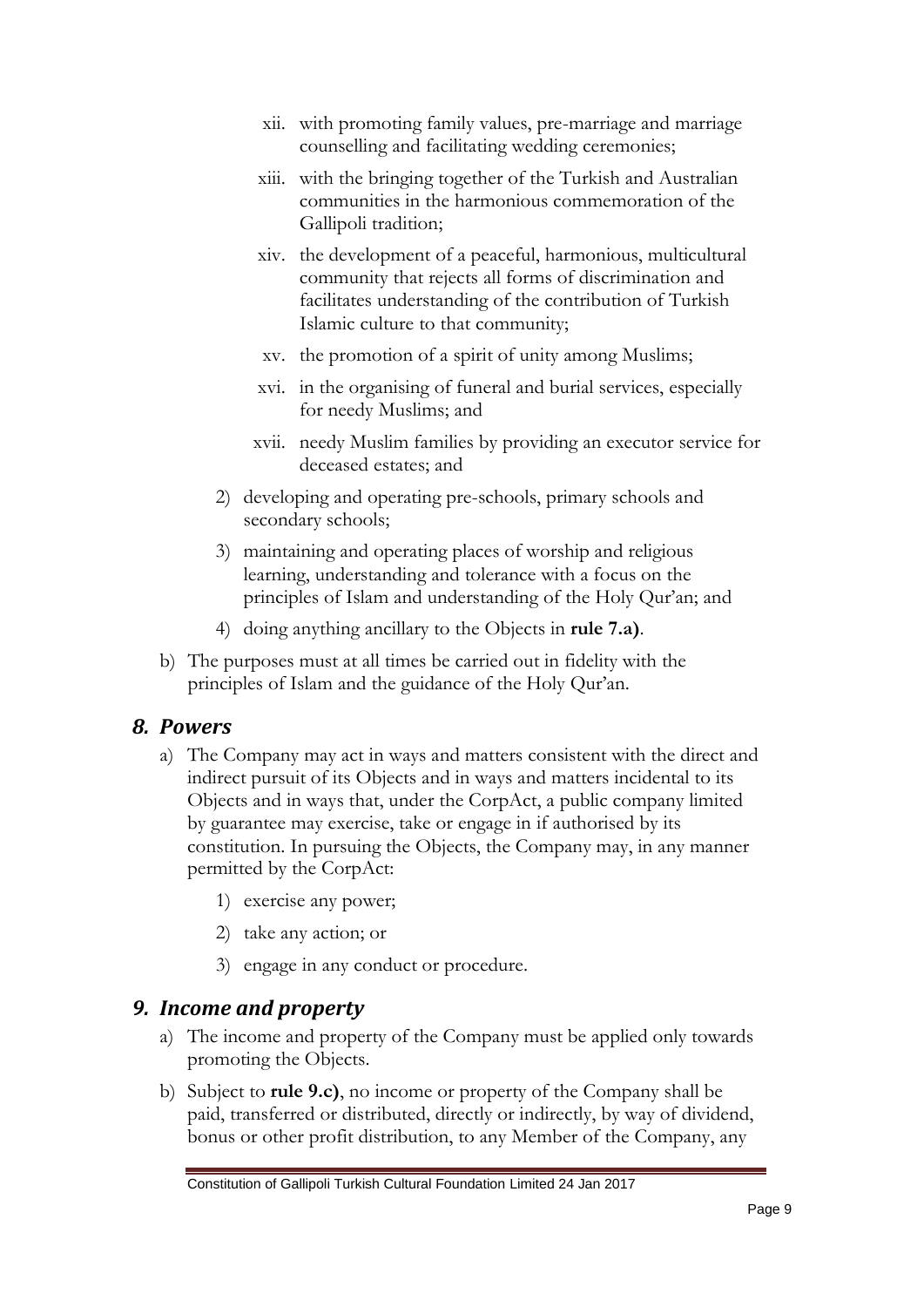former Member of the Company, any Director or any former Director or to any person claiming through such a Person.

- c) Nothing in this Constitution shall prevent payment in good faith of:
	- 1) reasonable and proper remuneration to any employee of the Company;
	- 2) subject to this Constitution, reasonable and proper amounts to any Member in return for any services they render to the Company;
	- 3) interest at a rate not exceeding interest at the rate for the time being payable to the Company's bankers for money lent or that would be lent to the Company;
	- 4) reasonable and proper rent for premises leased by any Member to the Company;
	- 5) reimbursement in good faith of out-of-pocket expenses incurred on behalf of the Company where such expenses have been appropriately authorised in accordance with processes as determined by the Board from time to time; and
	- 6) any other sums payable under this Constitution.

# <span id="page-9-0"></span>**II. MEMBERSHIP**

#### <span id="page-9-1"></span>*10. Members*

- a) Apart from the individuals who were Members listed in the Register at the time when this Constitution became effective, subject to **rule 14**, the Members of the Company are the individuals who are interested in the Objects of the Company that agree to become Members and that the Board in its absolute discretion admits to membership in accordance with this Constitution.
	- 1) To be eligible to be a Member an individual must be an adult Muslim of Turkish descent permanently living in Australia.
- b) The categories of Members are:
	- 1) Ordinary Members; and
	- 2) Honorary Members who are individuals who have rendered outstanding service to the Company through contributing as a generous donor or by providing valuable services for the progress of the Company and the cause of Islam in Australia, who are nominated by the Board and who are endorsed by a general meeting of the Company.
- c) The Board may provide for additional categories of membership on such conditions as the Board determines provided the rights of all Members shall be in accordance with **rule 11**.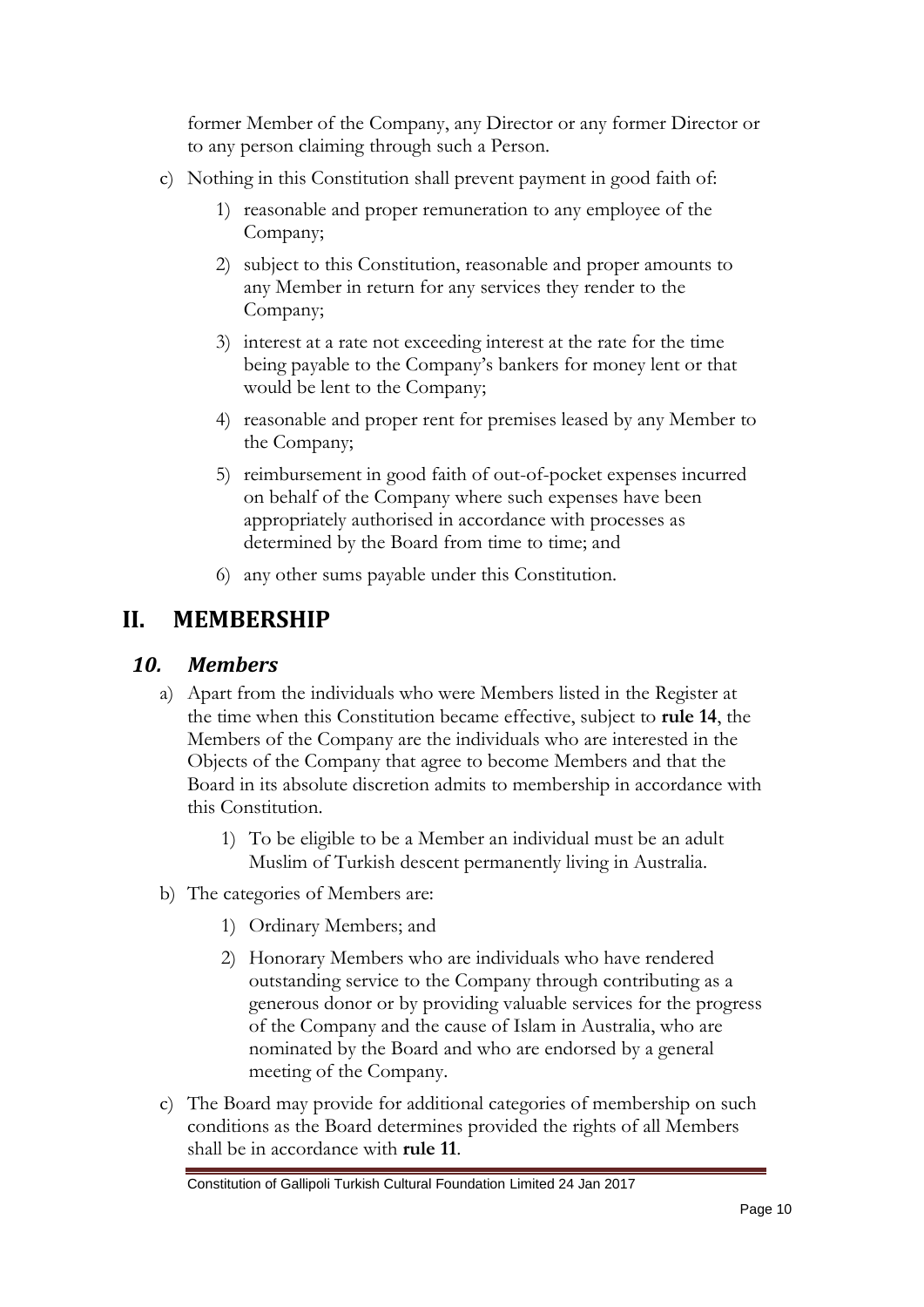- d) For all purposes, including purposes under the CorpAct, a category of membership under this Constitution does not necessarily constitute a distinct class of Members.
- e) Unless otherwise provided by the terms of membership of a class of Members:
	- 1) all or any of the rights or privileges attached to a class may be varied, whether or not the Company is being wound up, with the consent in writing of the members of that class where at least 75% of any responses are in favour, or with the approval of a special resolution adopted at a meeting of the members of that class;
	- 2) the provisions of this Constitution relating to general meetings apply, so far as they can and with such changes as are necessary, to each meeting of the members of that class; and
	- 3) the rights of members of that class are to be taken as not being varied by the admission of further members to that class or any category, the establishment of and admission of Members into any new class or category of membership irrespective of the rights attached to that new class or category of membership, or the cessation of membership irrespective of how it occurs.
- f) The number of Members is unlimited.

#### <span id="page-10-0"></span>*11. Rights of Members*

- a) Subject to this Constitution, a Member has a right:
	- 1) to attend and to speak at general meetings;
	- 2) to be nominated and to be appointed a Director; and
	- 3) to vote at general meetings and on resolutions put to the membership.

# <span id="page-10-1"></span>*12. Application for membership*

- a) Any eligible individual may apply for membership.
- b) The application for membership must be in writing in the form the Board prescribes from time to time. Such form must provide for the Electronic Contact Address of the applicant.
- c) The Board may delegate the consideration and determination of any membership application.
- d) In no case shall the Directors be required to give a reason for the rejection of any application for membership.
- e) Subject to **rule 12.d)**, when a decision regarding an applicant for membership has been made the Secretary or other person delegated by the Board shall send to the applicant written notice of that decision.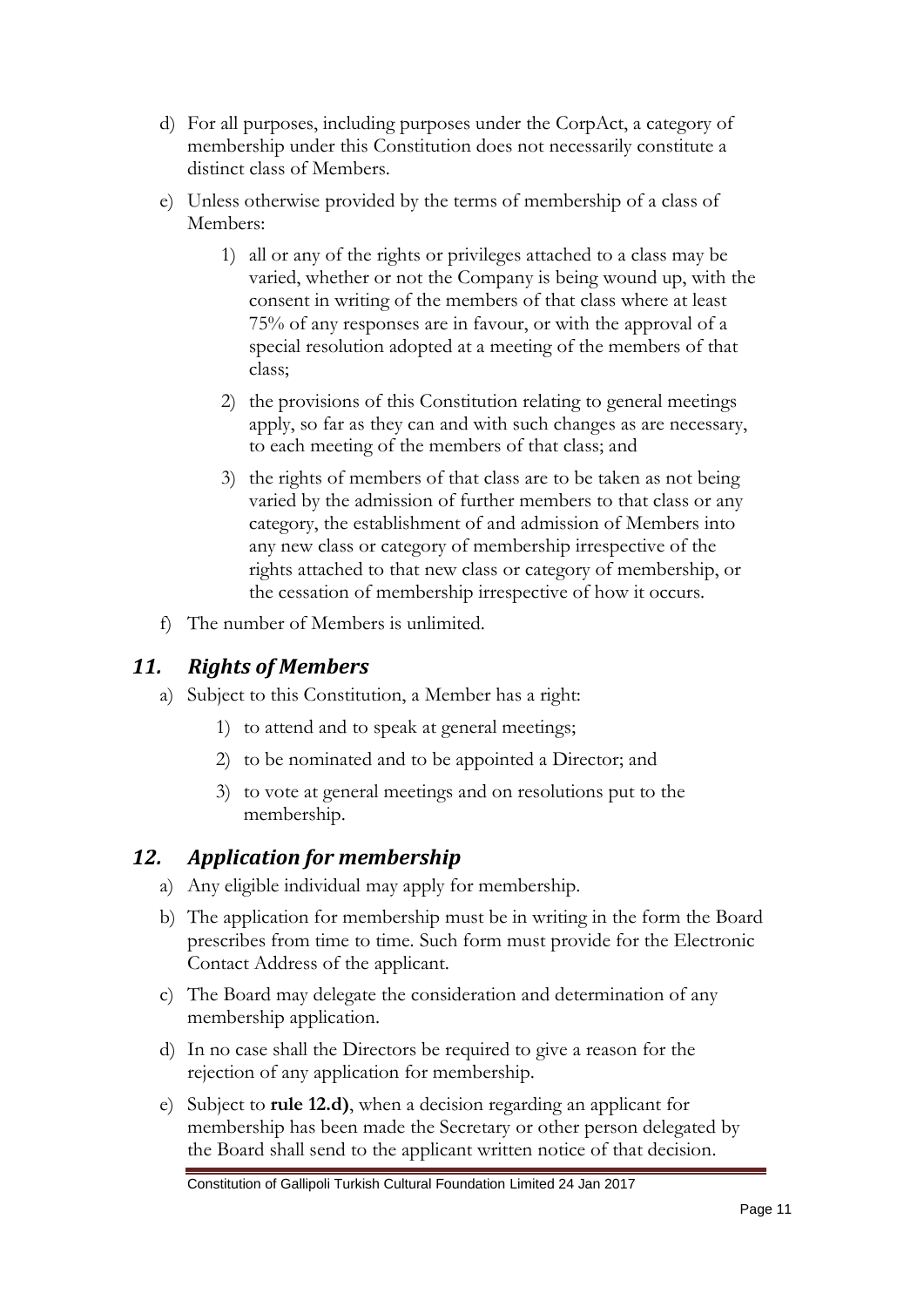- f) The acceptance of an applicant to be a Member is subject to payment of any fees in accordance with **rule 16** and if such payment is not made the Board may, in its discretion, cancel its acceptance of the applicant for membership of the Company.
- g) If the applicant has not previously been a Member and is not admitted to membership in due course then any moneys paid by them for membership must be returned to them in full.
- h) Subject to **rules 10. & 12.f)**, an applicant becomes a Member and is entitled to exercise the rights and privileges of that membership when their name is entered in the Register.

#### <span id="page-11-0"></span>*13. Membership not transferable*

- a) A right, privilege or obligation that an individual has by reason of being a Member of the Company:
	- 1) is personal to the Member and not capable of being transferred to another Person by a Member's own act or by operation of law; and
	- 2) terminates upon the cessation of membership whether by death, resignation or otherwise.

#### <span id="page-11-1"></span>*14. Ceasing to be a Member*

- a) A Member shall cease to be a Member:
	- 1) if the Member resigns, by notice in writing, on the date the notice is received by the Secretary;
	- 2) if the Member dies;
	- 3) if the Member becomes of unsound mind or a person who is, or whose estate is, liable to be dealt with in any way under the law relating to mental health;
	- 4) if the Member is expelled under **rule 15**;
	- 5) in any other circumstances prescribed in the terms of membership applicable to the Member or in the failure to satisfy any undertaking given by the Member upon them being admitted as a Member on the date that the Board resolves to cease the membership unless the Board resolves otherwise;
	- 6) if the Member is convicted of an indictable offence on the date that the Board resolves to cease the membership unless the Board resolves otherwise;
	- 7) if the Member has not responded within 3 months to a written request from the Secretary that they confirm in writing that they wish to remain a Member; or

Constitution of Gallipoli Turkish Cultural Foundation Limited 24 Jan 2017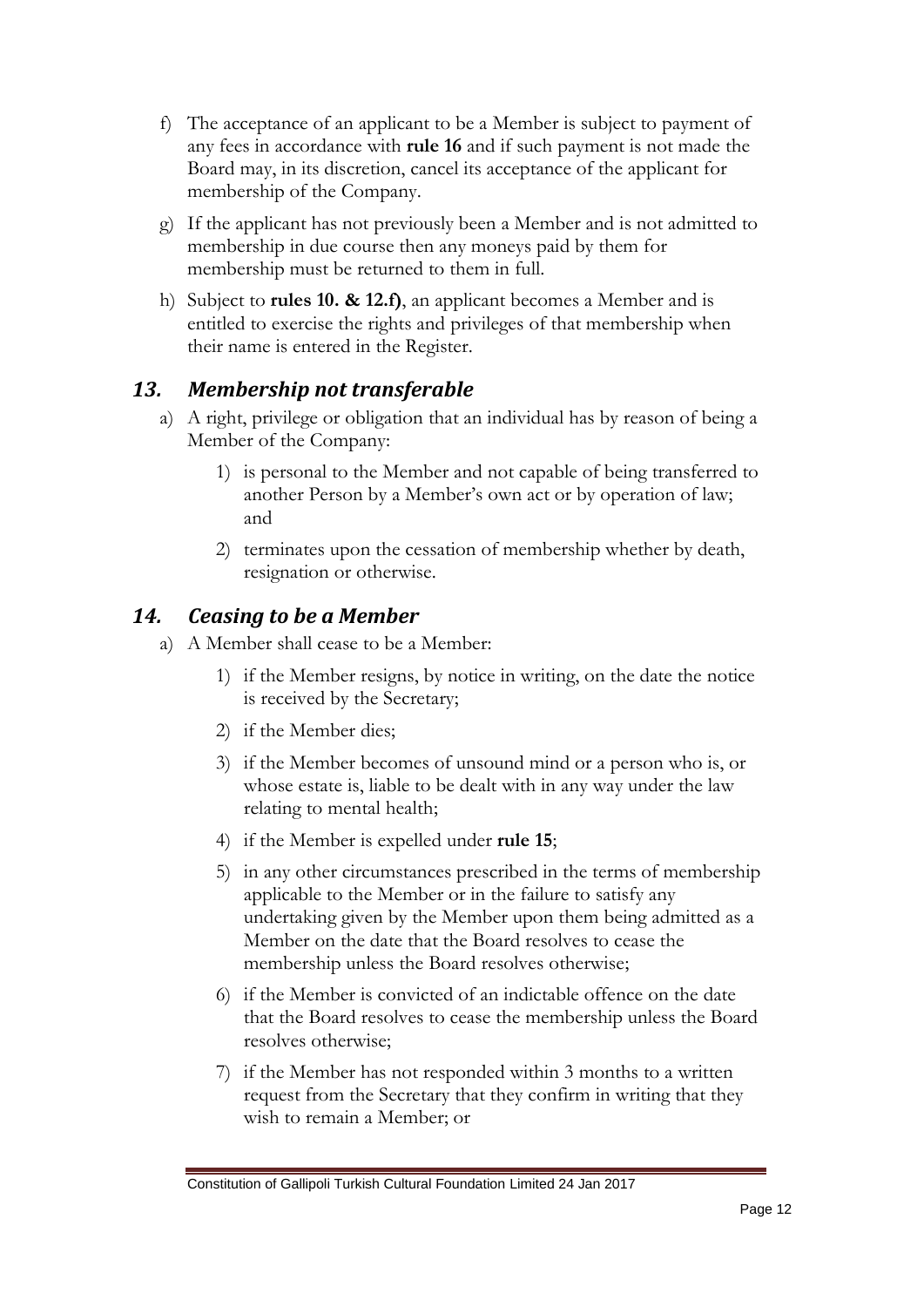- 8) if the Member has not paid moneys (including fees applicable under **rule 16**) due and payable to the Company within 30 days of a final request for payment of those moneys being sent to the Member.
- b) Any Member ceasing to be a Member:
	- 1) shall not be entitled to any refund, in full or part, of any fee paid in accordance with **rule 16**; and
	- 2) shall not be readmitted as a Member until any unpaid moneys outstanding at the time they ceased to be a Member are paid including any interest or other charges levied on any outstanding moneys.

# <span id="page-12-0"></span>*15. Disciplining of Members and dispute resolution*

- a) **Disciplining of Members**  subject to this rule the Board may resolve by a majority of at least 75% (rounded down when it is not a whole number) of Directors present and eligible to vote to expel any Member, or to suspend any Member from membership for a specified period, if the Member:
	- 1) fails to comply with this Constitution;
	- 2) fails to comply with the terms of membership applicable to the Member;
	- 3) subject to **rule 14.a)5)** fails to satisfy any undertaking given by the Member upon their admission to membership; or
	- 4) in the opinion of the Board, has acted in a manner that renders it undesirable that the Member continues to be a Member where such action could include that the Member has acted in a manner prejudicial to the interests of the Company.
- b) If the Board passes a resolution in accordance with **rule 15.a)** to expel or suspend a Member then the Secretary must give the Member written notice:
	- 1) setting out the resolution and the grounds upon which it was based; and
	- 2) stating that the Member has 30 calendar days from the date of the notice to give written submissions to the Directors in response to the resolution.
- c) If the Member gives written submissions in response to the resolution then the Board must consider those submissions at its next meeting and the Secretary must then give the Member written notice:
	- 1) as to whether or not the Board still intends to proceed with the resolution; and

Constitution of Gallipoli Turkish Cultural Foundation Limited 24 Jan 2017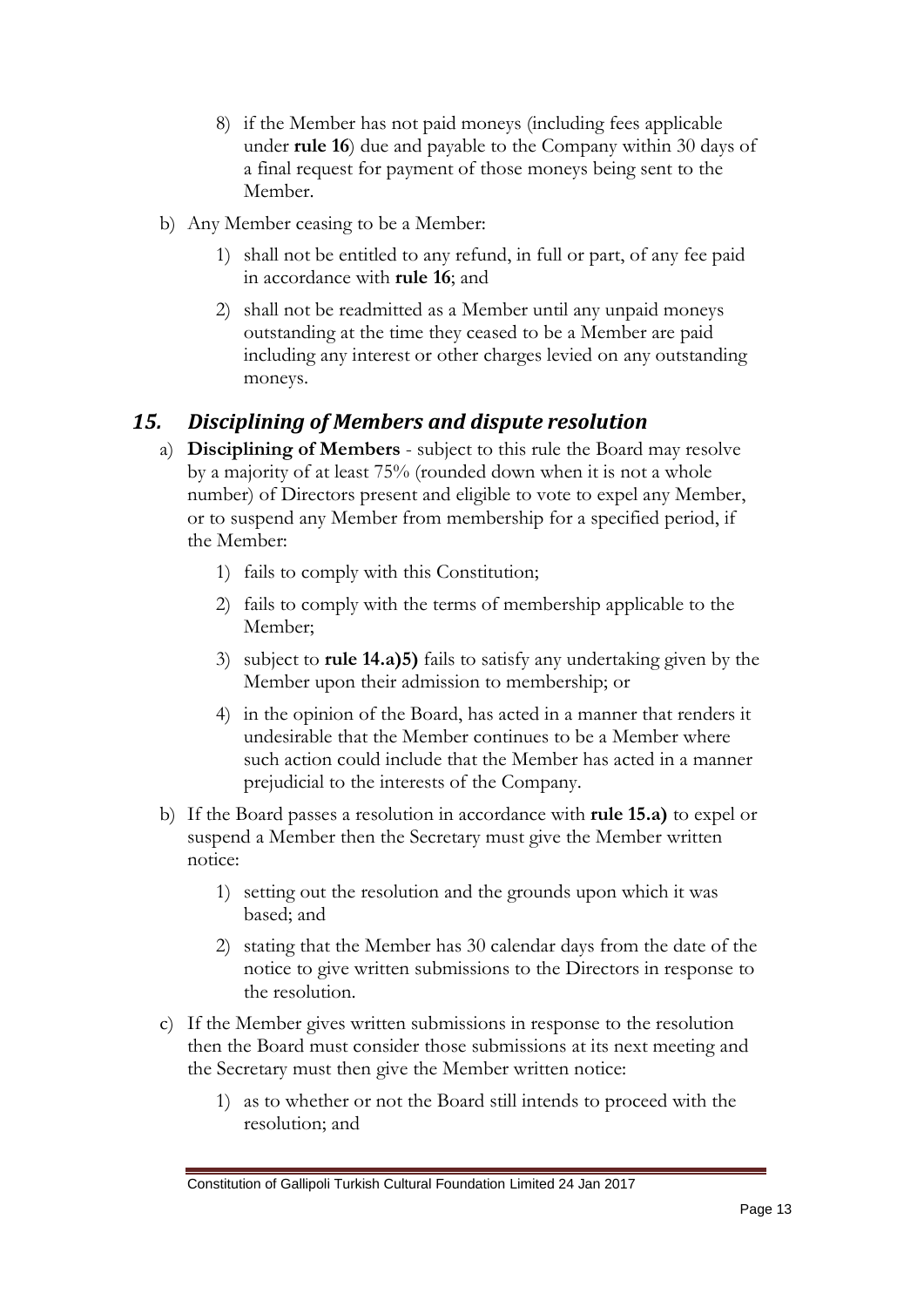- 2) if the Board does so intend, that the Member has 21 calendar days from the date of the notice to advise the Directors in writing that the Member requires the matter be referred to mediation under **rule 15.e)**.
- d) If the Member does not give written submissions within the time specified in **rule 15.b)2)** or advice in writing within the time specified in **rule 15.c)2)** in response to the resolution then the Board may proceed in accordance with **rule 15.f)**.
- e) If the matter is referred to mediation under **rule15.c)2)** then the mediation must be conducted:
	- 1) subject to rule **15.e)2)**, in such manner as the Board reasonably determines; and
	- 2) in accordance with the principles of procedural fairness, including applying the procedures in **rule 15.k)&l)** to the extent that they can be and with such changes as are necessary, as determined by the Board.
- f) Once the mediation under **rule 15.e)** is concluded or if the Member gives no advice in writing under **rule 15.c)2)** or if the Member makes no written submissions in accordance with **rule 15.b)2)** then the Board may decide whether or not to endorse the resolution under **rule 15.a)** at which time the Board may resolve to implement the resolution under **rule 15.a)** to expel the Member or to suspend the Member for a specified period.
	- 1) The Secretary must give written notice to the Member of the decision of the Board arising from **rule 15.f).**
- g) **Dispute resolution**  the dispute resolution procedure in **rule 15.g) to l)** applies to disputes that may arise under this constitution between 1 or more Members or 1 or more Directors and:
	- 1) 1 or more Members;
	- 2) 1 or more Directors; or
	- 3) the Company.
- h) A Member must not start a dispute resolution procedure in relation to a matter which is subject to a disciplinary procedure under **rule 15.a)** until the disciplinary procedure is completed in accordance with **rule 15.f)**.
- i) The parties involved in a dispute must try to resolve the dispute between themselves within 14 days of becoming aware of the dispute.
- j) If the parties involved in the dispute do not resolve it in accordance with **rule 15.i)** then they must within 14 days:
	- 1) advise the Secretary in writing about the dispute;
	- 2) agree or request that a mediator be appointed; and

Constitution of Gallipoli Turkish Cultural Foundation Limited 24 Jan 2017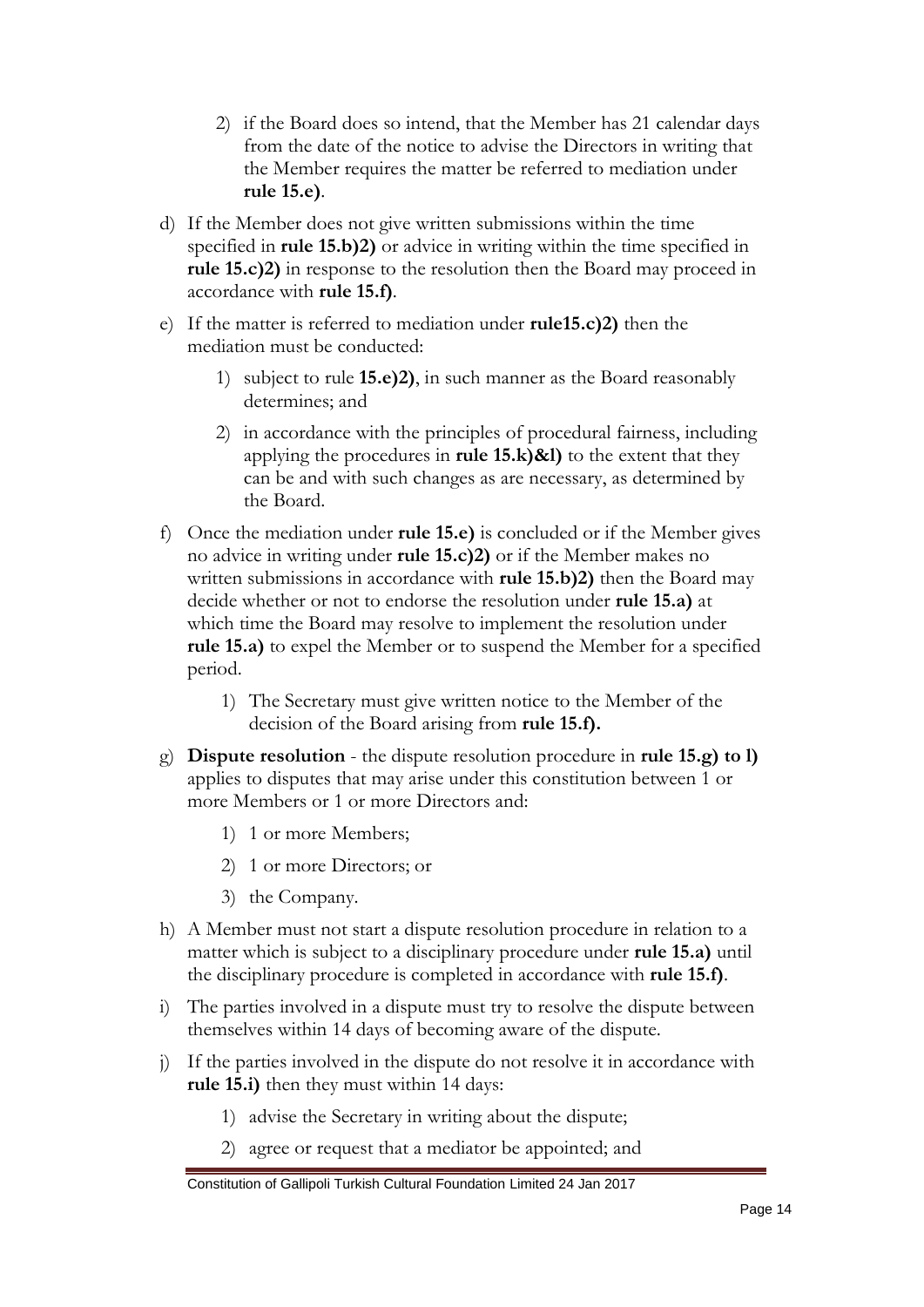- 3) attempt in good faith to resolve the dispute by mediation.
- k) The mediator must:
	- 1) be agreed by the parties to the dispute; or
	- 2) if the parties to the dispute do not agree:
		- i. for disputes between Members, be an individual chosen by the Board; or
		- ii. for other disputes, the matter is to be referred to a convenient Community Justice Centre in New South Wales for the appointment of a mediator provided that if the Company is a party to the dispute then the mediator must be referred to a convenient Community Justice Centre in New South Wales.
	- 3) A mediator chosen under **rule 15.k)2)i**:
		- i. may be a Member or former Member;
		- ii. must not have a personal interest in the dispute; and
		- iii. must not be biased towards or against any party to the dispute.
	- 4) When conducting the mediation, the mediator must:
		- i. allow the parties involved a reasonable chance to be heard;
		- ii. allow the parties involved a reasonable chance to review any written statements;
		- iii. ensure that the parties involved receive procedural fairness; and
		- iv. not make a decision on the dispute which is for the parties involved to resolve if they can.
- l) Each party to the dispute must pay an equal share of the cost of mediation.
- m) Nothing in this **rule 15** affects the rights of Members in accordance with the law.

#### <span id="page-14-0"></span>*16. Payments by Members*

- a) The Board may determine from time to time to charge Members fees comprising joining fees, annual subscriptions and specific purpose levies and charges.
- b) The Board may determine different fees for amounts charged to Members as between different categories, if any, of Members and as between Members within a category of membership. The Board may determine that no fee is payable.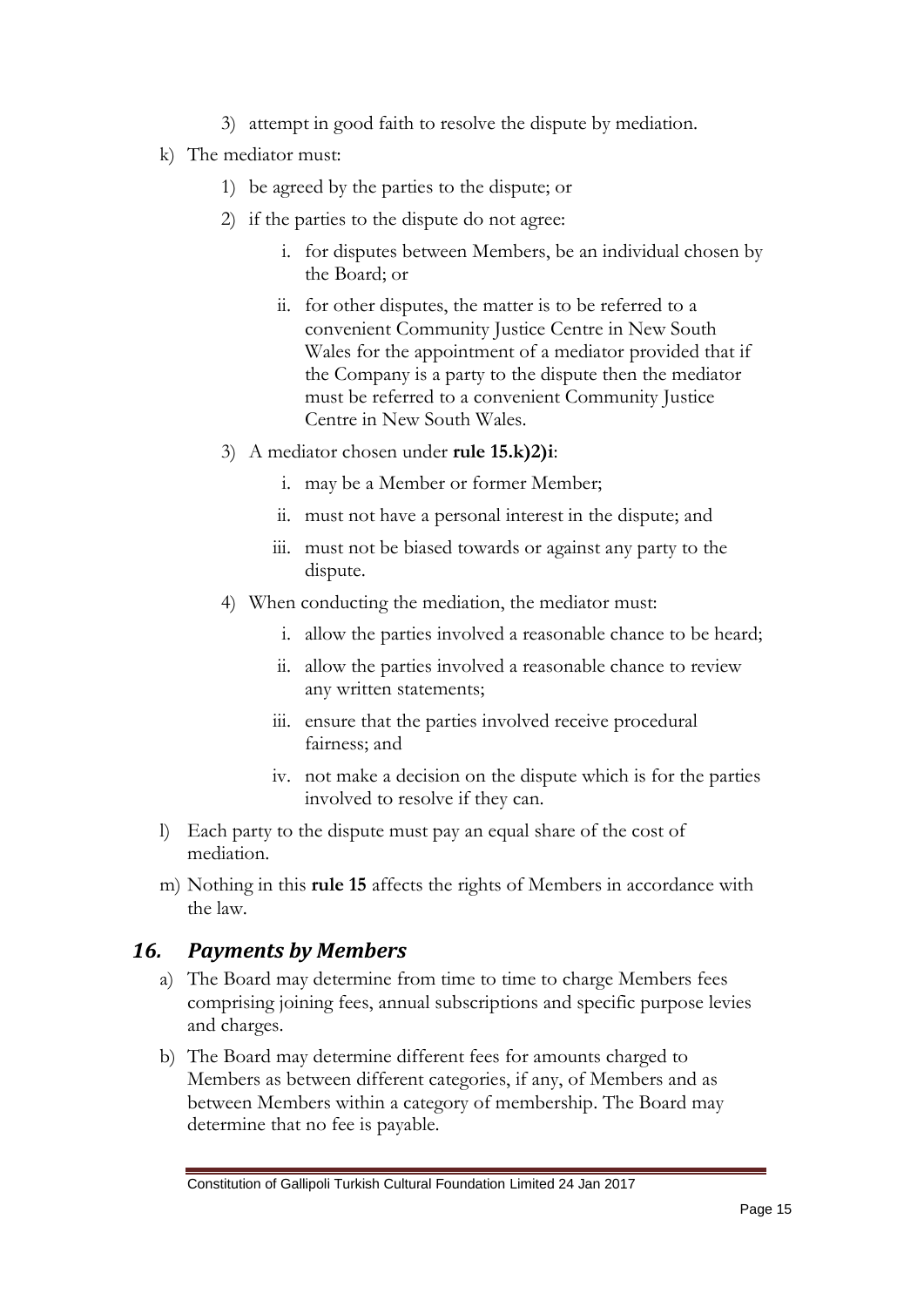- c) Any amounts charged to Members are payable in such manner and at such times as are determined by the Board, provided that a Member must pay any required annual subscription for the next membership year before their current membership year ceases. If such annual subscription is not paid by that date, then the Member is not financial until 48 hours after they make the payment.
- d) No part of any fee paid shall be refunded to a Member who ceases to be a Member in accordance with **rule 14**.

# <span id="page-15-0"></span>**III. GENERAL MEETINGS**

#### <span id="page-15-1"></span>*17. Convening of a general meeting*

- a) The Board may, whenever it thinks fit, call and arrange to hold a general meeting of the Company following the processes in the CorpAct.
	- 1) The Board must call and arrange to hold an annual general meeting following the processes and timing for a public company in the CorpAct.
- b) Apart from as provided by **rule 17.a)**, a general meeting of the Company may be ordered by the court or called and arranged to be held by Members by following the process in section 249 of the CorpAct provided that the Board may accept a request from fewer Members than required under the CorpAct.
	- 1) Without requesting a general meeting, Members may give the Company notice of a resolution, provided it may properly be considered at a general meeting, that they propose to move at a general meeting by following the procedures in the CorpAct, except that the Board may accept such a notice that is given by fewer Members than stated in the CorpAct.
		- i. If the Company has been given notice of a resolution in accordance with **rule 17.b)1)**, notice of the resolution is to be given to Members and the resolution is to be considered at a general meeting in accordance with this Constitution and the CorpAct, except that, subject to **rule 18**, the resolution may be considered at a general meeting that is scheduled to occur within 2 months of notice of the Members' resolution being received by the Company.
- c) The Board may change the venue for, postpone or cancel a general meeting of the Company unless the meeting is called and arranged to be held by the Members or the court under **rule 17.b)**. If a general meeting is called and arranged to be held under section **rule 17.b)**, the Board may make changes or cancel the meeting only by following the relevant procedures in section 249 of the CorpAct.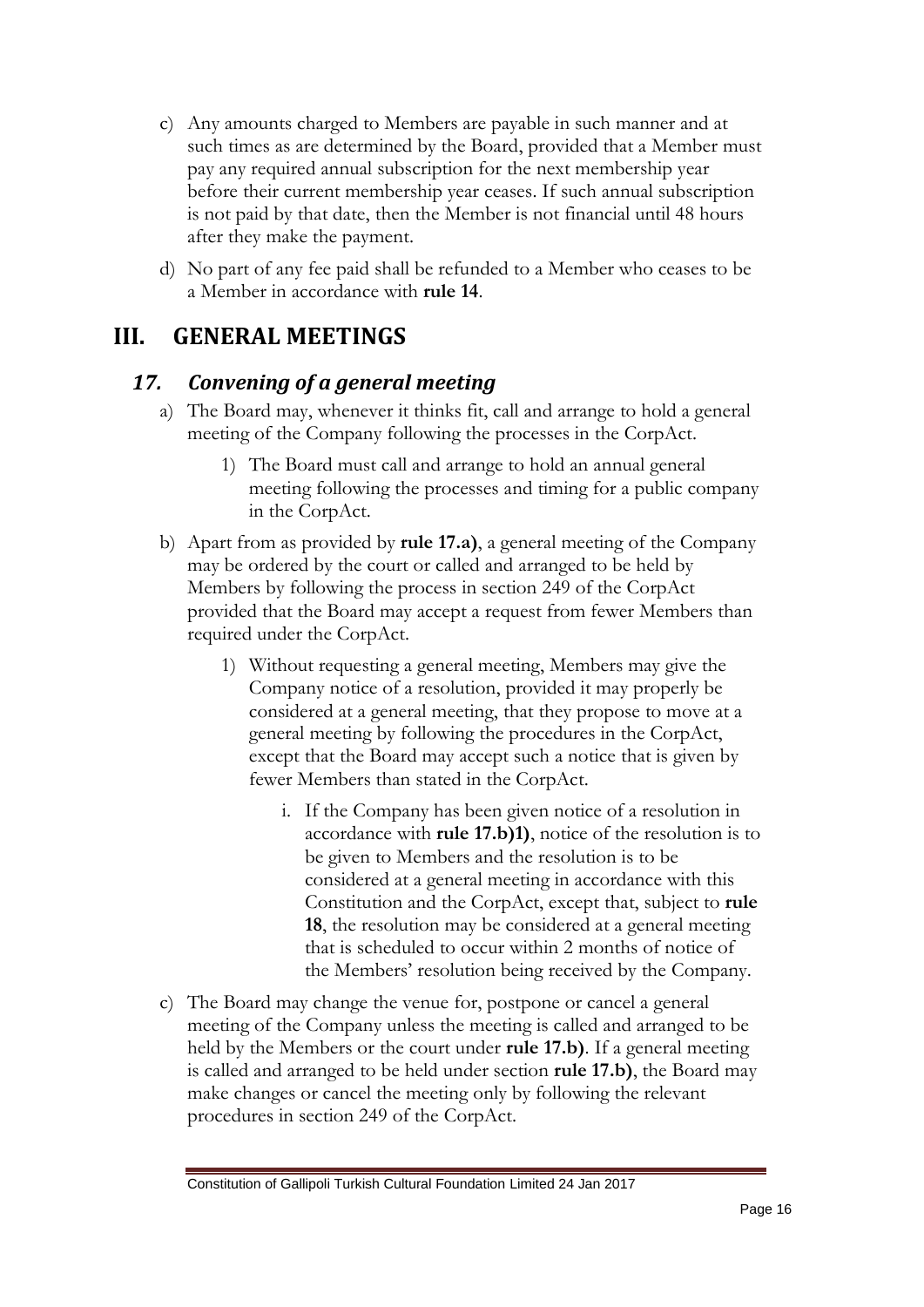- d) A general meeting of the Company may be convened to occur at 2 or more venues using any technology that gives the Members in attendance a reasonable opportunity to participate in the meeting.
- e) A general meeting convened in accordance with **rule 17.d)** is not invalidated due to a failure of the technology unless the failure arose out of conduct of an Officer which was not in good faith, or which involved wilful misconduct, gross negligence, reckless behaviour or fraud.

### <span id="page-16-0"></span>*18. Notice of a general meeting*

- a) Subject to this Constitution, at least 21 days' notice (or such other minimum period as may be prescribed by the CorpAct from time to time) of a general meeting must be given in the manner authorised by **rule 50** to each person who is at the date of the notice:
	- 1) a Member;
	- 2) a Director; or
	- 3) an auditor of the Company.
- b) A notice of a general meeting must specify:
	- 1) the place, date and time of the meeting;
	- 2) subject to **rule 18.d)**, the general nature of any business to be conducted at the meeting;
	- 3) if a special resolution is to be proposed, the details of and intention to propose it; and
	- 4) if the meeting is to be held in 2 or more places, the technology that will be used to facilitate this.
- c) Except as provided in **rule 18.d)**, no business other than that specified in the notice convening a general meeting may be transacted at that general meeting.
- d) It is not necessary for a notice of an annual general meeting to state that the business to be transacted at the meeting includes the consideration of the annual financial report, Directors' report, any report from the auditor, the election of Directors, the appointment of the auditor when required or the fixing of the auditor's remuneration when required.
- e) A Member may waive notice of a general meeting by notice in writing to the Company.
- f) The accidental failure to give notice of any general meeting to, or the non-receipt of notice of a meeting by, any person entitled to receive notice will not invalidate the proceedings at or any resolution passed at the meeting.
- g) A Person's attendance at a general meeting waives any objection that that Person may have to a failure to give notice, or the giving of a defective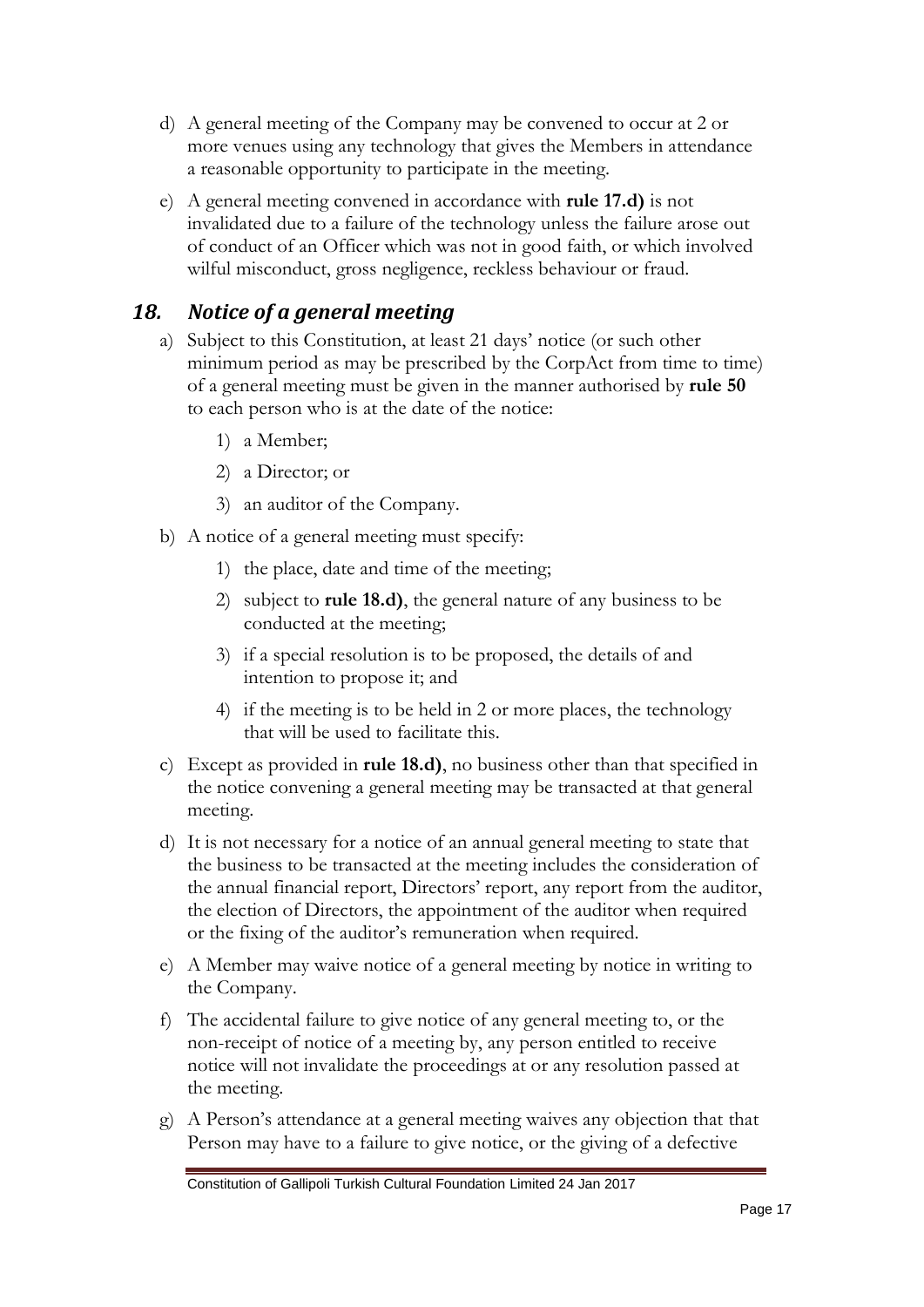notice, of the meeting unless the Person at the beginning of the meeting objects to the holding of the meeting.

h) Despite **rule 18.a)**, a shorter notice period is allowed for a general meeting but only by following the requirements and restrictions of section 249H of the CorpAct.

### <span id="page-17-0"></span>*19. Cancellation or postponement of a general meeting*

- a) The Board may cancel a general meeting of the Company that:
	- 1) has been convened by the Board; or
	- 2) has been convened at the requisition of a Member or Members pursuant to **rule 17.b)** upon receipt by the Company of written notice withdrawing the requisition signed by that Member or those Members with the consequence that there are less than half the requisitioning Members remaining who still wish for the meeting to be convened.
- b) Subject to **rule 17.c)**, **t**he Board may postpone a general meeting or change the venue at which it is to be held. No business shall be transacted at any postponed meeting other than the business stated in the notice to the Members relating to the original meeting.
- c) Where any general meeting is cancelled or postponed or the venue for the meeting is changed:
	- 1) the Board must make a reasonable attempt to notify in writing each person entitled to receive notice of the meeting of the cancellation, the change of venue or the postponement of the meeting by any means permitted by this Constitution and in the case of the postponement of a meeting, the new place, date and time for the meeting; but
	- 2) any failure to notify in writing any person entitled to receive notice of the meeting or failure of a person to receive a written notice shall not affect the validity of the cancellation, the change of venue or the postponement of the meeting.

# <span id="page-17-1"></span>*20. Quorum at a general meeting*

- a) No business may be transacted at any general meeting unless a quorum of Members entitled to vote is present at all times during the meeting.
- b) A quorum shall be the number of Members present (see **rule 4.b)**), that is the lesser of the equivalent to 5 times the number of Directors in office at the time of the meeting or 30% of the Members eligible to vote at the meeting, rounded down if not a whole number.
- c) If a quorum is not present within 30 minutes after the time appointed for a general meeting: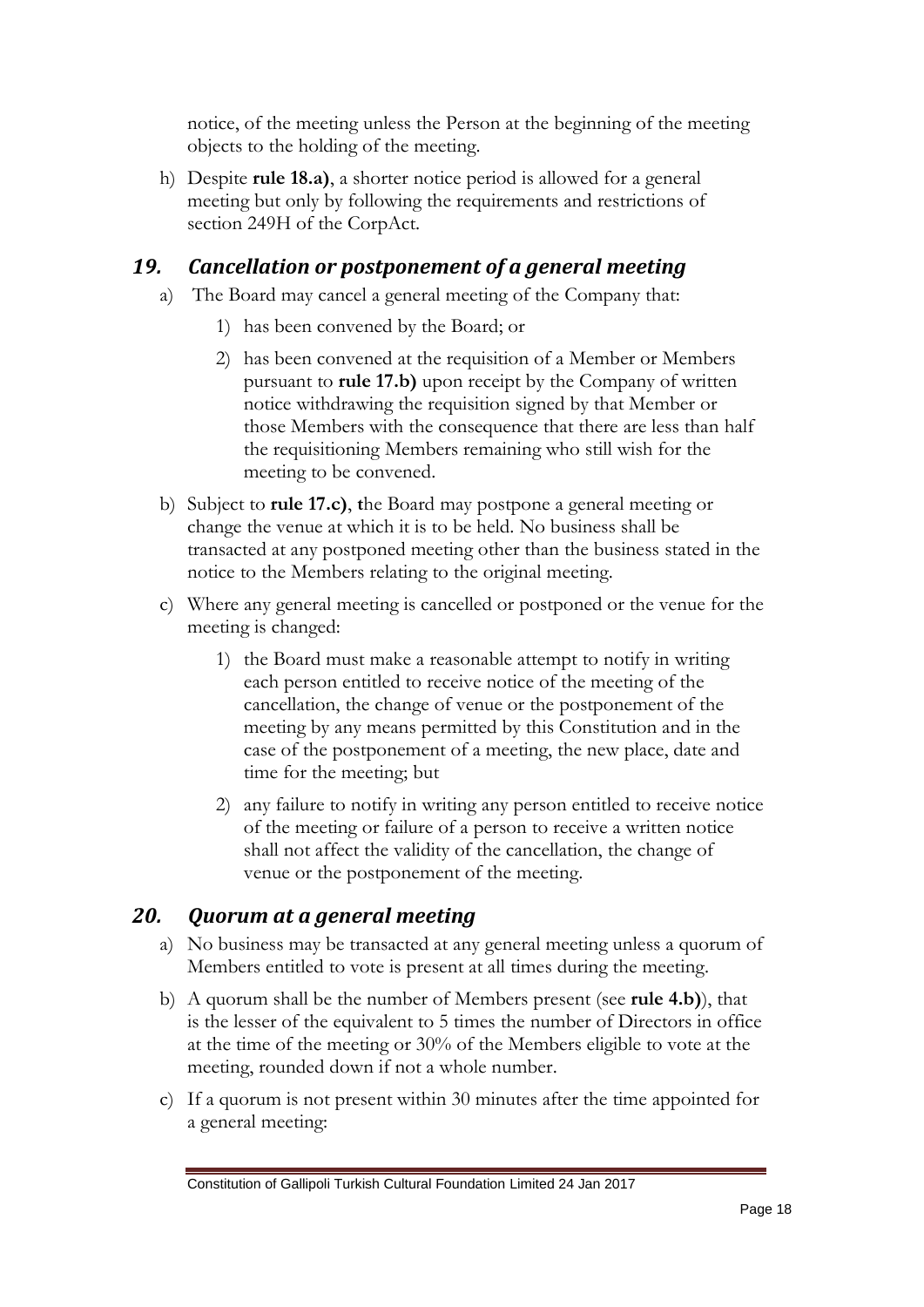- 1) the meeting, if convened upon the requisition of Members in accordance with **rule 17.b)**, shall be dissolved; and
- 2) in any other case:
- i. the meeting stands adjourned to such day, and at such time and place, as the Chair determines or, if no determination is made by the Chair, to the same day in the next week at the same time and place; and
- ii. if, at the adjourned meeting, a quorum is not present within 30 minutes after the time appointed for the meeting, then the quorum is half the number applicable under **rule 20.b)** rounded down if not a whole number and if a quorum is still not present then the meeting must be dissolved.

### <span id="page-18-0"></span>*21. Chair of a general meeting*

- a) The Chair shall preside as chair at each general meeting unless:
	- 1) there is no Chair;
	- 2) the Chair is not present within 15 minutes after the time appointed for the meeting or, subject to **rule 20.c)**, the time at which a quorum is present, whichever is the later; or
	- 3) the Chair is present within that time but is not willing to act as chair of the meeting.
- b) When the Chair does not preside in accordance with **rule 21.a)** then:
	- 1) the Directors present must elect as chair of the meeting another Director who is present and willing to act; or
	- 2) if no other Director willing to act is present at the meeting, the Members who are present in person at the meeting may elect as chair of the meeting a Member who is present in person and willing to act and who is entitled to vote at the meeting.
- c) Despite anything in **rules 21.a)&b)**, if the Chair and/or any other Director or Directors later attend a general meeting or later are willing to act in the role of chair, the relevant Chair or Director/s (elected if necessary as outlined in **rule 21.b)1)** must take over as chair of the general meeting.
- d) Subject to **rule 22**, the chair of a general meeting:
	- 1) shall ensure that all items on the agenda are dealt with, and in the sequence set out, unless the Members who are present in person consent to the order being changed;
	- 2) shall conduct the meeting in a manner designed to facilitate decision making and the transaction of business; and

Constitution of Gallipoli Turkish Cultural Foundation Limited 24 Jan 2017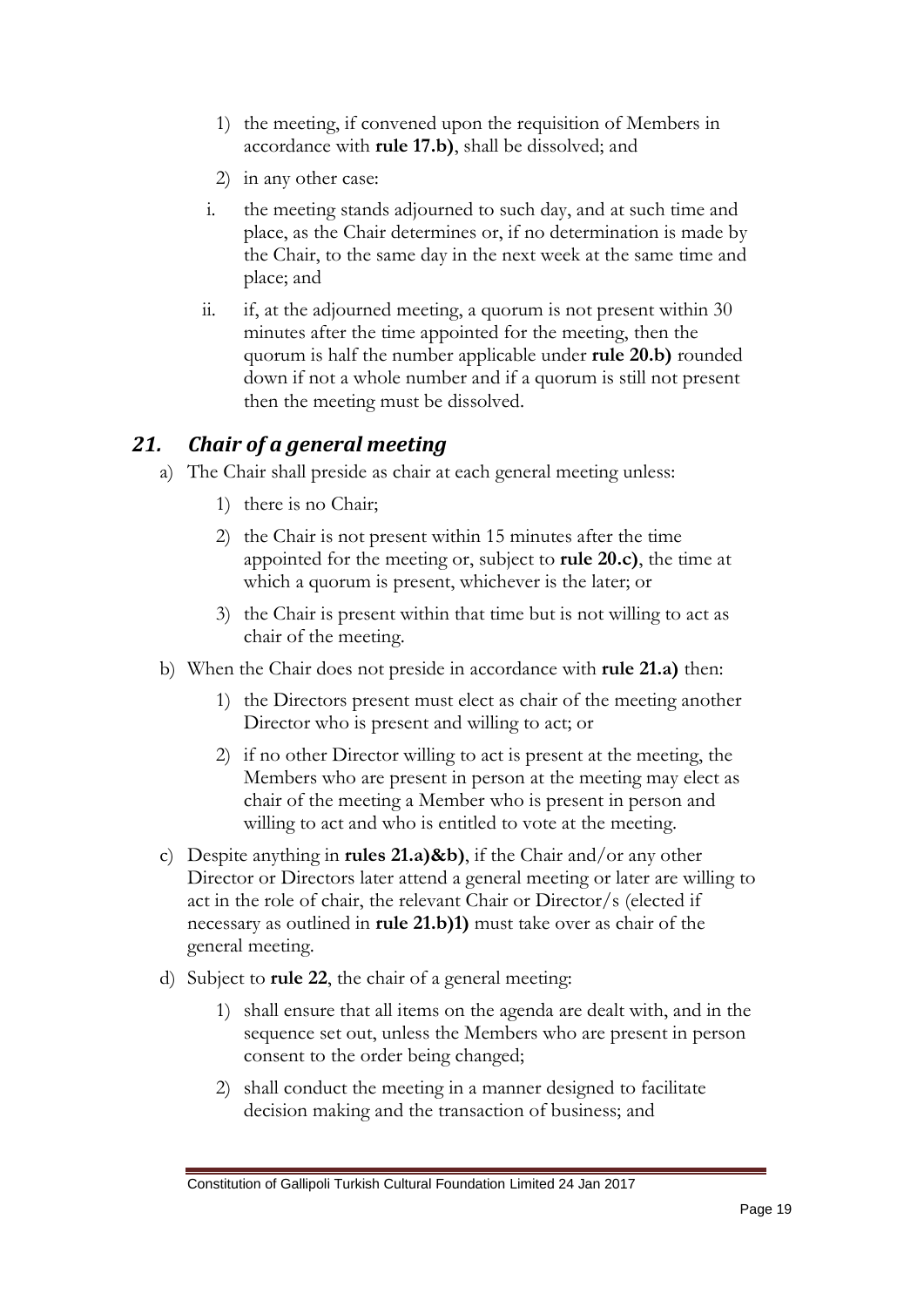3) shall superintend and control the proceedings in accordance with the requirements of the relevant law, this Constitution and the broad conventions of debate.

# <span id="page-19-0"></span>*22. Conduct of a general meeting*

- a) A Member is entitled to attend and to speak at general meetings.
	- 1) An auditor, if one is appointed, is entitled to attend and to speak at a general meeting in accordance with the requirements of the CorpAct.
	- 2) An Appointed Director who is not a Member is entitled to attend and to speak at a general meeting but is not entitled to vote in their own right.
- b) The chair of a general meeting may at any time they consider it necessary or desirable for the proper and orderly conduct of the meeting:
	- 1) impose a limit on the time that a person may speak on each motion or other item of business, question, motion or resolution being considered by the meeting and require the business, question, motion or resolution to be put to a vote of the Members present (see **rule 4.b)**); and
	- 2) adopt any procedures for casting or recording votes at the meeting whether on a show of hands, on the voices or a poll, including the appointment of scrutineers.
- c) Any question arising at a general meeting relating to the order of business, subject to **rules 21.d)1) & 22.f)**, procedure or conduct of the meeting must be referred to the chair of the meeting whose decision is final.
- d) The chair of a general meeting may take any action they consider appropriate for the safety of persons attending the meeting and the orderly conduct of the meeting and may refuse admission to, or require to leave and remain out of, the meeting any person:
	- 1) in possession of a visual and/or sound recording device which in the opinion of the chair of the meeting may or does cause inconvenience or disruption to the meeting;
	- 2) in possession of a placard or banner;
	- 3) in possession of an article considered by the chair of the meeting to be dangerous, offensive or liable to cause disruption;
	- 4) who refuses to produce or permit examination of any article, or the contents of any article, in the person's possession;
	- 5) who behaves or threatens to behave in a dangerous, offensive or disruptive way; or

Constitution of Gallipoli Turkish Cultural Foundation Limited 24 Jan 2017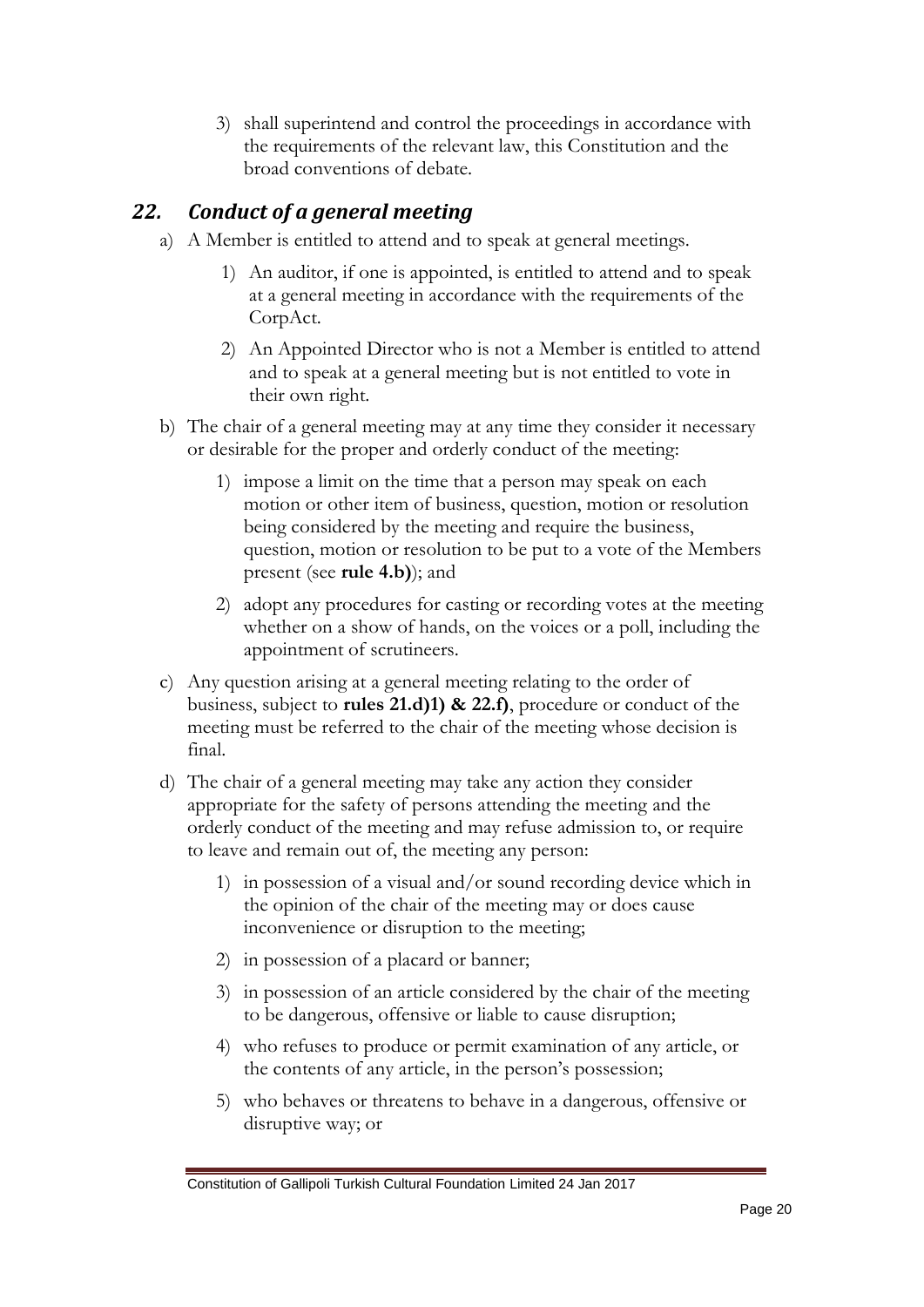- 6) who is not entitled to receive notice of the general meeting if they are not the proxy, attorney or representative of a person entitled to receive notice of the general meeting.
- e) The chair of the meeting may delegate powers conferred by **rule 22.d)** to any Person they think fit.
- f) The chair of a general meeting may at any time during the course of a general meeting, and must if so directed by the meeting, adjourn from time to time and from place to place the meeting or any business, motion, question or resolution being considered or remaining to be considered by the meeting or any debate or discussion either to a later time at the same meeting or to an adjourned meeting as determined by the chair of the meeting.
- g) No business may be transacted at any adjourned general meeting other than the business left unfinished at the meeting from which the adjournment took place.
- h) A resolution passed at a general meeting resumed after an adjournment is passed on the day that it is passed.
- i) Where a meeting is adjourned for 30 days or more, notice of the adjourned meeting must be given as in the case of the original meeting.
- j) Except as provided by **rule 22.i)**, it is not necessary to give any notice of an adjournment or of the business to be transacted at an adjourned meeting, subject to **rule 19.c)**.
- k) Where a meeting is adjourned, the Board may change the venue of, postpone or cancel the adjourned meeting unless the meeting was called and arranged to be held by the Members or the court in accordance with **rule 17.b)**. If a meeting is called and arranged to be held in accordance with **rule 17.b)** then the Board may not postpone it beyond the date by which such a meeting for a public company would be required under the CorpAct and may not cancel it without the consent of the requisitioning Members.
- l) Nothing in this **rule 22** is to be taken to limit the powers conferred on the chair of a general meeting by law.

#### <span id="page-20-0"></span>*23. Decisions at a general meeting*

- a) Questions arising at a general meeting are to be decided by at least a majority of votes cast by the Members present (see **rule 4.b)**) at the meeting who are eligible to vote and any such decision is for all purposes a decision of the Members, except:
	- 1) in the case of any resolution that under this Constitution or as a matter of law requires a special majority; and

Constitution of Gallipoli Turkish Cultural Foundation Limited 24 Jan 2017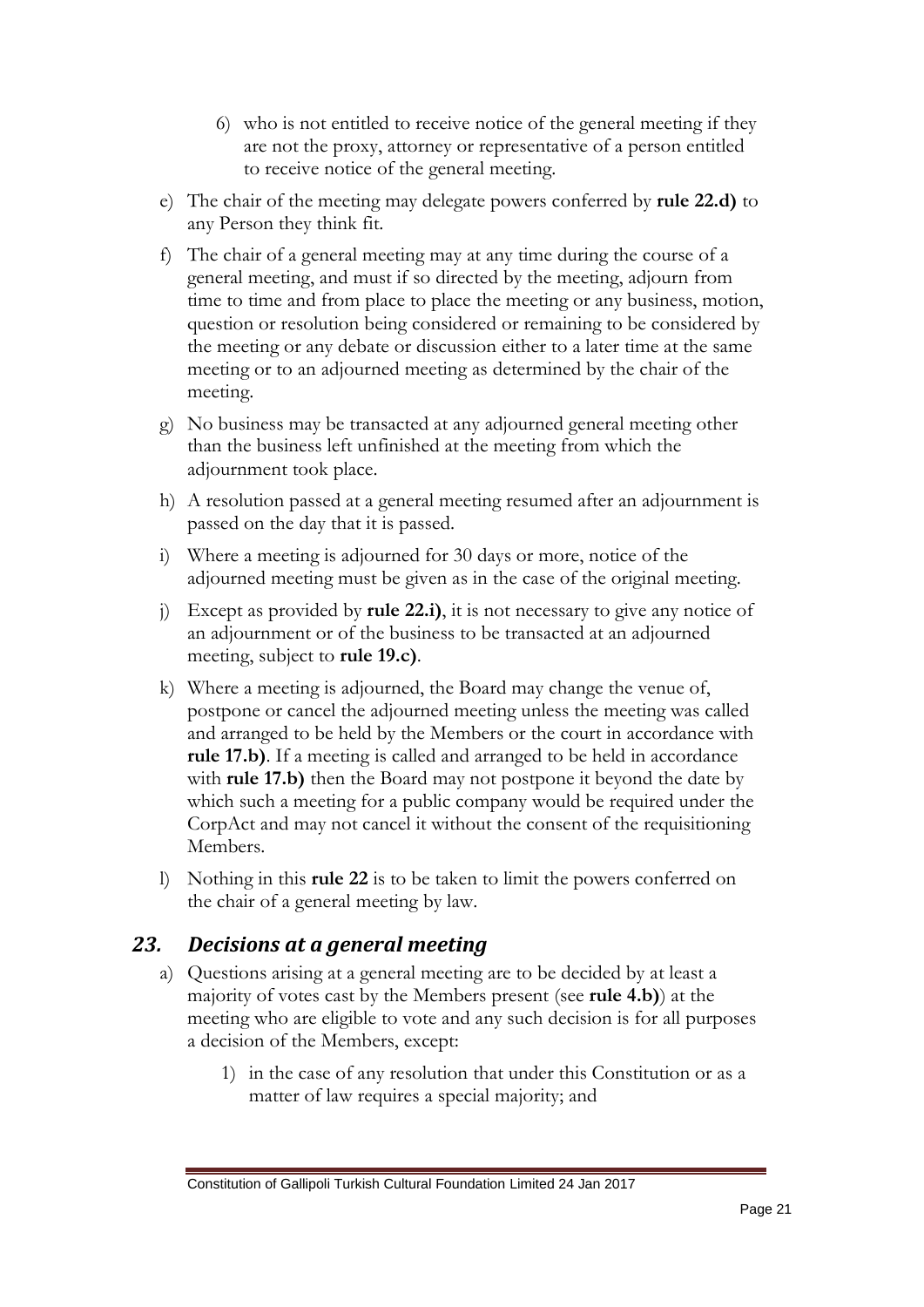- 2) in the case of a resolution by the meeting to direct the chair of the meeting to adjourn the meeting in accordance with **rule 22.f)**  where at least a 2/3 majority is required.
- b) At any time before a vote on a motion is taken at a general meeting, a summary of the proxy position and, if applicable, direct votes received in relation to the motion must be disclosed to the meeting.
- c) In the case of an equality of votes upon any proposed resolution the chair of the meeting, in addition to any deliberative vote, has a casting vote.
- d) A resolution put to the vote of a general meeting must be decided on a show of hands of the Members present in person and eligible to vote (see **rule 24.c)**) unless a poll is demanded before the vote is taken or before or immediately after the declaration of the result of the show of hands.
	- 1) Where a general meeting is called in accordance with **rule 17.d),** Members present in person via technology and who cannot be seen for a show of hands may cast their vote by voice or by electronic or other means approved by the chair of the meeting.
	- 2) On a show of hands all Members present in person and eligible to vote have 1 vote. Any additional votes that any Member may be entitled to exercise shall not be exercisable on a show of hands but will be exercisable on a poll.
- e) Under **rule 23.d)** a poll may be demanded:
	- 1) by the chair of the meeting; or
	- 2) by the lesser of at least 3 Members present (see **rule 4.b)**) and having the right to vote on the resolution or Members with at least 5% of the votes that may be cast on the resolution on a poll.
- f) A demand for a poll does not prevent the continuation of a general meeting for the transaction of any business other than the question on which the poll has been demanded.
- g) At any general meeting, unless a poll is demanded, a declaration by the chair of the meeting that a resolution has been passed or lost, having regard to the majority required, and an entry to that effect in the minutes of the proceedings of the Company which has been signed by the chair of the relevant general meeting or of the next succeeding general meeting, is conclusive evidence of the fact without proof of the number or proportion of the votes recorded in favour of or against the resolution.
- h) If a poll is demanded at a general meeting, it will be taken in such manner and either at once or after an interval or adjournment or otherwise as the chair of the meeting directs, subject to **rule 23.i)**, and the result of the poll will be the resolution of the meeting at which the poll was demanded, and an entry to that effect in the minutes of the proceedings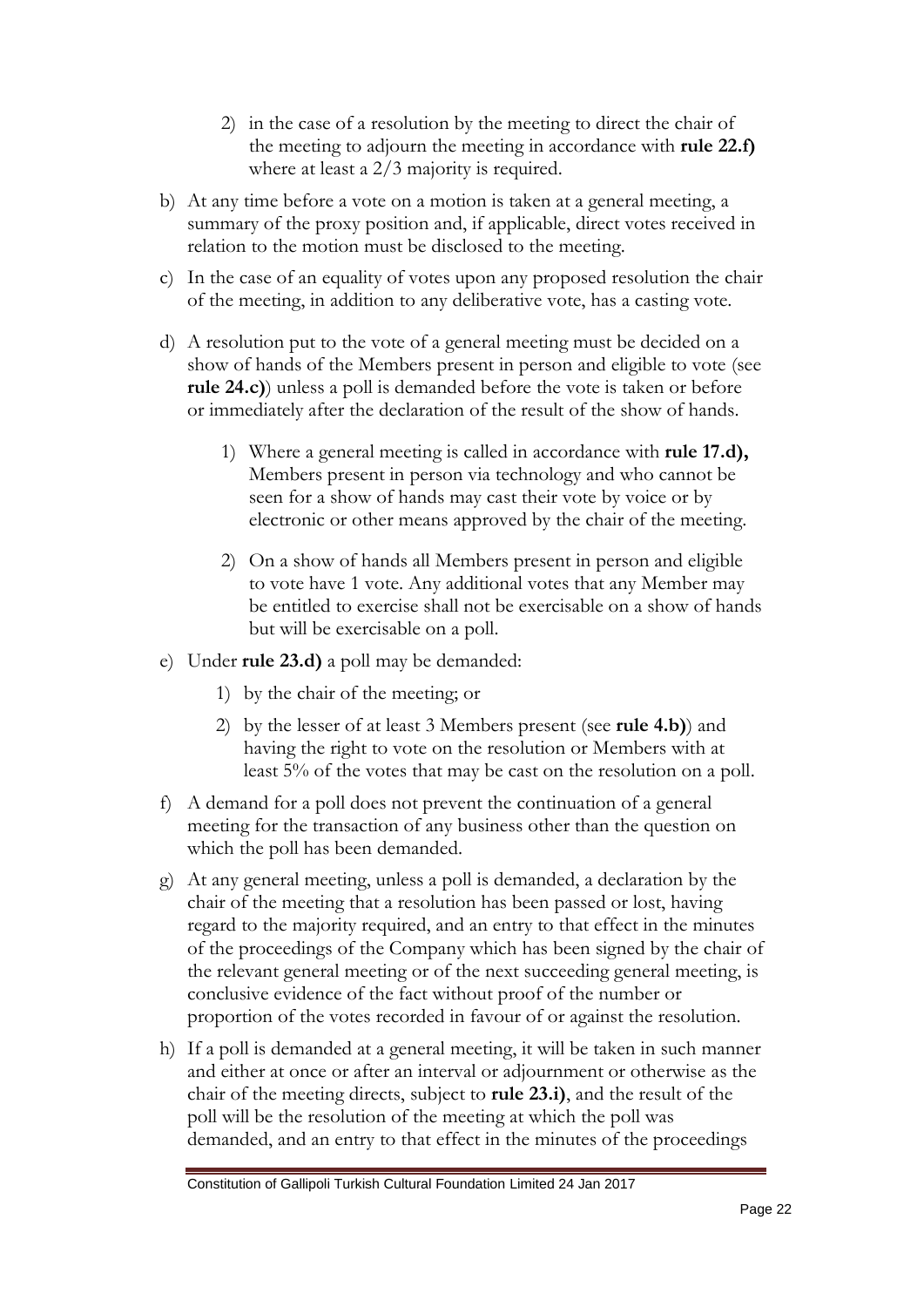of the Company which has been signed by the chair of the relevant general meeting or of the next succeeding general meeting, is conclusive evidence of the fact without proof of the number or proportion of the votes recorded in favour of or against the resolution.

- 1) Where a general meeting is called in accordance with **rule 17.d)**  and a poll is demanded, Members present (see **rule 4.b))** via technology may cast their vote by informing the chair of the general meeting who will complete the poll for them in good faith on their instructions or by electronic or other means approved by the chair of the meeting.
- i) A poll demanded at a general meeting on the election of a chair of the meeting pursuant to **rule 21.b)2)** or on an adjournment pursuant to **rule 22.f)** must be taken immediately.
- j) The demand for a poll may be withdrawn.

#### <span id="page-22-0"></span>*24. Voting rights at a general meeting*

- a) Subject to this Constitution, at a general meeting every Member who is financial (see **rule 16.c)**) and is entitled to vote and who is present (see **rule 4.b)**) has 1 vote, subject to **rule 25.m)**.
	- 1) Where the Board has allowed Members to cast a direct vote by electronic or postal means on a matter the voting must be done in a way that identifies that a Member has voted but with the actual way in which the vote is cast secret. Subject to **rules 24.a) & 25.a)**, the Board must advise Members at the time of inviting a direct vote as to whether the result of the vote shall be the decision of the Members or whether the matter that has been voted on by direct vote shall also be voted on at a general meeting and the decision shall be the combined result of the direct vote and the voting at the general meeting.
- b) An Appointed Director who is not a Member has a right to attend and to speak at a general meeting but has no right to a vote at a general meeting in their capacity as an Appointed Director.
- c) At a general meeting a proxy is not entitled to a vote on a show of hands but is entitled to a vote if a poll is called.
- d) A proxy is entitled to a separate vote for each Member the person represents, in addition to any vote they may have as a Member in their own right.
- e) An objection to the qualification of a person to vote at a general meeting:
	- 1) must be raised before or at the meeting at which the vote objected to is given or tendered; and
	- 2) must be referred to the chair of the meeting whose decision on the qualification to vote is final.

Constitution of Gallipoli Turkish Cultural Foundation Limited 24 Jan 2017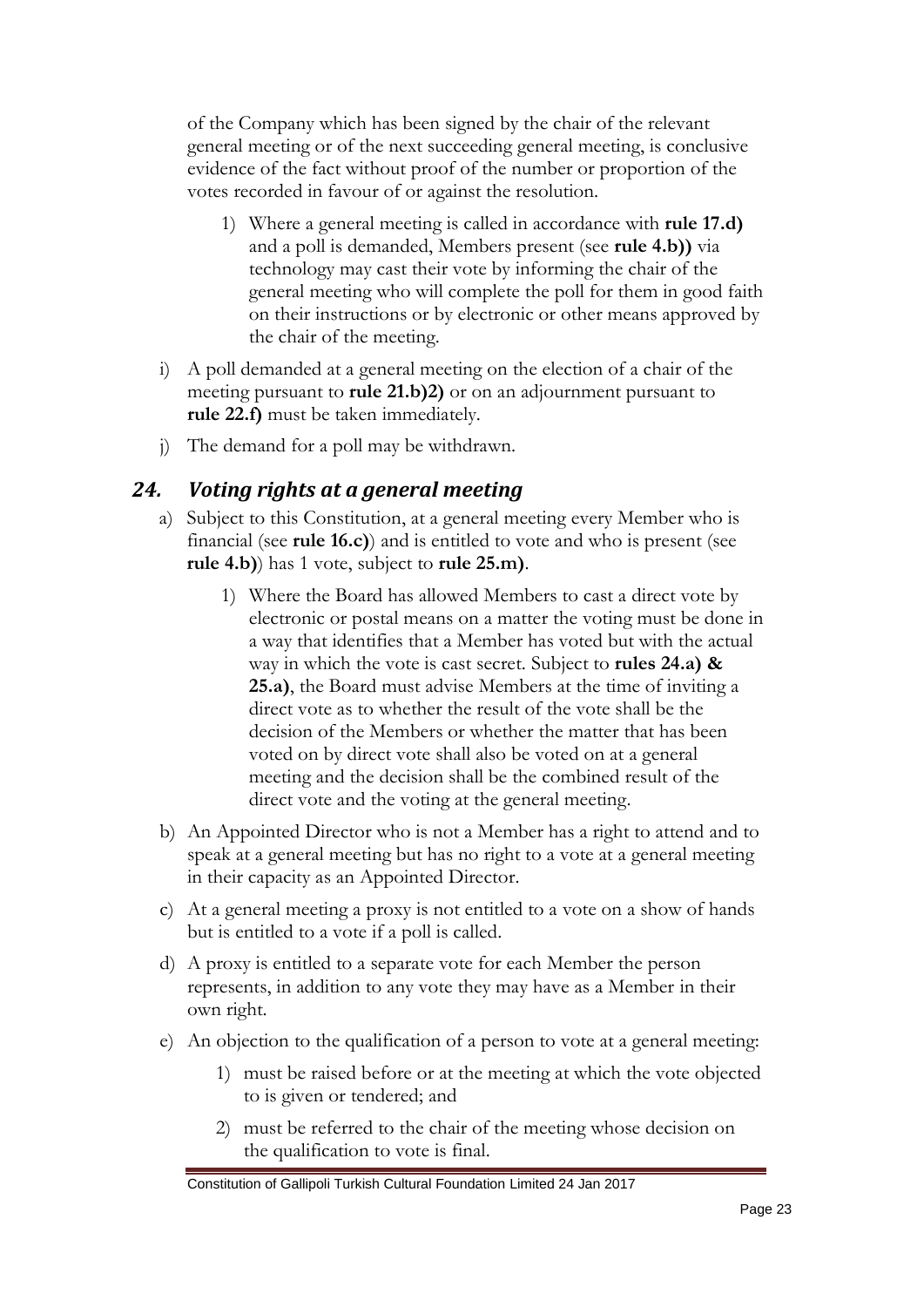f) A vote not disallowed by the chair of the meeting under **rule 24.e)2)** is valid for all purposes.

#### <span id="page-23-0"></span>*25. Representation at a general meeting*

- a) Subject to this Constitution, each Member entitled to vote at a general meeting may vote:
	- 1) in person including;
	- i. by attorney where proof of the power of attorney is provided to the Secretary at least 48 hours prior to the meeting;
	- 2) by direct vote using electronic and/or postal means where such an option is offered by the Board; or
	- 3) by proxy.
- b) The general rights and procedures related to a proxy that apply in accordance with the CorpAct apply to a proxy appointed under this Constitution.
- c) A proxy may, but need not, be a Member or a Member who is entitled to vote.
- d) A proxy may be appointed for all general meetings, or any number of general meetings, or for a particular general meeting.
- e) Unless otherwise provided in the instrument, subject to **rule 23.d)**, the instrument appointing a proxy will be taken:
	- 1) to confer authority to agree to a meeting being convened by shorter notice than is required by the CorpAct or by this Constitution;
	- 2) to confer authority to speak to any proposed resolution on which the proxy may vote;
	- 3) to confer authority to demand, or join in demanding, a poll on any resolution on which the proxy may vote;
	- 4) to appoint the chair of the general meeting as the proxy unless the Member clearly specifies another person as proxy and that person attends the general meeting;
	- 5) even though the instrument may refer to specific resolutions and may direct the proxy how to vote on those resolutions:
	- i. to vote, in a way that is consistent with any direction given by the Member on the proxy form, on any amendment moved to any of the proposed resolutions and on any motion that any of the proposed resolutions not be put or any similar motion;
	- ii. to vote on a poll on any procedural motion, including any motion to elect the chair, to vacate (only in the case of a Member chair

Constitution of Gallipoli Turkish Cultural Foundation Limited 24 Jan 2017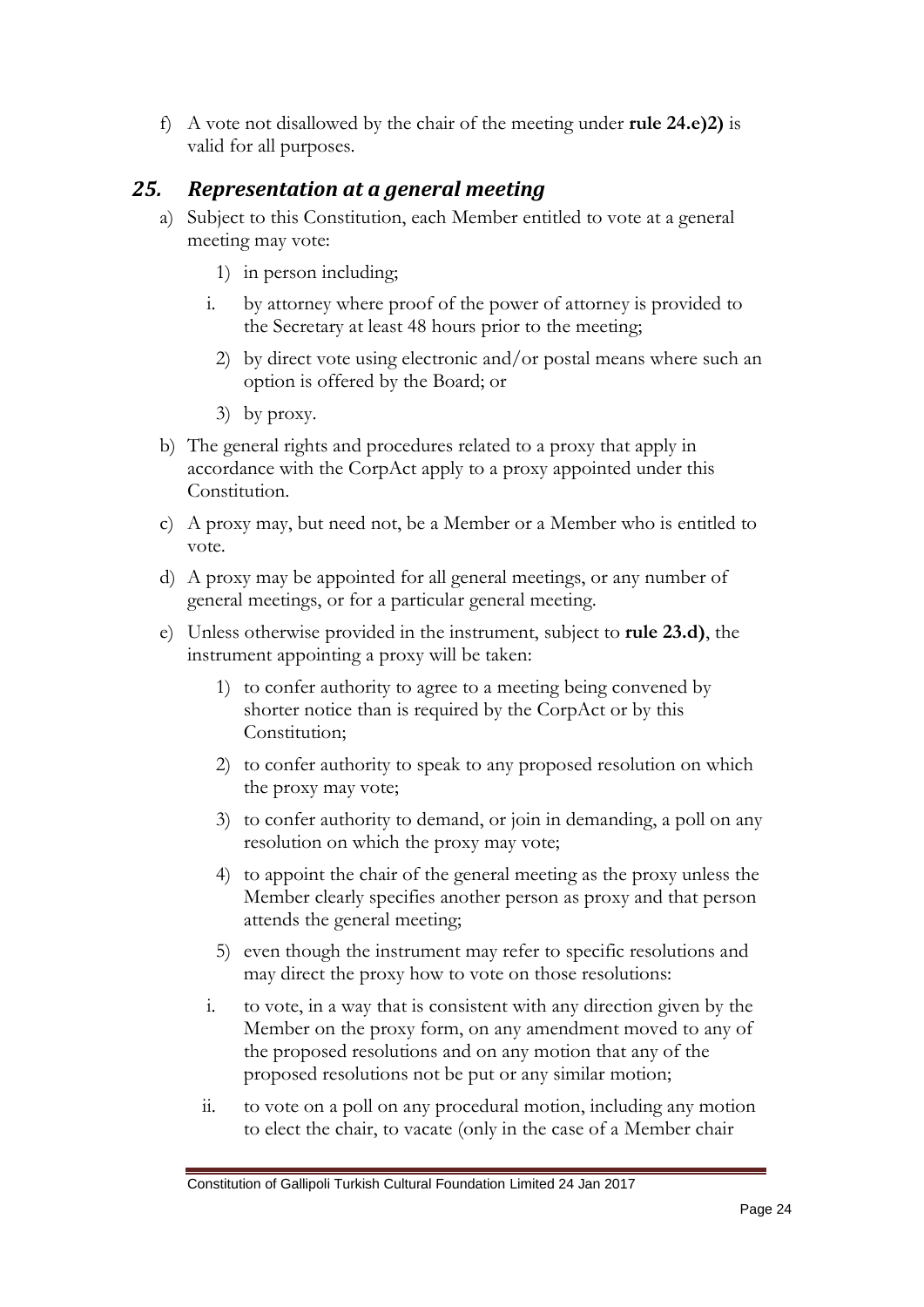elected under **rule 21.b)2)**) the chair or to adjourn the meeting; and

- iii. to act generally at the meeting; and
	- 6) even though the instrument may refer to a specific meeting, to be held at a specific time or venue, where the meeting is rescheduled or adjourned to another time or changed to another venue, to attend and vote at the rescheduled or adjourned meeting or at the new venue.
- f) An instrument appointing a proxy may direct the manner in which the proxy is to vote in respect of a particular resolution and, where an instrument so provides, the proxy is not entitled to vote on the proposed resolution except as directed in the instrument.
	- 1) Where the instrument so directs the proxy how to vote and the person appointed as proxy is not the chair of the meeting and the proxy does not exercise the vote when a poll is called then the chair of the meeting is taken, before voting on the resolution closes, to have been appointed as the proxy for the purposes of voting on the resolution at the meeting.
- g) Subject to **rule 25.j)**, an instrument appointing a proxy need not be in any particular form provided it is in writing, contains the Member's name and address, the Company's name, the proxy's name or the office held by the proxy, the meetings at which the appointment may be used and either:
	- 1) be signed by the appointer or the appointer's attorney; or
	- 2) be authenticated in such manner as the Board may determine.
- h) A proxy may not vote at a general meeting or adjourned meeting or on a poll unless the instrument appointing the proxy, and the authority under which the instrument is signed or a certified copy of the authority, are received in or at a place, fax number or electronic address specified in the notice of meeting at least:
	- 1) 48 hours (or such other minimum period as may be prescribed by the CorpAct from time to time); or
	- 2) such lesser period specified for this purpose in the notice calling the meeting.
- i) For the purposes of **rule 25.h)**:
	- 1) the place may be the Company's registered office or other place specified in the notice and a fax number or electronic address may be the fax number or electronic address at the Company's registered office or the fax number or electronic address specified in the notice; and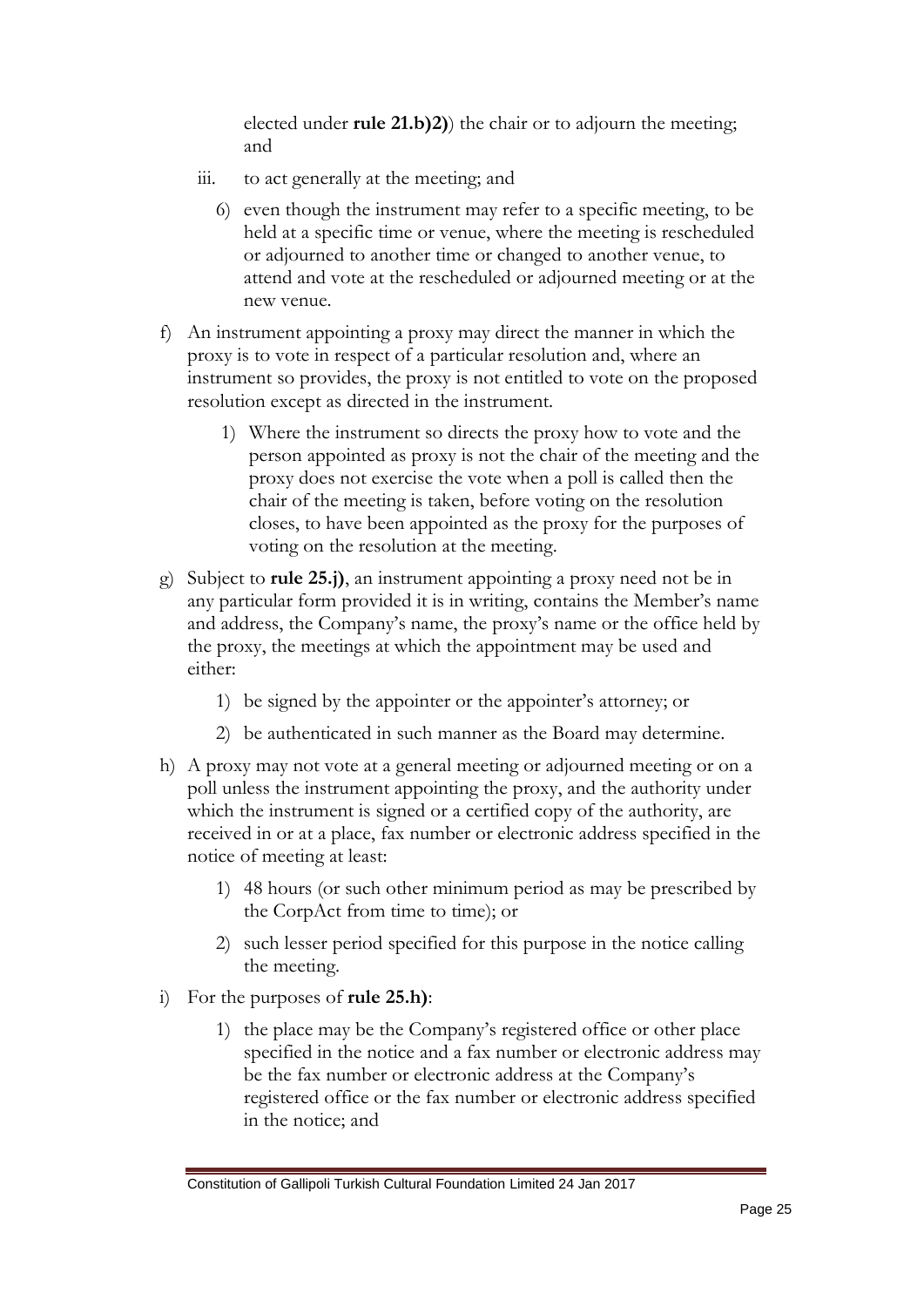- 2) the lesser period may be any time set by the Board before the time for holding the meeting or adjourned meeting.
- j) The Directors may waive all or any of the requirements of **rules 25.g) & h)** and in particular may, upon the production of such other evidence as the Directors require to prove the validity of the appointment of a proxy, accept:
	- 1) an oral appointment of a proxy;
	- 2) an appointment of a proxy which is not signed and executed in the manner required by **rule 25.g)**; and
	- 3) the deposit, tabling or production of a copy, including a copy sent by facsimile or by electronic transfer, of an instrument appointing a proxy or of the power of attorney or other authority under which the instrument is signed.
- k) A vote given in accordance with the terms of an instrument appointing a proxy is valid despite the revocation of the instrument or of the authority under which the instrument was executed, if no notice in writing of the revocation has been received by the Company by the time and at 1 of the places at which the instrument appointing the proxy is required to be received under **rules 25.h) & i)**.
- l) The appointment of a proxy is not revoked by the appointer attending and taking part in the general meeting but, if the appointer votes on any resolution, the proxy is not entitled to vote, and must not vote, as the appointer's proxy on the resolution.
- m) If a Member has cast a direct vote on a matter and the Board puts that matter to a general meeting for a vote then if a Member who has already cast a direct vote or their attorney or their proxy is at the general meeting they are not entitled to vote and must not vote on the matter at the general meeting. Their direct vote will be counted if a poll is taken on the matter.
- n) The chair of a general meeting may require any person acting as a proxy to establish to the satisfaction of the chair of the meeting that the person is the person nominated as proxy in the form of proxy lodged under this Constitution. If the person is unable to establish their identity, they may be excluded from voting in which case **rule 25.f)1)** applies unless the form of proxy indicates otherwise.

# <span id="page-25-0"></span>**IV. BOARD OF DIRECTORS**

#### <span id="page-25-1"></span>*26. Number and nature of Directors*

- a) There must be not less than 3 (or such other minimum number as determined by the CorpAct) and not more than 10 Directors.
- b) Of the Directors at any time: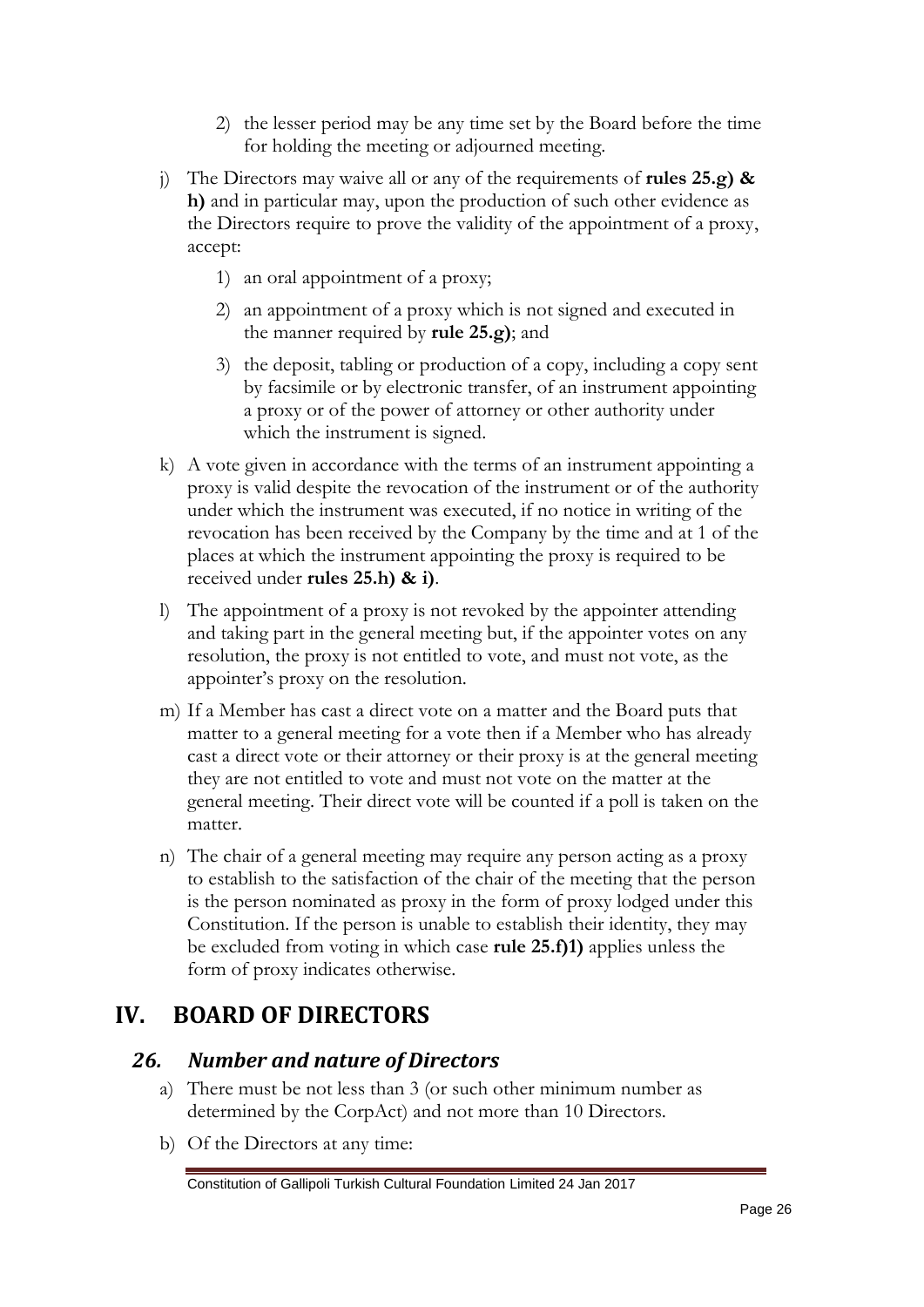- 1) At least 3 must and up to 8 may be elected by the Members or appointed to fill casual vacancies in accordance with **rule 29** and shall be designated Elected Directors; and
- 2) Up to 2 may be appointed by the Board and shall be designated Appointed Directors.

### *27. Terms of Directors*

- a) Subject to **rules 29. & 30.c)**, the term for an Elected Director shall be up to 2 Years but a retiring Director who is eligible may stand for re-election or re-appointment.
- b) Terms for Elected Directors shall commence at the conclusion of the annual general meeting at which the Director was elected or appointed and terminate at the conclusion of the annual general meeting at which they retired provided that it is no later than the second annual general meeting after which the Director was elected or appointed.
- c) The term for an Appointed Director shall be such period as the Board determines at the time of appointment up to 24 months from the date of appointment. At the conclusion of the first term if the individual is otherwise eligible the Board may appoint them as an Appointed Director for a second term of up to 24 months from the date of appointment. A Member who is no longer an Appointed Director who is otherwise eligible may nominate for election as an Elected Director.

#### <span id="page-26-0"></span>*28. Eligibility of Directors*

- a) Elected Directors must be Members.
- b) Appointed Directors may be Members, or other individuals with skills, experience or capabilities that the Directors determine from time to time are important for the Board but which are not available to the Board from the Elected Directors at that time.

#### *29. Casual vacancies on the Board*

- a) If a casual vacancy in the position of an Elected Director occurs, the Board may appoint any eligible Member to that position, and such appointee holds office until the end of the next annual general meeting but if otherwise eligible, may stand for election at that annual general meeting.
- b) Subject to **rule 28.b)**, if a casual vacancy in the position of an Appointed Director occurs, the Board may appoint any individual in accordance with **rule 27.c)** or may leave the position vacant.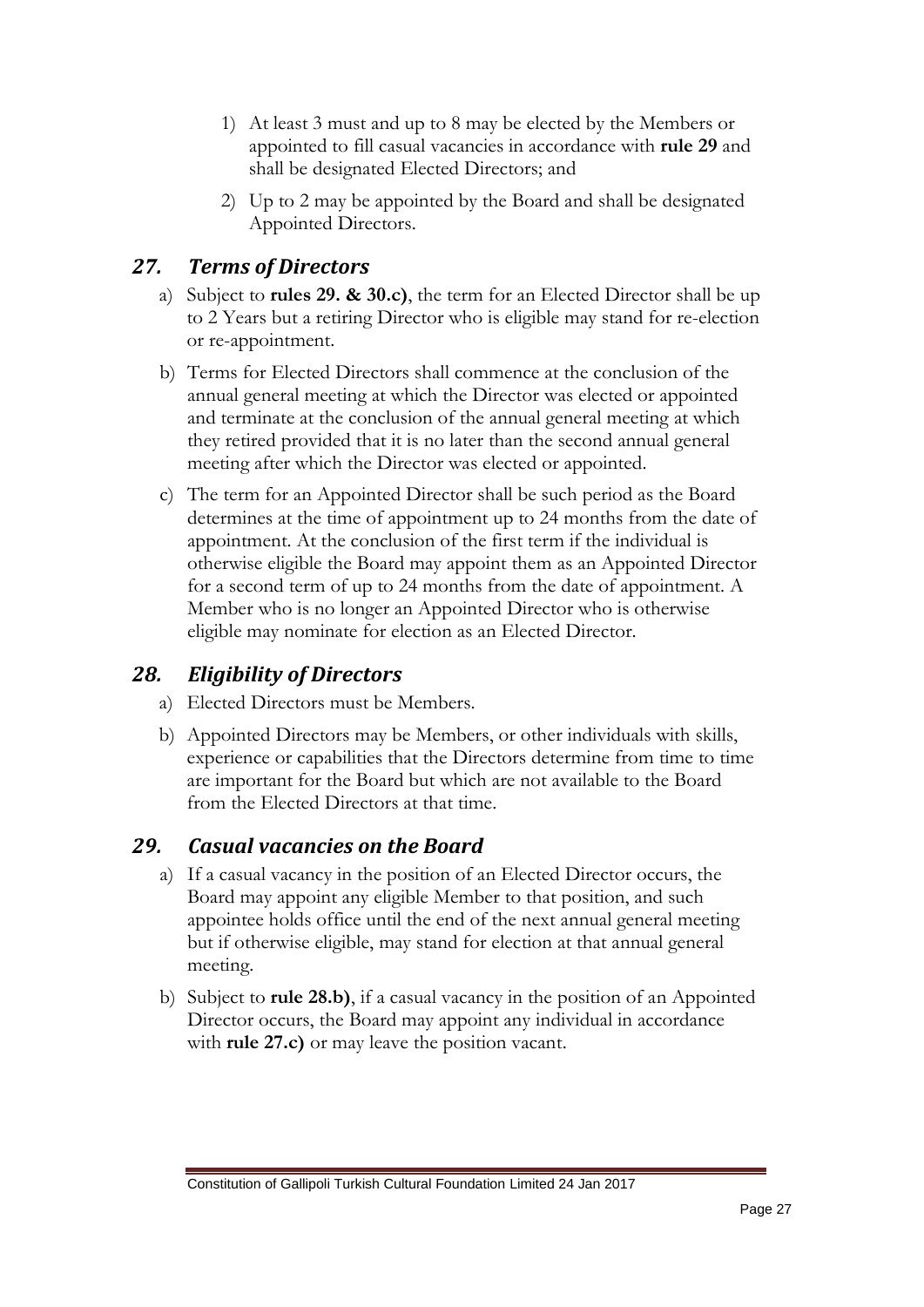#### <span id="page-27-0"></span>*30. Rotation of Directors*

- a) Half of the Elected Directors shall retire each year and, if eligible and they wish to and they are nominated, each may stand for re-appointment or re-election.
- b) If the number of Elected Directors to retire is not a whole number then the number that is half then rounded down to the next whole number must retire from office.
	- 1) When the number of Elected Directors about to reach their term in accordance with **rule 27.a) & b)** exceeds the number determined in **rules 30a) & b)** then the Elected Directors to retire are all the Elected Directors who reach their term at the conclusion of the next annual general meeting.
- c) In determining the number to retire, Directors appointed to fill casual vacancies who retire under **rule 29.a)** are not to be counted for the purposes of **rule 30.a)**.
- d) The Elected Directors to retire at an annual general meeting are those who have been longest in office since their appointment or election, but, subject to **rule 30.b)1)**, as between persons who became Elected Directors on the same day, the Elected Directors to retire shall (unless they otherwise agree among themselves) be determined by lot.

#### *31. Appointment or election of Directors*

- <span id="page-27-1"></span>a) At the annual general meeting at which an Elected Director retires or at which a vacancy in the position of Elected Director exists, subject to **rule 26.b)**, the Company may fill the vacated position by electing by resolution an individual to that office from the nominated Members listed and considered in alphabetical order of their family names on the Notice of Meeting.
- b) An eligible Member who wishes to stand for election as an Elected Director must be financial at the time of nomination and be nominated by 2 Members eligible to stand for election.
- c) The nomination form shall be in writing, contain the consent of the Member to be a Director of the Company and be signed by the nominated Member and the nominating Members. The signatures may be affixed to more than 1 form containing identical information.
- d) Nominations for the position of Elected Director shall be lodged with the Secretary not more than 10 weeks and not less than 5 weeks before the date of the next annual general meeting.
	- 1) The Board must advise Members of the date of the next annual general meeting at least 12 weeks before the date of the next annual general meeting.

Constitution of Gallipoli Turkish Cultural Foundation Limited 24 Jan 2017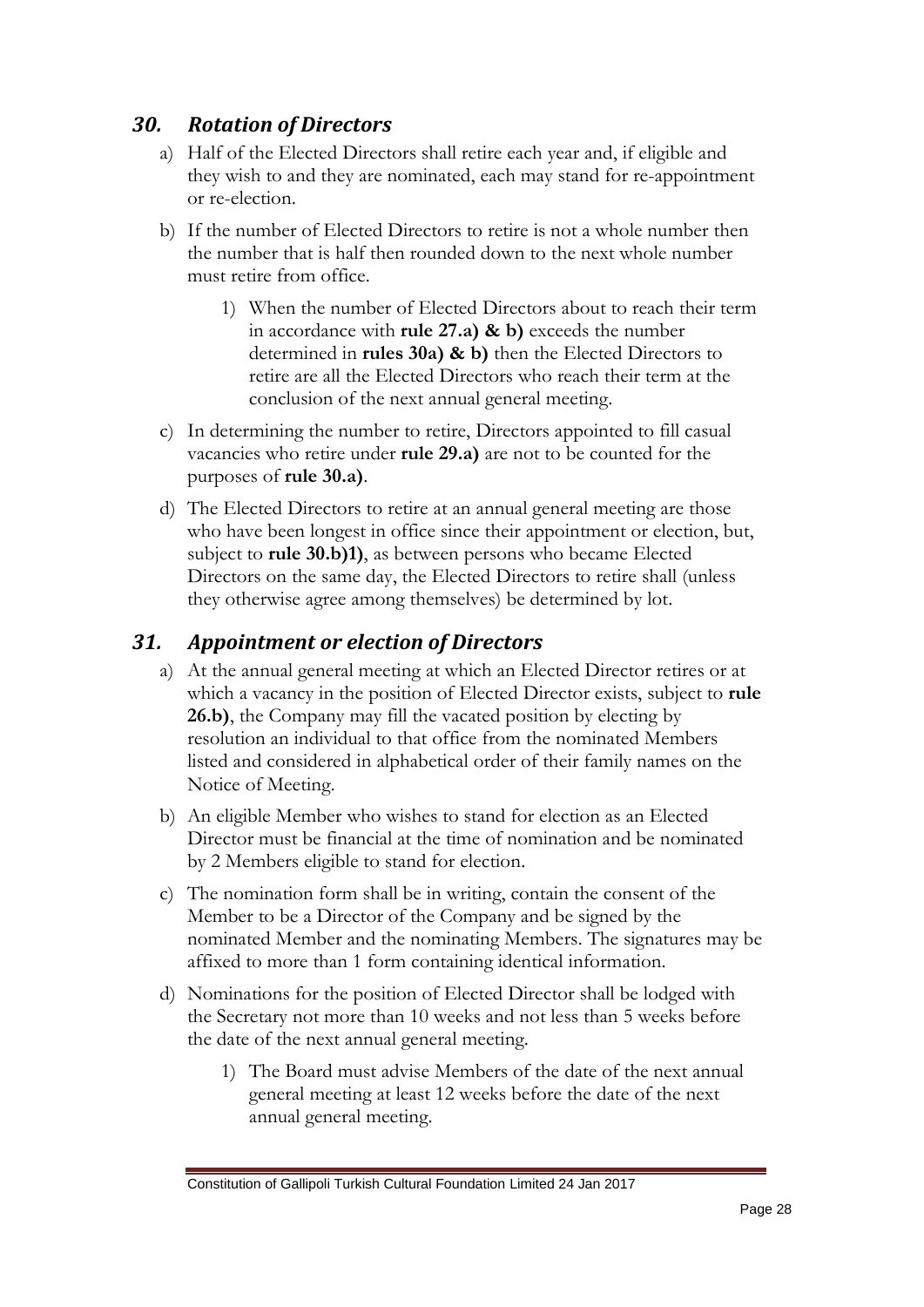- e) A Member may submit with their nomination form a resume of not more than 150 words. Such resume:
	- 1) may only include details in relation to:
	- i. the candidate's qualifications and relevant experience;
	- ii. the candidate's contribution to the Company to date; and
	- iii. key issues the candidate sees as facing the Company;
		- 2) must not endorse, disparage or otherwise refer to any other candidate or any other Director;
		- 3) must not contain anything that is defamatory; and
		- 4) must comply with any applicable by-laws set by the Board.
- f) The Secretary may in good faith edit any resume in such manner as they see fit to ensure compliance with **rule 31.e)**.
- g) The information provided in the resume will be included as the only information from the candidate in the notice of meeting.

#### <span id="page-28-0"></span>*32. Vacation of office of Director*

- a) Subject to **rules 27.a), 30. & 32.b) & c)**, an individual vacates their office of Elected Director at the conclusion of the annual general meeting at which they retire or their term of office expires subject to them being re-appointed or re-elected a Director in accordance with this Constitution.
- b) Any Director may resign by giving written notice to the Company through the Secretary of their intention to resign and the resignation will take effect at the time expressed in the notice provided that the time is not earlier than the date of delivery of the written notice to the Secretary.
- c) The office of a Director becomes vacant if the Director:
	- 1) becomes ineligible to be a director of the Company in accordance the requirements of the CorpAct or ACNC Act;
	- 2) becomes of unsound mind or an individual who is, or whose estate is, liable to be dealt with in any way under the law relating to mental health;
	- 3) dies;
	- 4) becomes bankrupt or makes any arrangement or composition with their creditors generally;
	- 5) is convicted on indictment of an offence and the Board does not within 2 months after that conviction resolve to confirm the Director's appointment or election (as the case may be) to the office of Director;

Constitution of Gallipoli Turkish Cultural Foundation Limited 24 Jan 2017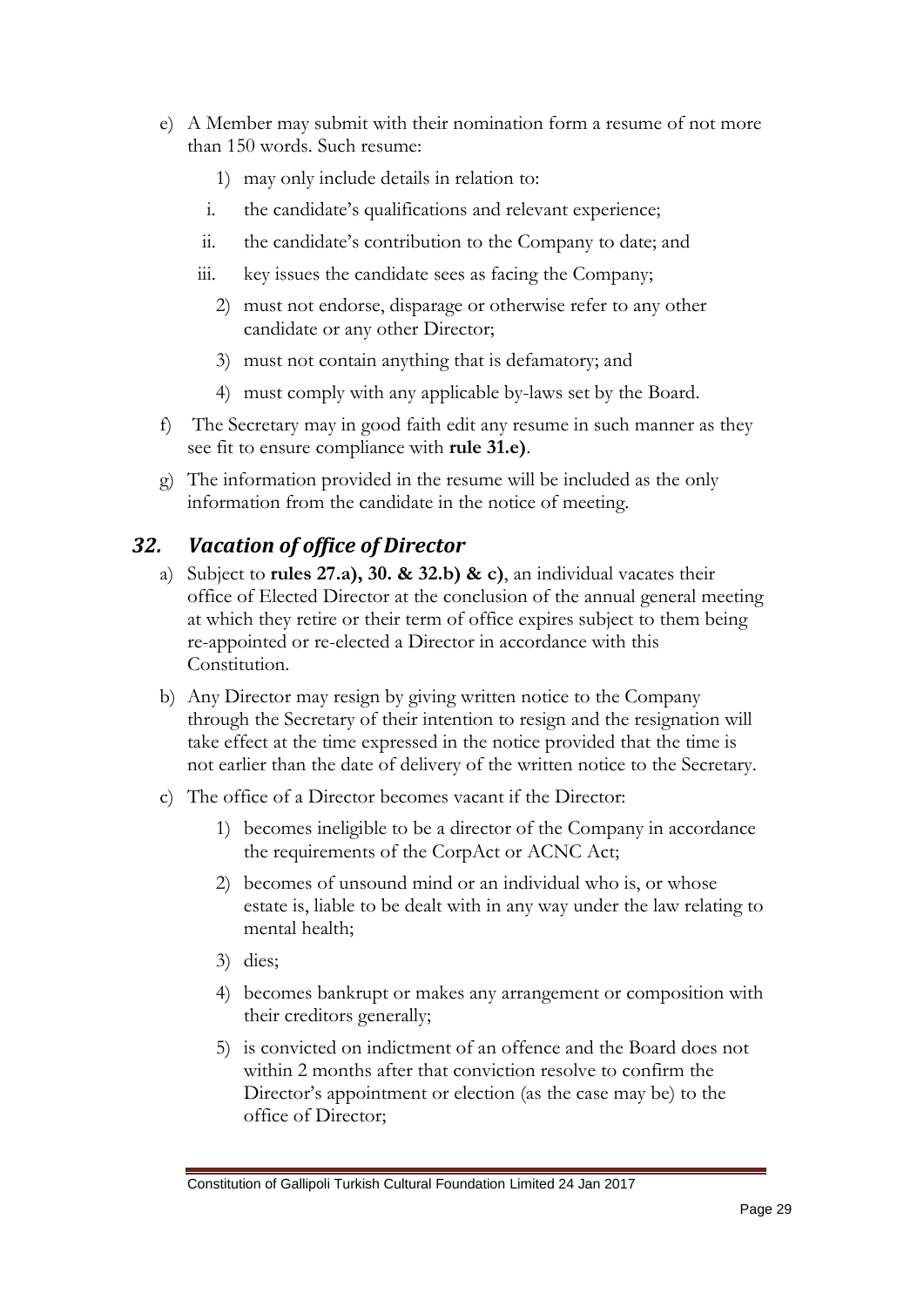- 6) is absent from all meetings of the Board during a 6 month period, with or without the consent of the Board, unless at the next meeting of the Board, the Board resolves otherwise;
- 7) has failed to disclose a material personal interest that would be required to be disclosed under the CorpAct or ACNC Act unless at the next meeting of the Board, the Board resolves otherwise;
- 8) is an Elected Director and ceases to be a Member;
- 9) is removed as a Director by at least a majority resolution of the Company in general meeting; or
- 10) is or becomes a paid employee of the Company.

#### <span id="page-29-0"></span>*33. No alternate Directors*

a) Directors are not entitled to appoint alternate Directors.

#### <span id="page-29-1"></span>*34. Interested Directors*

- a) Subject to **rule 32.c)7) & 10)**, a Director may hold any other office (other than auditor) in the Company or any related body corporate in conjunction with their directorship and may be appointed to that office upon such terms as to tenure of office and otherwise as the Directors think fit, except that the Director may not receive remuneration in that other capacity.
- b) Subject to **rule 32.c)7) & 10)**, a Director may be or become a director or other officer of, or otherwise interested in, any related body corporate or any other body corporate promoted by the Company or in which the Company may be interested as a shareholder or otherwise and is not accountable to the Company for any other benefits received by the Director as a director or officer of, or from having an interest in, that body corporate.
- c) The Board may exercise the voting rights conferred by shares in any body corporate held or owned by the Company in such manner in all respects as the Board thinks fit including voting in favour of any resolution appointing a Director as a director or other officer of that body corporate or voting for the payment of remuneration to the officers of that body corporate and a Director may, if permitted by law, vote in favour of the exercise of those voting rights notwithstanding that they are, or may be about to be appointed, a director or other officer of that other body corporate and, as such, interested in the exercise of those voting rights.
- d) A Director is not disqualified merely because of being a Director from contracting with the Company in any respect including, without limitation, any of the following:
	- 1) selling any property to, or purchasing any property from, the Company;

Constitution of Gallipoli Turkish Cultural Foundation Limited 24 Jan 2017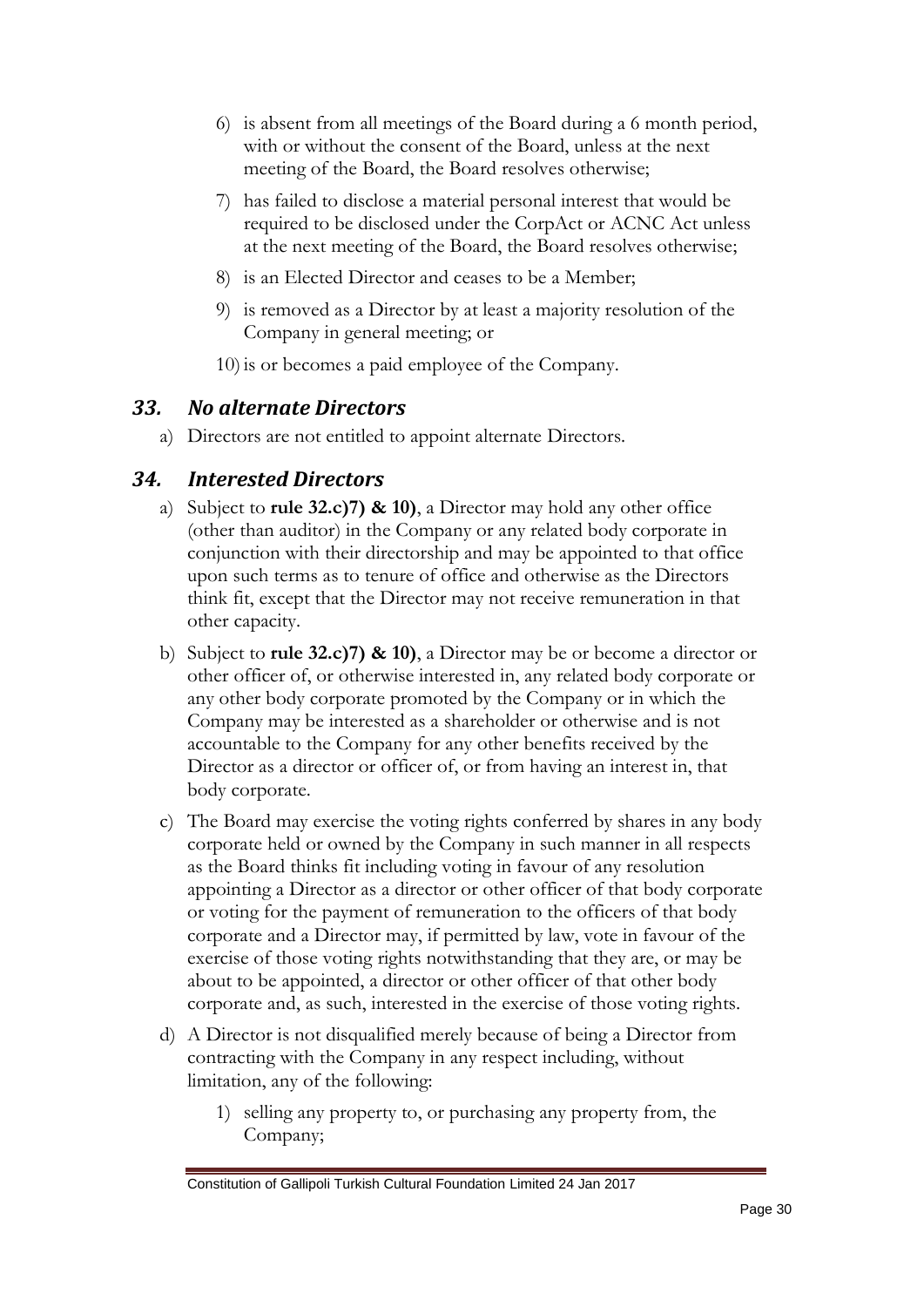- 2) guaranteeing the repayment of any money borrowed by the Company for a commission or profit; and
- 3) acting in any professional capacity, other than auditor, on behalf of the Company.
- e) No contract made by a Director with the Company and no contract or arrangement entered into by or on behalf of the Company in which any Director may be in any way interested is avoided or rendered voidable merely because of the Director holding office as a Director or because of the fiduciary obligations arising out of that office.
- f) No Director contracting with or being interested in any arrangement involving the Company is liable to account to the Company for any profit realised by or under any such contract or arrangement merely because of the Director holding office as a Director or because of the fiduciary obligations arising out of that office.
- g) Subject to **rule 34.h)**, a Director who is in any way interested in any contract or arrangement or proposed contract or arrangement may, despite that interest:
	- 1) be counted, if they are present at the time of commencing to deal with the matter, in determining whether or not a quorum is present at any meeting of the Board that is considering that contract or arrangement or proposed contract or arrangement;
	- 2) vote in respect of, or in respect of any matter arising out of, the contract or arrangement or proposed contract or arrangement; and
	- 3) sign or countersign any document relating to that contract or arrangement or proposed contract or arrangement that the Company may execute.
- h) **Rule 34.g)** does not apply if, and to the extent that, it would be contrary to the CorpAct or ACNC Act including without limitation provisions of the CorpAct or ACNC Act that regulate matters concerning material personal interests of directors.
- i) The Board may make regulations requiring the disclosure of interests that a Director, and any person deemed by the Board to be related to or associated with the Director, may have in any matter concerning the Company or a related body corporate and any regulations made under this Constitution shall bind all Directors.

#### <span id="page-30-0"></span>*35. Payments to Directors*

- a) Having regard to **rule 9.c)** payments may be made to any Director for:
	- 1) out-of-pocket expenses incurred by the Director in the performance of any duty as a Director where the amount payable does not exceed an amount previously agreed by the Board; and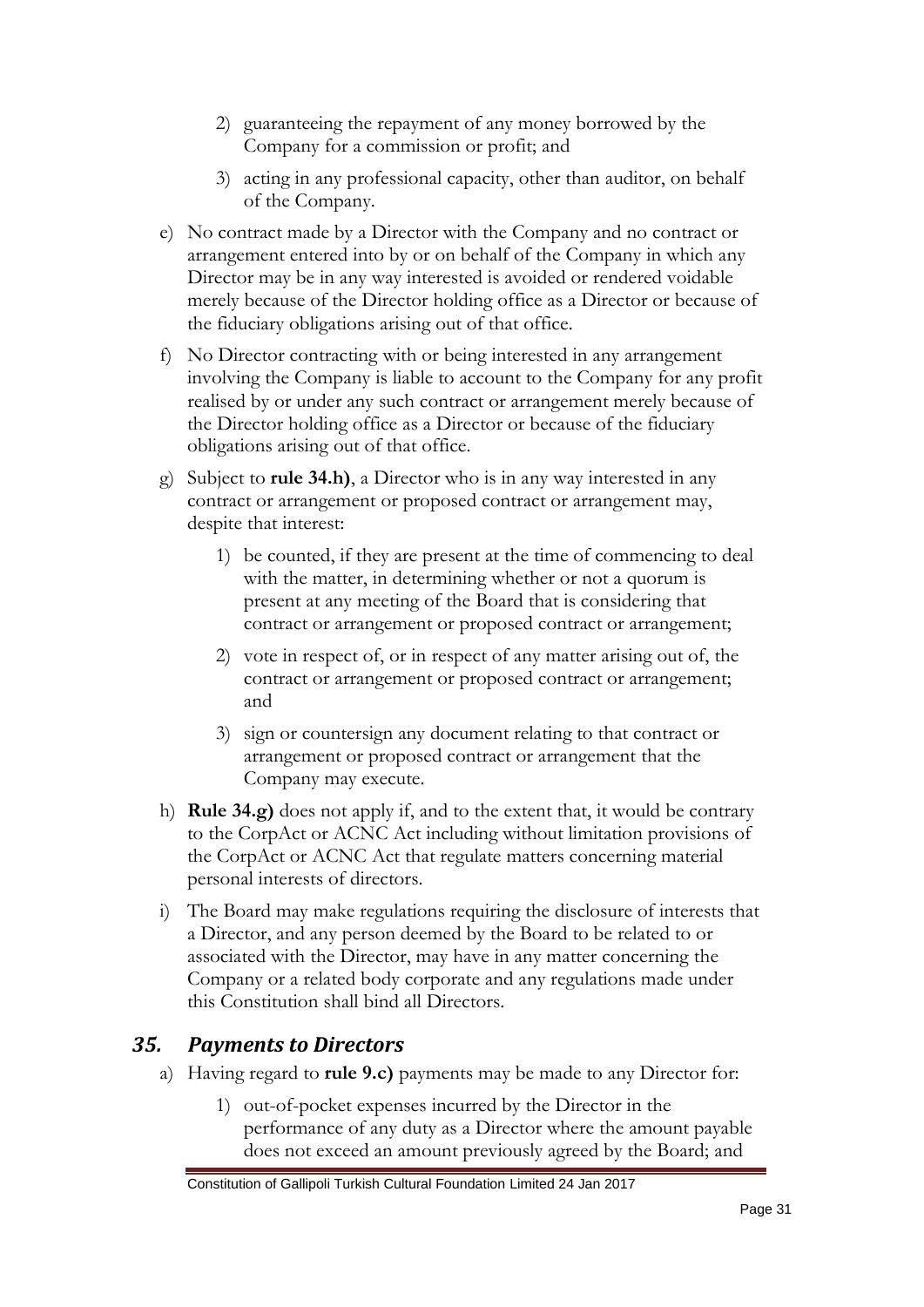2) subject to **rule 34.d)3)** any service rendered to the Company by the Director in a professional or technical capacity, other than in the capacity as a Director, where the provision of the service has the prior approval of the Board and is not more than an amount which commercially would be reasonable for the service.

#### <span id="page-31-0"></span>*36. Powers and duties of Directors*

- a) The Directors are responsible for the control, ultimate management and conduct of the Company. The Board may exercise to the exclusion of the Company in general meeting all the powers of a company that are not required by the CorpAct or by this Constitution to be exercised by the Company in general meeting.
	- 1) The Board may make by-laws to give effect to this Constitution.
		- i. Members and Directors must comply with by-laws as if they were part of this Constitution provided that if a bylaw directly affects the actions of a Member it does not apply until that by-law has been endorsed by ordinary resolution at a general meeting.
- b) Without limiting the generality of **rule 36.a)**, the Board may exercise all the powers of the Company to borrow or otherwise raise money, to charge any property or business of the Company and to issue debentures or give any other surety for a debt, liability or obligation of the Company or of any other person.
- c) The Board may determine how electronic payments, cheques, promissory notes, bankers drafts, bills of exchange or other negotiable instruments must be signed, drawn, accepted, endorsed or otherwise executed, as the case may be, by or on behalf of the Company.
- d) The Board may from time to time confer upon any Director for the time being or any other person or office as they may select such of the powers exercisable under this Constitution by the Board as it may think fit from time to time and to be exercised for such purposes and on such terms and conditions and with such restrictions as it may think expedient.
	- 1) Powers conferred under **rule 36.d)** may be exercised concurrently with the powers of the Board in that regard and the Board may from time to time withdraw, revoke or vary all or any such powers with or without cause subject to any applicable contract between the Company and the relevant person and subject to any applicable industrial law.
- e) A power of attorney may contain such provisions for the protection and convenience of the attorney, or persons dealing with the attorney, as the Board thinks fit.

Constitution of Gallipoli Turkish Cultural Foundation Limited 24 Jan 2017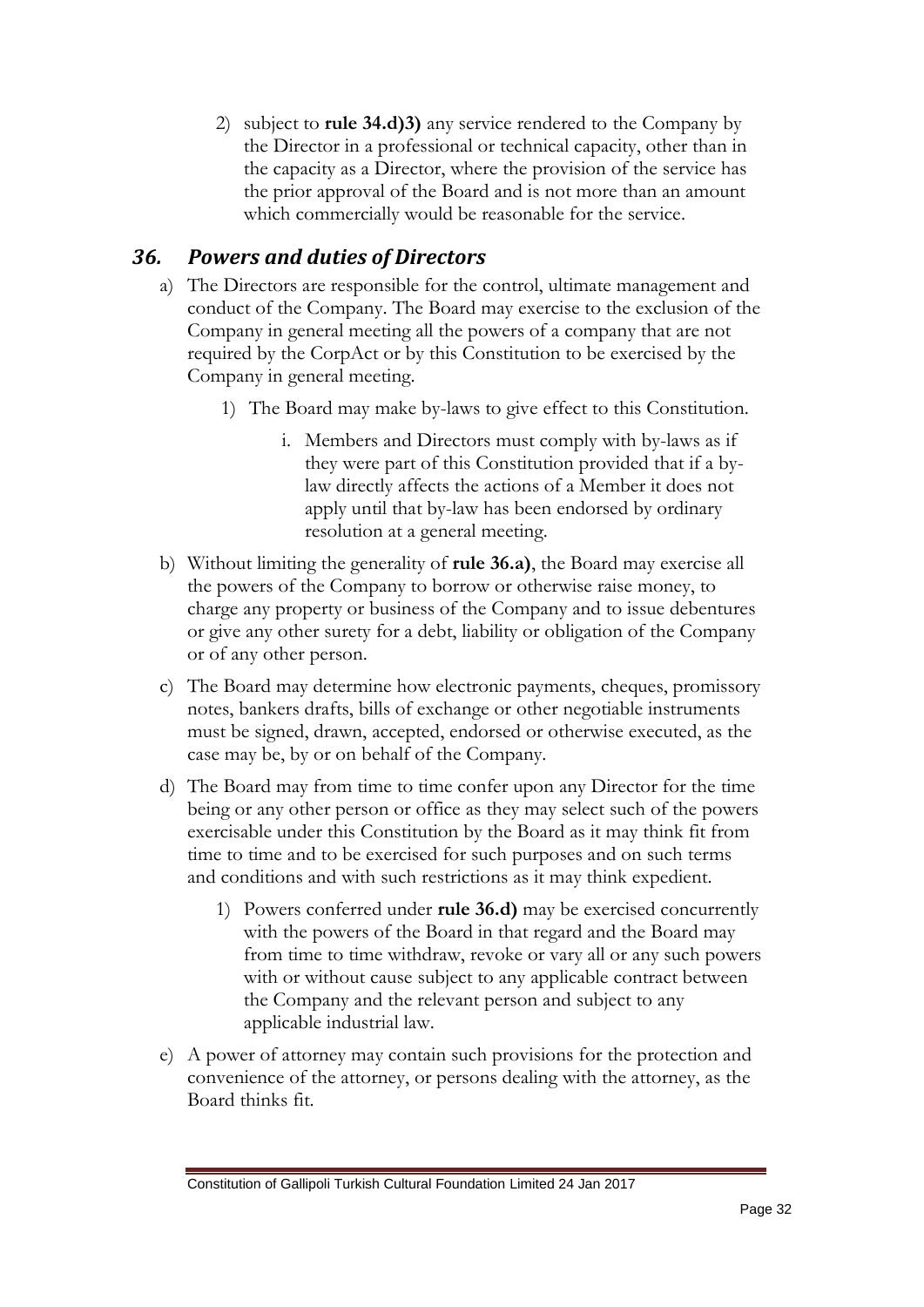- f) The Directors must comply with their duties as directors under law and while the Company is subject to the ACNC Act with the duties outlined in governance standard 5 of the regulations made under the ACNC Act:
	- 1) to exercise their powers and discharge their duties with the degree of care and diligence that a reasonable individual would exercise if they were a Director of the Company;
	- 2) to act in good faith in the best interests of the Company and to further the charitable purposes of the Company outlined in **rule 7**;
	- 3) not to misuse their position as a Director;
	- 4) not to misuse information they gain in their role as a Director;
	- 5) to disclose any perceived or actual material conflicts of interests and manage them in accordance with **rule 34;**
	- 6) to ensure that the financial affairs of the Company are managed responsibly; and
	- 7) not to allow the Company to operate while it is insolvent or in a way that would lead to it being insolvent.
- g) For the avoidance of doubt, the Board cannot remove a Director or an auditor. Directors and auditors may only be removed by Members passing a resolution at a general meeting for which proper notice has been given in accordance with the CorpAct.

#### <span id="page-32-0"></span>*37. Proceedings of Directors*

- a) The Directors may meet together for the despatch of business and adjourn and otherwise regulate their meetings as they think fit.
- b) The planned contemporaneous linking together of Directors by technologies, such as telephone or other electronic means, that are consented to by all Directors and that allow reasonable interaction between all participating Directors, constitutes a Board meeting provided the number of Directors participating is sufficient to constitute a quorum.
	- 1) All provisions of this Constitution relating to meetings of the Directors apply, so far as they can and with such changes as are necessary, to meetings of Directors by such technologies.
- c) A Director participating in a meeting by technology in accordance with **rule 37.b)** is taken to be present in person at the meeting.
- d) A meeting by means of technology is to be taken to be held at the place determined by the chair of the meeting provided that at least 1 of the Directors involved was at that place for the duration of the meeting.

Constitution of Gallipoli Turkish Cultural Foundation Limited 24 Jan 2017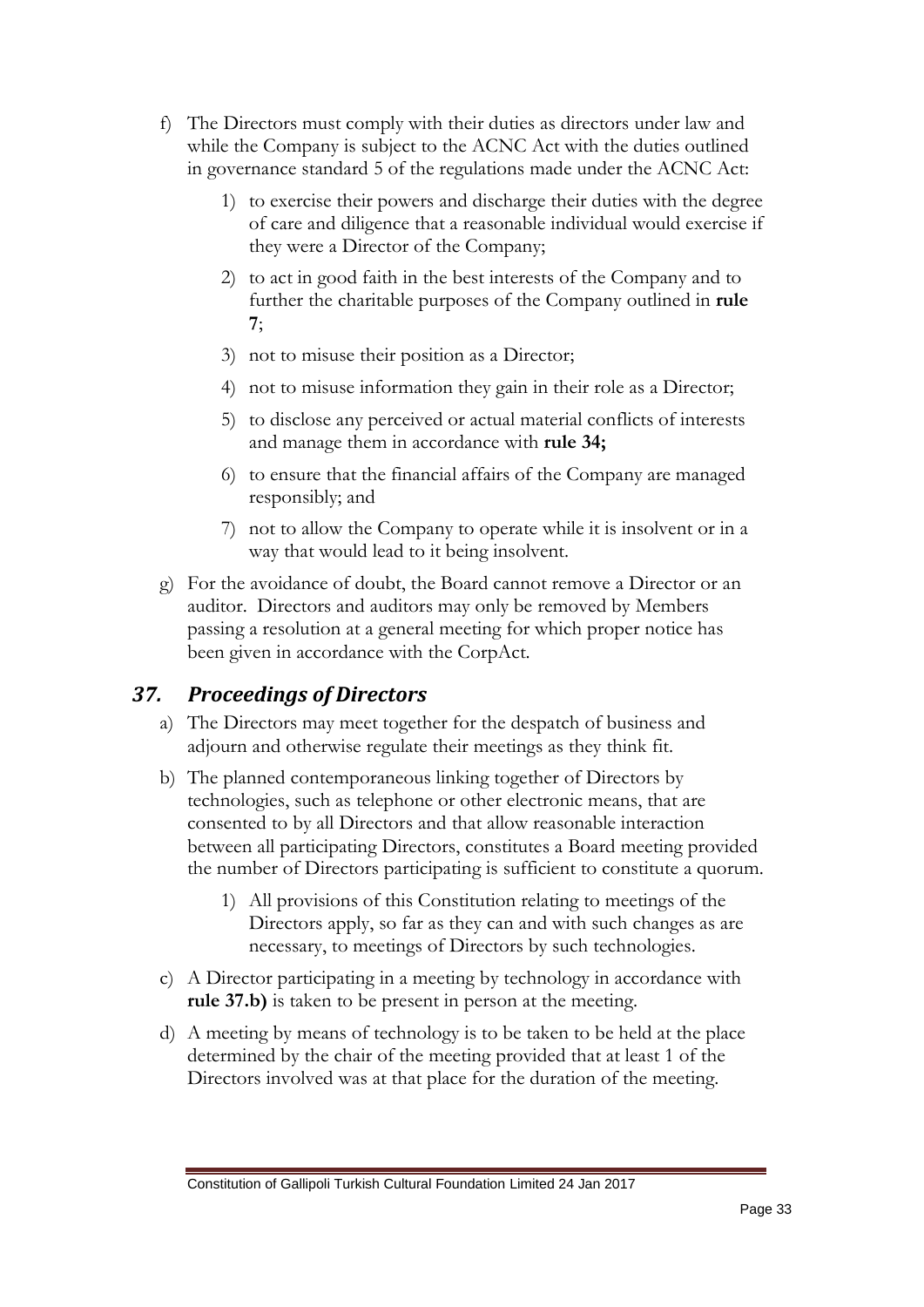#### <span id="page-33-0"></span>*38. Convening of a meeting of Directors*

- a) The Chair or any 2 or more Directors may, whenever they think fit, convene a meeting of the Directors.
- b) A Secretary must, when requested by the Chair or on the written requisition of any 2 or more Directors, convene a meeting of Directors.

## <span id="page-33-1"></span>*39. Notice of a meeting of Directors*

- a) Subject to this Constitution, notice of a meeting of Directors must be given to each individual who is at the time of giving the notice a Director, other than a Director on leave of absence approved by the Board, or a Director outside of Australia who has notified the Secretary that they will not be contactable.
- b) Only Directors have a right to notice of a meeting of the Board and to attend a meeting of the Board. Any other person in attendance is in attendance at the invitation of the Board and must leave if directed to by the chair of the meeting.
- c) A notice of a meeting of Directors:
	- 1) must specify the time and place of the meeting;
	- 2) should where practicable state the nature of the business to be transacted at the meeting;
	- 3) may be given immediately before the meeting;
	- 4) may be given in person or by post or by telephone, fax, email or other electronic means; and
	- 5) if technological connection of Directors is to be involved, must identify how that connection is to be made.
- d) Unless special circumstances apply, at least 7 days' notice of a meeting of the Directors should be given.
- e) A Director may waive notice of any meeting of Directors by notifying the Secretary to that effect in person or by post or by telephone, fax, email or other electronic means.
- f) The non-receipt of notice of a meeting of Directors by, or failure to give notice of a meeting to, a Director does not invalidate any act, matter or thing done or resolution passed at the meeting:
	- 1) if the non-receipt or failure occurred by accident or error;
	- 2) if before or after the meeting, the Director;
	- i. has waived or waives notice of that meeting under **rule 39.e)**; or
	- ii. has notified or notifies the Company of their agreement to that act, matter, thing or resolution personally or by post or by telephone, fax, email or other electronic means; or

Constitution of Gallipoli Turkish Cultural Foundation Limited 24 Jan 2017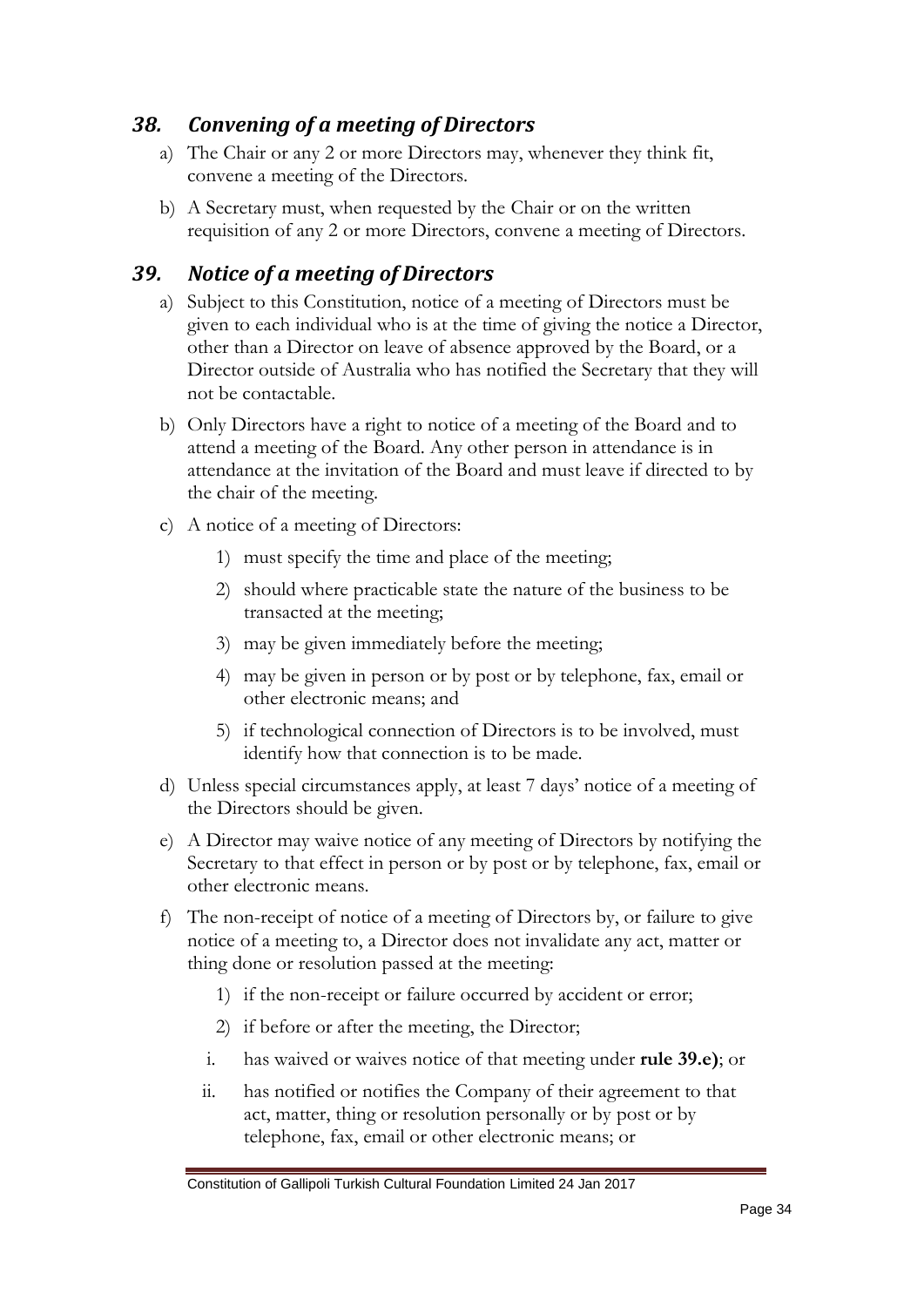- 3) the Director attended the meeting.
- g) Attendance by a person at a meeting of Directors waives any objection that person may have to a failure to give notice of the meeting.

#### <span id="page-34-0"></span>*40. Quorum at a meeting of Directors*

- a) No business may be transacted at a meeting of Directors unless a quorum of Directors is present during the time the business is dealt with, subject to **rule 40.c)**.
- b) A quorum at a meeting of Directors is half the number of Directors in office and physically in Australia at the time of the meeting, rounded down if it is not a whole number, plus 1.
- c) A Director who is present and is disqualified from voting on a matter pursuant to **rule 34** shall be counted in the quorum despite that disqualification, even if they do not participate in that part of the meeting from which they are disqualified from voting.
- d) If there is a vacancy in the office of a Director then, subject to **rule 40.e)** the remaining Director or Directors may act.
- e) If the number of Directors in office at any time is less than the minimum number required by **rule 26.a)**, the remaining Directors must act as soon as possible:
	- 1) to increase the number of Directors to a number sufficient to satisfy the minimum number of Directors required by **rule 26.a)**; or
	- 2) to convene a general meeting of the Company for that purpose.
- f) Until the actions required by **rule 40.e)** have happened, the Directors must only act if and to the extent that there is an emergency requiring them to act.

#### *41. Chair*

- a) The Directors:
	- 1) must elect 1 of the Elected Directors to the office of Chair at least annually and in any event at the first meeting of the Board following an annual general meeting; and
		- i. may, subject to **rule 41.a)1)** determine the period for which that Director is to be Chair.
	- 2) If an election to the office of Chair is tied more than once then the successful candidate must be determined by lot unless at least 1 candidate withdraws.
	- 3) The Chair has such powers and duties as specified in this Constitution, as required by law and as determined by the Directors.

Constitution of Gallipoli Turkish Cultural Foundation Limited 24 Jan 2017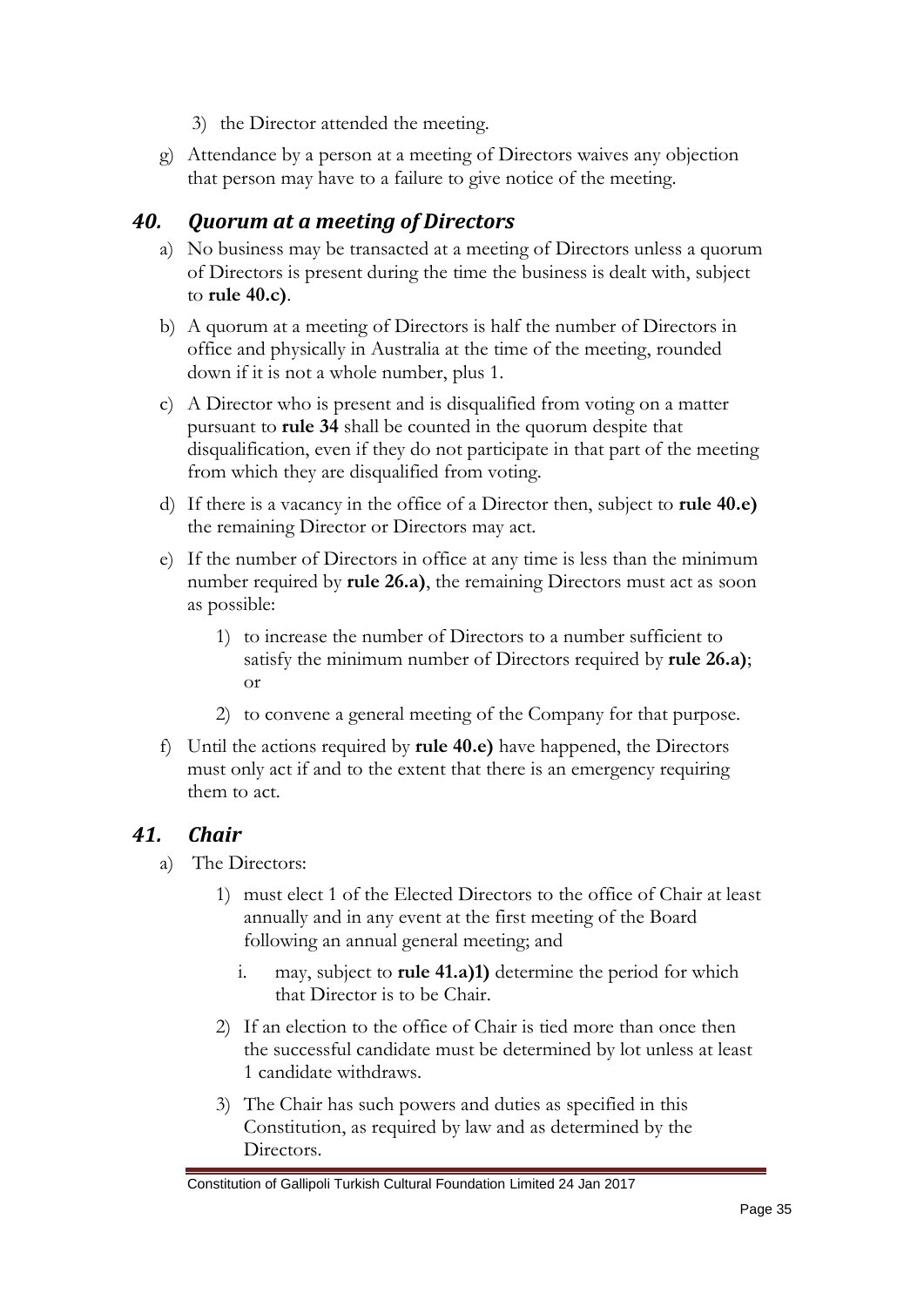- 4) The Chair must if present within 15 minutes after the time appointed for the holding of the meeting, and if willing to act, preside as chair of each meeting of Directors.
- 5) The Directors present must elect 1 of themselves to chair the meeting if at a meeting of Directors:
	- i. there is no Chair;
	- ii. the Chair is not present within 15 minutes after the time appointed for the holding of the meeting; or
	- iii. the Chair is present but is not willing to act as chair of the meeting or of part of the meeting.
- 6) Despite anything in **rule 41.a)5)**, if the Chair later attends a meeting of Directors or is later willing to act then they must take the role of chair of the meeting.

### <span id="page-35-0"></span>*42. Decisions of Directors*

- a) A meeting of Directors at which a quorum is present is a meeting of the Board and is competent to exercise all or any of the authorities, powers and discretions vested in or exercisable by the Directors under this Constitution.
- b) Subject to **rule 15.a)**, questions arising at a meeting of the Board are to be decided by at least a simple majority of votes cast by the Directors present and entitled to vote and any such decision is for all purposes a determination of the Directors.
- c) Other than for the election of the Chair under **rule 41.a)2)**, in the case of an equality of votes upon any proposed resolution the chair of the meeting, in addition to their deliberative vote, has a casting vote.

# <span id="page-35-1"></span>*43. Circulating resolutions*

- a) The Board may pass a resolution without a Board meeting if the Directors entitled to vote on the resolution sign a document containing a statement of the resolution set out in the document. For this purpose, signatures can be contained in more than 1 document and can include electronically transmitted signatures.
- b) A resolution under **rule 43.a)** shall be deemed to have been passed if 1 week, or such other period as has been specified in the document accompanying the proposed resolution, has expired since the proposed resolution was circulated to the Directors and at least a majority of Directors who have responded has signed a document containing a statement that they are in favour of the resolution set out in the document provided that the number of Directors in favour is sufficient for a quorum at a Board meeting in accordance with **rule 40.b)**.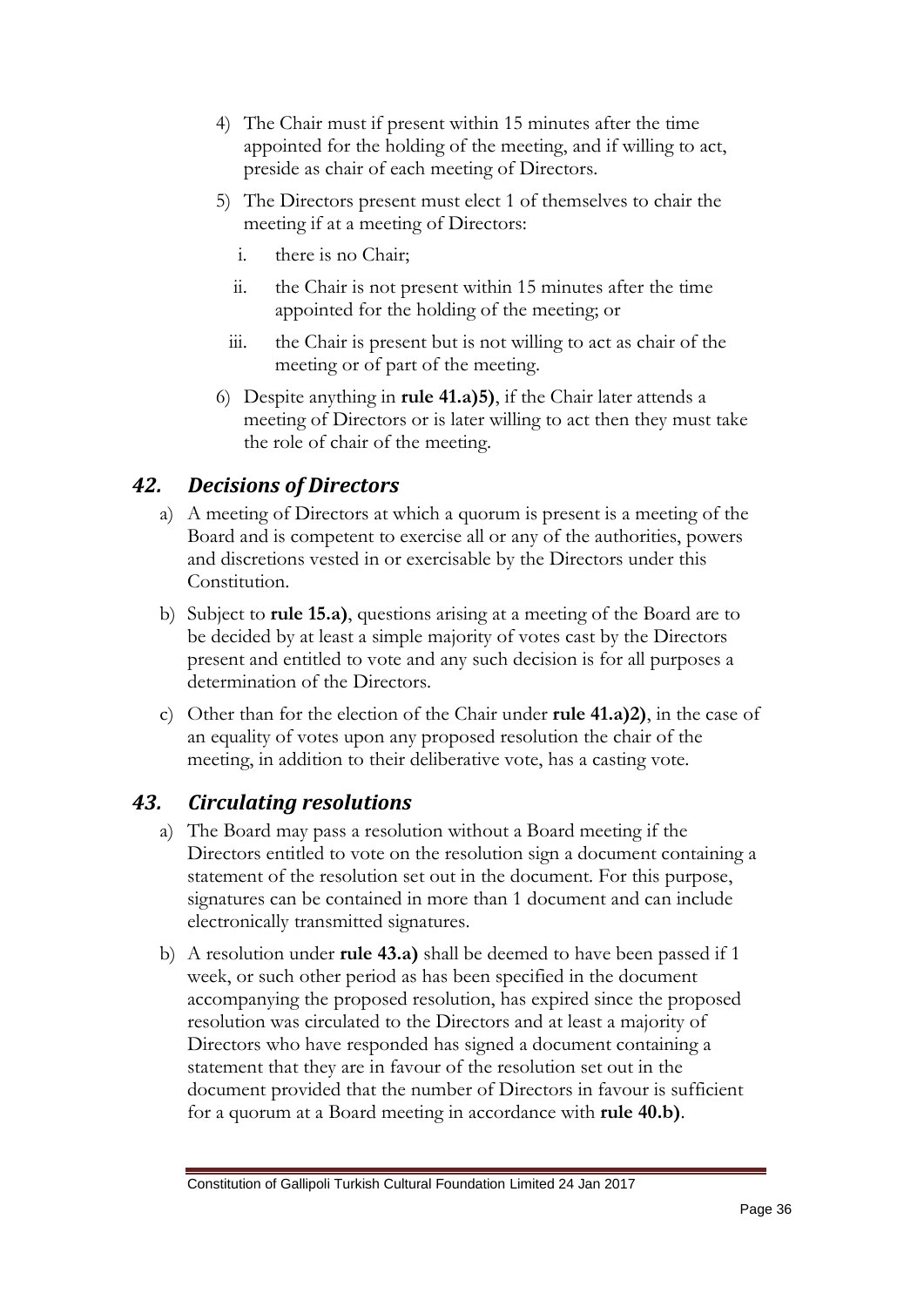- c) Resolutions passed in accordance with **rule 43.b)** are to be taken to have been passed on the date that is the latest of:
	- 1) the date 1 week after the resolution was distributed to Directors or such other date as may be specified in the document accompanying the proposed resolution; or
	- 2) on the date the resolution was assented to by the final Director whose support resulted in the number of Directors in favour of the resolution equalling the number that is a quorum in favour.
- d) For **rule 43.a)** a Director may signify assent to a document by signing the document or by notifying the Secretary of the Director's assent in person or by post or by telephone, fax, email or other electronic means.
- e) Where a Director signifies assent to a document other than by signing the document, the Director must by way of confirmation sign the document at the next meeting of Directors attended by that Director, but failure to do so does not invalidate the resolution to which the document relates.

#### <span id="page-36-0"></span>*44. Committees of the Board*

- a) The Board may form and delegate any of its powers to a committee of the Board consisting of such Directors and other individuals as the Board thinks fit and may from time to time revoke such delegation. Subject to **rule 44.e)** all such Committees of the Board must be chaired by a Director.
- b) A committee of the Board must, in exercise of the powers delegated to it, conform to any directions and restrictions that may be imposed on it by the Board. A power so exercised will be taken to be exercised by the Board.
- c) Subject to **rule 44.b)** the meetings and proceedings of any committee of the Board consisting of more than 1 individual will be governed, so far as they can and with such changes as are necessary, by the provisions for regulating the meetings and proceedings of the Board contained in this Constitution.
- d) A minute of all the proceedings and resolutions of every committee of the Board shall be made, entered and signed in the same manner in all respects as minutes of proceedings of the Board are required by the CorpAct and this Constitution to be made, entered and signed. A copy of these Committee minutes shall be tabled at the next practicable Board meeting.
- e) If the Board establishes an audit-type committee of the Board it will consist of at least 3 individuals including at least 1 Director. Notwithstanding **rule 44.a)** the chair may be, but need not be, a Director.
	- 1) The Chair shall not be eligible to be a member of such an audittype committee of the Board.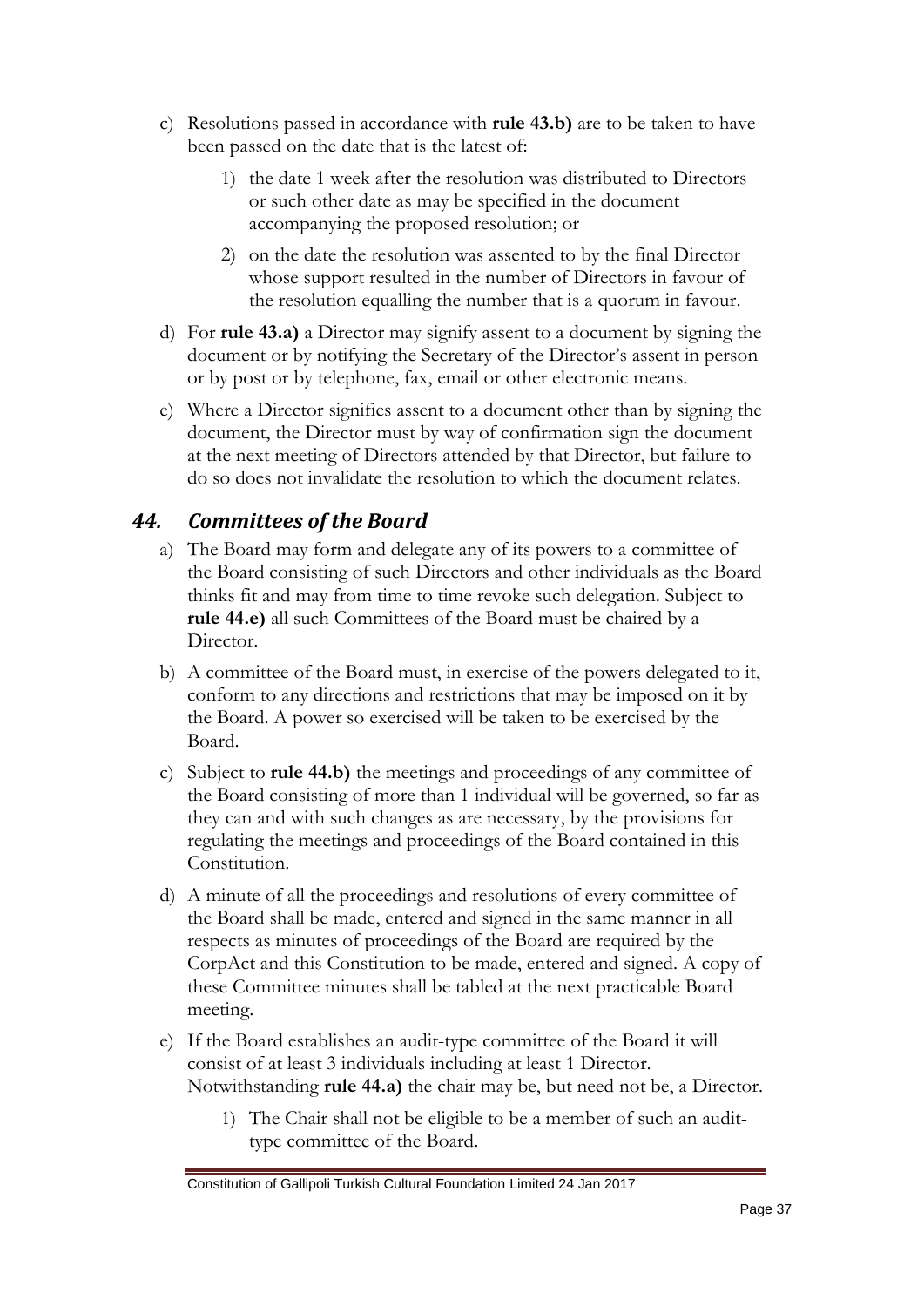- f) Subject to **rule 44.e)** the Board may delegate any of its powers to 1 Director or an Officer.
	- 1) A Director or Officer to whom any powers have been so delegated must exercise the powers delegated in accordance with any directions of the Board.

# <span id="page-37-0"></span>*45. Validity of acts of Directors*

a) All acts done at any meeting of the Board or by any individual acting as a Director or a committee of the Board attended by an individual acting as a Director shall be valid even if it is later discovered that there was a defect in the appointment of the individual as a Director or the individual being disqualified to be a Director or having vacated office or the Director or individual not being entitled to vote, provided the circumstance was not known by the Director or individual or committee of the Board when the act was done.

# <span id="page-37-1"></span>**V. ADMINISTRATION**

# <span id="page-37-2"></span>*46. Secretary*

- a) The Board must appoint at least 1 Secretary who may, but need not, be a Director or a Member or an employee. At least 1 Secretary must be resident in Australia.
- b) The Secretary holds office on such terms and conditions as to remuneration and otherwise as the Board determines. The Secretary may act in an honorary capacity. Any such appointment should require that the individual appointed as Secretary undertakes to meet the obligations of an Officer in accordance with the CorpAct
- c) The Board may remove any Secretary so appointed, subject to the terms of any contract and the law.
- d) The role of the Secretary includes maintaining the Register.

# <span id="page-37-3"></span>*47. Minutes*

- a) The Directors must ensure that minutes of proceedings and resolutions of general meetings of the Company and of meetings of the Directors (including Committees of the Board) are recorded in books kept for that purpose within 1 month following the relevant meeting.
- b) The Directors must ensure that minutes of resolutions passed by Directors and Committees of the Board without a meeting are recorded in books kept for the purpose within 1 month after the resolution is passed.
- c) The minutes of a meeting must be signed within a reasonable time after the meeting by the chair of the meeting or the chair of the following meeting.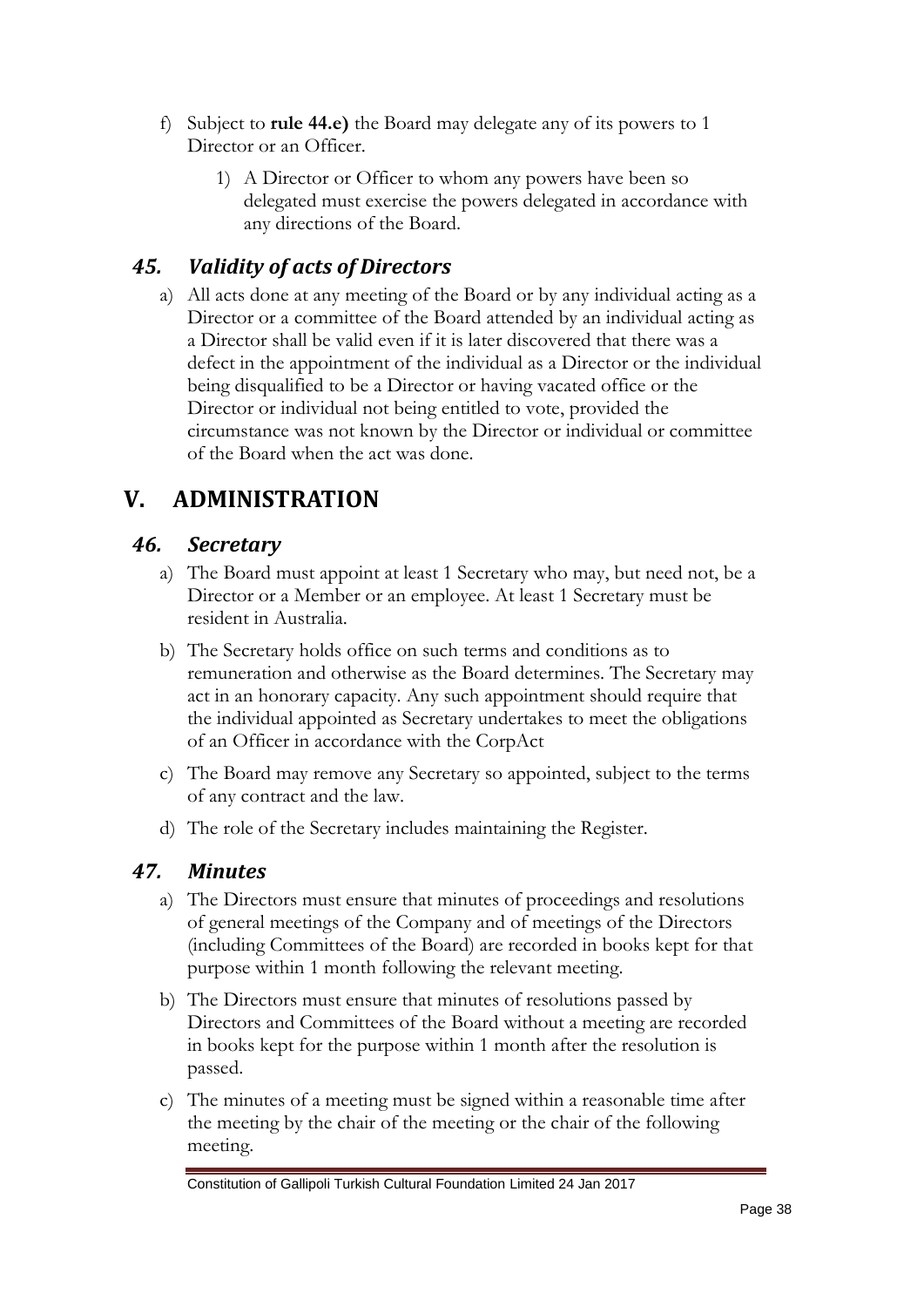- d) The minutes of a passing of a resolution without a meeting must be signed by a Director within a reasonable time after the resolution is passed.
- e) A minute that is recorded and signed in accordance with **rule 47** is evidence of the proceeding or resolution to which it relates unless the contrary is proved.

#### <span id="page-38-0"></span>*48. Inspection of records*

- a) The Directors must ensure that the minute books for general meetings are open for inspection by Members free of charge.
- b) Subject to **rule 48.a)**, the Board may determine whether and to what extent, and at what times and places and under what conditions, the minute books, financial records and other documents of the Company or any of them, will be open to inspection by Members other than Directors.
- c) A Member other than a Director does not have the right to inspect any books, records or documents of the Company except as provided by law or authorised by the Board.
- d) Notwithstanding **rule 48.b)**, a previous Director has a right to inspect minute books for meetings of the Directors and Committees of the Board for the period covering when they were a Director.

#### <span id="page-38-1"></span>*49. Accounts and audit*

- a) The Company must prepare and deal with such accounts as are required to be prepared by it under the CorpAct or the ACNCAct as applicable.
- b) If required by the CorpAct or the ACNCAct, the Directors must cause the financial records of the Company to be audited in accordance with the requirements of the CorpAct or ACNCAct, as applicable.
- c) The financial year shall be the period of 12 months ending on 30 June, unless the Board determines a different end date.

#### <span id="page-38-2"></span>*50. Notices*

- a) A notice may be given by the Company to a Member:
	- 1) by serving it on the Member personally;
	- 2) by sending it by prepaid post to the Member's address as shown in the Register;
	- 3) by sending it to the fax number, Electronic Contact Address or such other address the Member has supplied to the Company for the giving of notices;

Constitution of Gallipoli Turkish Cultural Foundation Limited 24 Jan 2017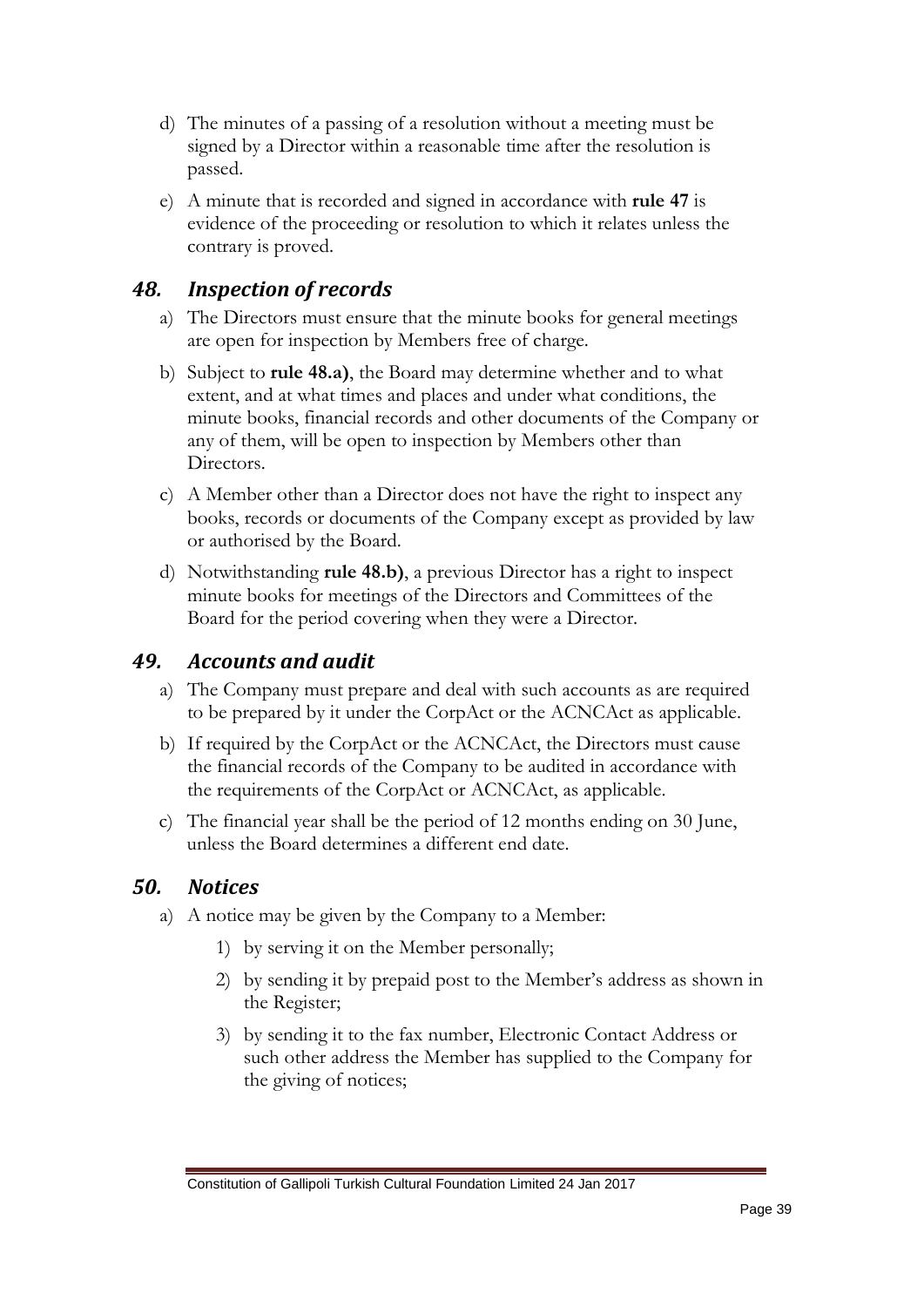- 4) by making a copy of it accessible electronically on a website of, or related to, the Company and advising the Member of its availability via the Electronic Contact Address; or
- 5) by publishing it in a regular newsletter publication of the Company to Members which publication may be printed or be electronic or internet based.
- b) The fact that a Member has supplied a fax number or email or other electronic address for the giving of notices:
	- 1) does not require the Company to give any notice to that person by fax or email or other electronic means; or
	- 2) does not prevent the Company from giving notice to that person in the manner envisaged by **rule 50.a)4)**.
- c) A signature to any notice given by the Company to a Member under **rule 50.a)** may be in writing or a facsimile printed or affixed by some mechanical, electronic or other means.
- d) Any Member who has not provided to the Company a place of address or Electronic Contact Address for inclusion in the Register as the place at or via which notices may be given to the Member shall not be entitled to receive any notice.
- e) Subject to this Constitution, a notice may be given by the Company to any Director either by serving it personally at, or by sending it by prepaid post to, the Director's usual residential or business address, or by sending it to the fax number, Electronic Contact Address, or such other address as the Director has supplied to the Company for the giving of notices.
- f) Subject to this Constitution, a notice may be given by a Member or a Director to the Company by serving it on the Company at, or by sending it by prepaid post to, the registered office or principal place of business if any of the Company or by sending it to the principal fax number or principal electronic address of the Company at its registered office or principal place of business, if any.
- g) Where a Member does not have a registered address or Electronic Contact Address or where the Company has bona fide reason to believe that a Member is not known at the Member's registered address or Electronic Contact Address, all future notices are deemed to be given to the Member if the notice is exhibited in the Registered Office, if any, for a period of 48 hours (and is deemed to be duly served at the commencement of that period) unless and until the Member informs the Company of a registered address or Electronic Contact Address.
- h) A reference in this Constitution to a notice or other communication in writing includes a notice given by fax or electronic means or other modes of reproducing words in a visual form (see **rule 4.d)6)**).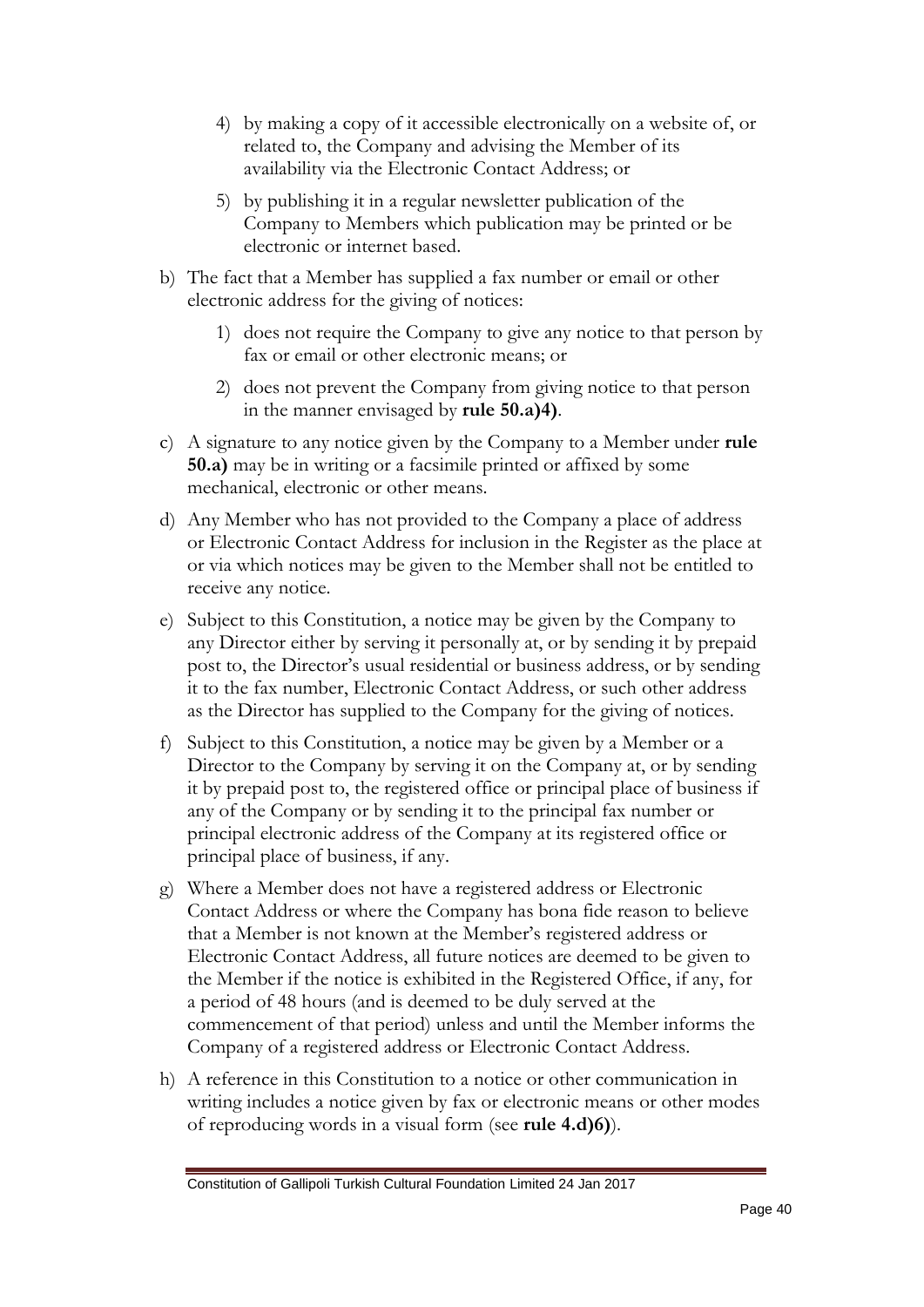# <span id="page-40-0"></span>*51. Time of service of notices*

- a) Where a notice is sent by post, service of the notice is to be taken to be effected if a prepaid envelope containing the notice is properly addressed and placed in the post and to have been effected:
	- 1) in the case of a notice of a general meeting  $-$  on the Business Day after the date of its posting; or
	- 2) in any other case 2 Business Days after it is posted.
- b) Where a notice is sent by fax or email or other electronic means, service of the notice is to be taken to be effected on the Business Day after the date it is sent.
- c) Where the Company gives a notice under **rule 50.a)4)**, service of the notice is to be taken to be effected when the notice was first so made accessible.
- d) When the Company gives notice under **rule 50.a)5)**, service of the notice is to be taken to be effected on the Business Day after the day on which the notice was first published.

#### <span id="page-40-1"></span>*52. Other communications and documents*

a) **Rules 50. & 51.** apply, so far as they can and with such changes as are necessary as determined by the Board, to the service of any communication or document.

#### <span id="page-40-2"></span>*53. Execution of documents*

- a) Without limiting the manner in which the Company may execute any approved contract, including as permitted under the CorpAct, the Company may execute any agreement, deed or other document by:
	- 1) 2 Directors signing the same; or
	- 2) 1 Director and 1 Secretary signing the same.
- b) Nothing in this Constitution requires the Company to execute any agreement, deed or other document under common seal for the same to be executed effectively by the Company.
- c) The Board may at any time determine that the Company shall have a common seal.

#### <span id="page-40-3"></span>*54. Indemnity and insurance*

- a) Subject to **rule 54.b)**, the Company must indemnify each Officer on a full indemnity basis and to the full extent permitted by law against all liabilities, including a loss, liability, cost, charge or expense, incurred by the Officer as an Officer, including without limitation:
	- 1) a liability for negligence; and
	- 2) a liability for reasonable legal costs.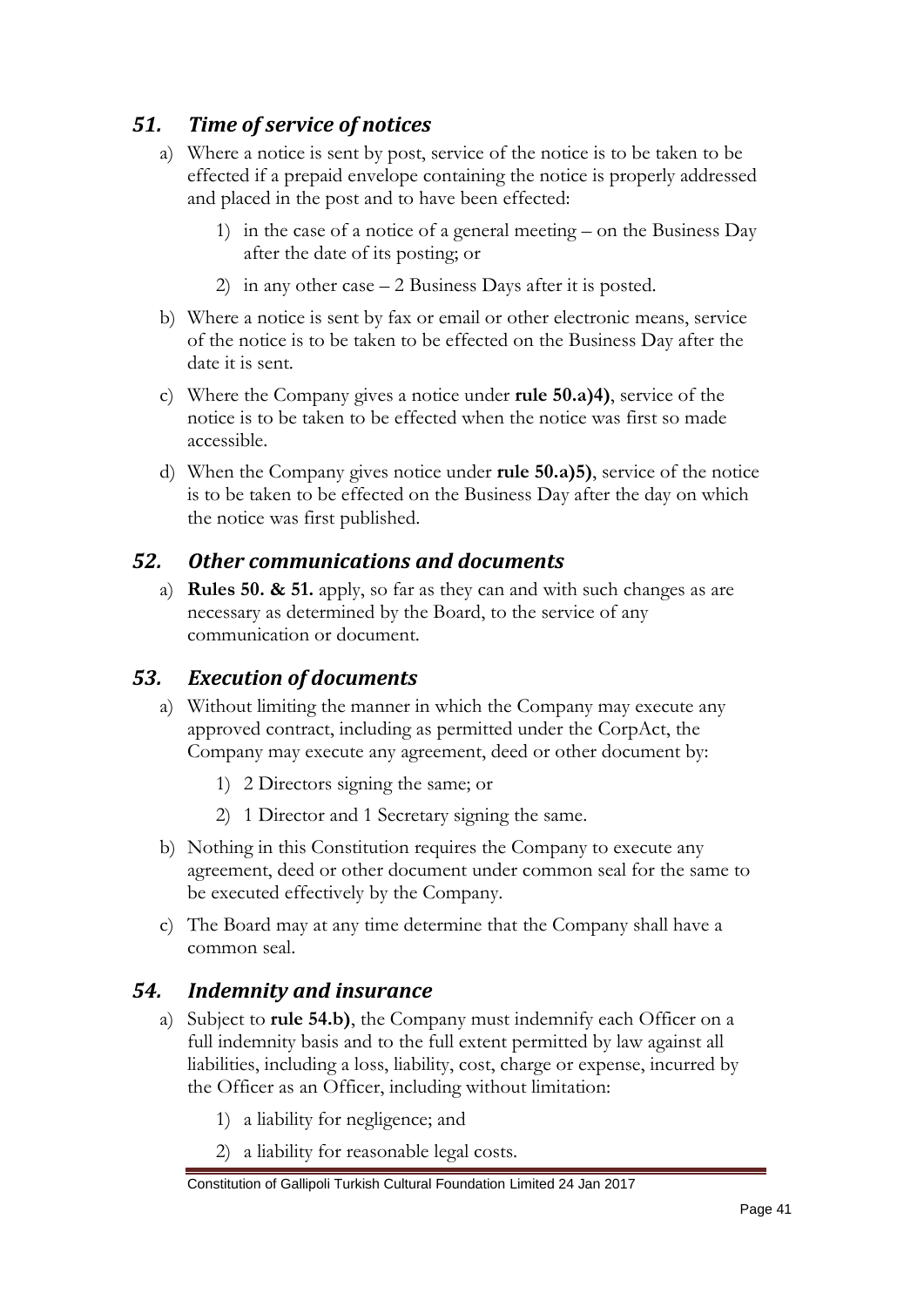- b) The indemnity in **rule 54.a)** does not operate in relation to any liability, subject to **rule 54.c)**, which:
	- 1) is a liability of the Company or any of its related bodies corporate;
	- 2) is a liability for a pecuniary penalty order under the law or a compensation order under the law; or
	- 3) arises out of conduct of the Officer which was not in good faith, or which involved wilful misconduct, gross negligence, reckless misbehaviour or fraud.
- c) **Rule 54.b)** does not apply to a liability for legal costs.
- d) The indemnity in **rule 54.a)** does not operate in relation to legal costs incurred by the Officer in defending any action for a liability if the costs are incurred:
	- 1) in defending or resisting proceedings in which the Officer is found to have a liability referred to in **rule 54.b)**;
	- 2) in defending or resisting criminal proceedings in which the Officer is found guilty;
	- 3) in defending or resisting proceedings brought by ACNC, ASIC or a liquidator for a court order if the grounds for making the order are found by the court to have been established. This does not include costs incurred in responding to actions taken by ACNC, ASIC or a liquidator as part of an investigation before commencing proceedings for the court order; or
	- 4) in connection with proceedings for relief to the Officer under the CorpAct or ACNCAct where the court denies the relief.
- e) If there is any appeal in relation to any proceedings referred to in **rule 54.d)**, it is the outcome of the final appeal that is relevant for the purposes of **rule 54.d)**.
- f) The indemnity in **rule 54.a)**:
	- 1) does not extend to and is not an indemnity against any amount in respect of which the indemnity would otherwise be illegal, void, unenforceable or not permitted by law; and
	- 2) does not operate in respect of any liability of the Officer to the extent that that liability is covered by insurance.
- g) The indemnity in **rule 54.a)**:
	- 1) is enforceable without the Officer having first to incur any expense or make any payment; and
	- 2) is a continuing obligation and is enforceable by the individual who was an Officer even though the individual may have ceased to be an Officer of the Company or its related bodies corporate.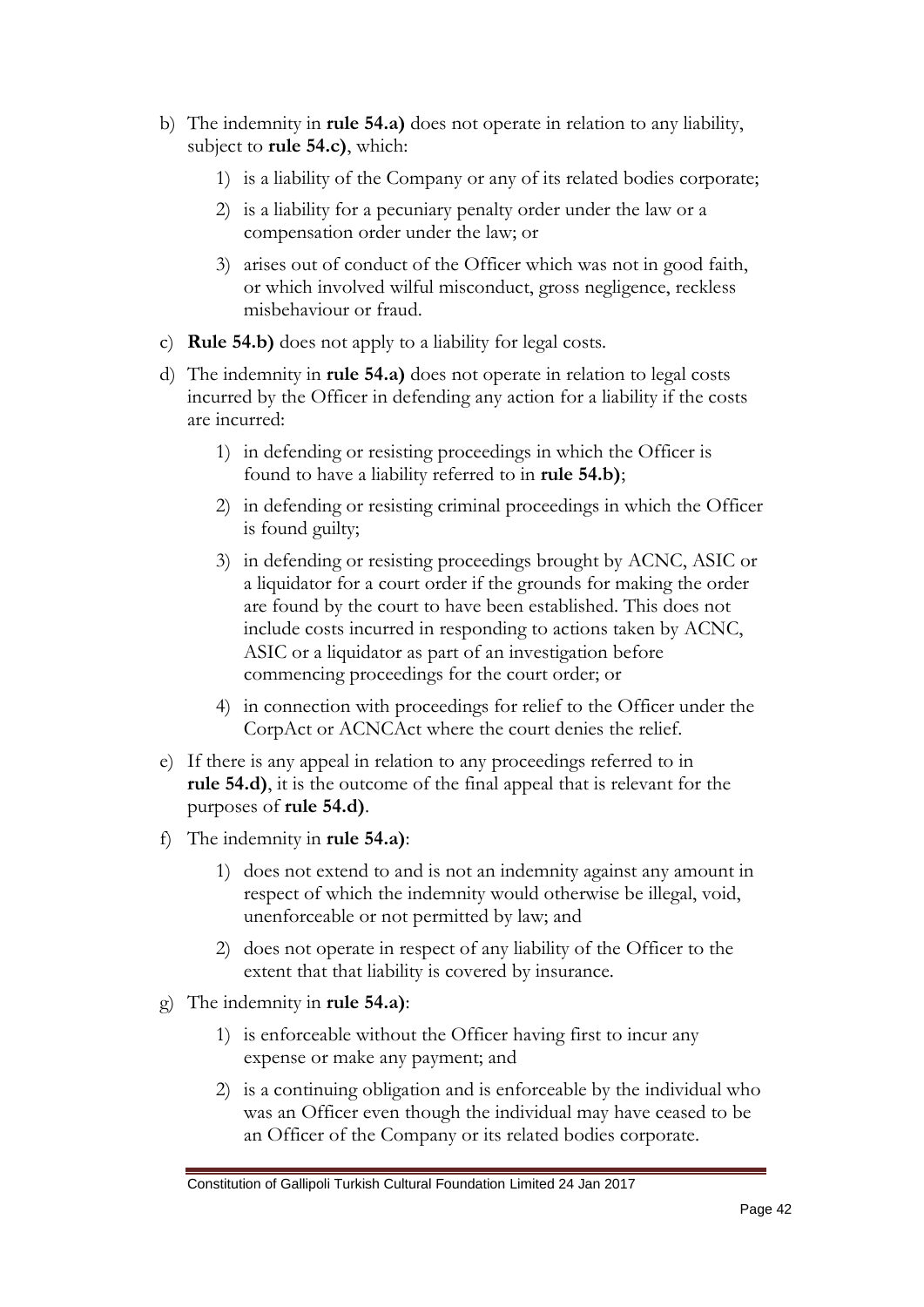- h) For each Officer against any liability incurred by the Officer as an Officer including, but not limited to, a liability for negligence or for reasonable costs and expenses incurred in defending proceedings, whether civil or criminal, and whatever their outcome the Company may, to the extent permitted by law:
	- 1) purchase and maintain insurance; or
	- 2) pay or agree to pay a premium for insurance.
- i) Nothing in **rules 54.a) & h)**:
	- 1) affects any other right or remedy that a person to whom those rules apply may have in respect of any liability referred to in those rules; or
	- 2) limits the capacity of the Company to indemnify or provide or pay for insurance for any person to whom those rules do not apply.
- j) The Company may enter into a deed with any Officer to give effect to the rights conferred by **rules 54.a)&i)**, or the exercise of a discretion under **rules 54.a)&i)** on such terms as the Board thinks fit which are not inconsistent with **rules 54.a) to i)**.

#### <span id="page-42-0"></span>*55. Submission to jurisdiction*

a) Each Member submits to the non-exclusive jurisdiction of the Supreme Court of New South Wales, the Federal Court of Australia and the Courts which may hear appeals from those Courts.

#### <span id="page-42-1"></span>*56. Prohibition and enforceability*

- a) Any provision of, or the application of any provision of, this Constitution which is prohibited in any place is, in that place, ineffective only to the extent of that prohibition.
- b) Any provision of, or the application of any provision of, this Constitution which is void, illegal or unenforceable in any place does not affect the validity, legality or enforceability of that provision in any other place or of the remaining provisions in that or any other place.

#### <span id="page-42-2"></span>*57. Winding up*

- a) If any property remains following the winding up or dissolution of the Company after satisfaction of all its debts and liabilities, this property will not be paid to or distributed amongst Members, but will be given or transferred to another institution or body corporate that has:
	- 1) objects which are similar to the Objects;
	- 2) a constitution which requires its income and property to be applied to promoting its objects; and

Constitution of Gallipoli Turkish Cultural Foundation Limited 24 Jan 2017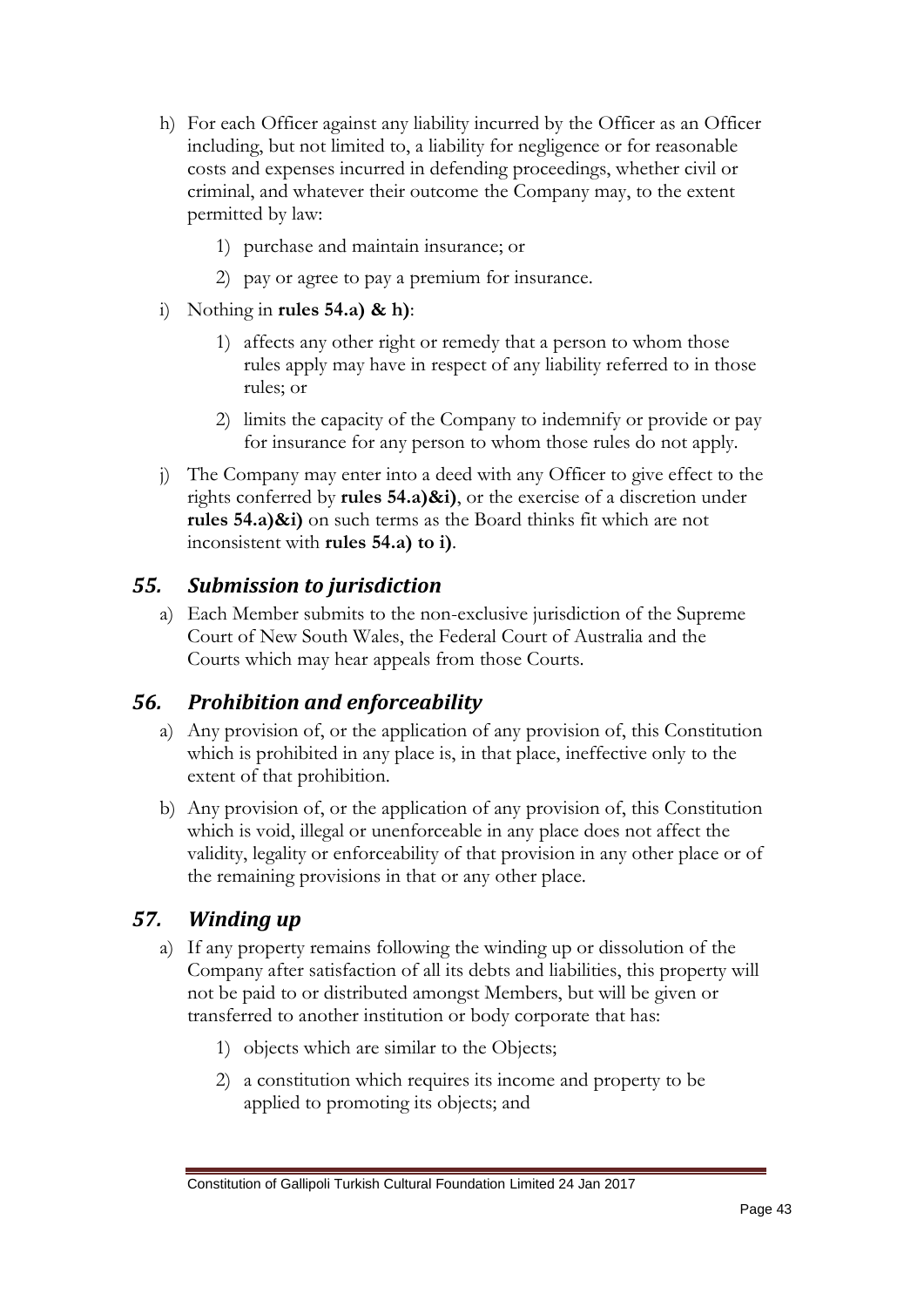- 3) a constitution which prohibits it from paying or distributing its income and property amongst its members to an extent at least as great as imposed on the Company by **rule 9.b)**.
- b) The identity of the institution or body corporate is to be determined by the Members at or before the time of dissolution and failing such determination being made, by the Directors at or before the time of dissolution and failing such determination by application to the court for determination.
- <span id="page-43-0"></span>c) If the Company is endorsed or duly authorised in any way as a deductible gift recipient in accordance with the Tax Act and the Company maintains accounts or a gift fund pursuant to such endorsement or authorisation, the Company must on the earlier of the winding up of such accounts or gift fund or of the Company having its deductible gift recipient endorsement or authorisation revoked transfer any surplus assets of those accounts or gift fund to another institution or body corporate in Australia that has:
	- 1) objects which are similar to the Objects;
	- 2) a constitution which requires its income and property to be applied to promoting its objects;
	- 3) a constitution which prohibits it from paying or distributing its income and property amongst its members to an extent at least as great as imposed on the Company by **rule 9.b)**; and
	- 4) which satisfies specific requirements of the Tax Act related to the management of a gift fund or of accounts used for the handling of deductible gift recipient funds.
- d) The identity of the institution or body corporate under **rule 57.c)** is to be determined by the Members and failing such determination being made, by the Directors.

#### *58. Changes to this Constitution*

- a) Subject to **rule 58.b)**, this Constitution may only be amended by Members passing a special resolution in accordance with the CorpAct.
- b) Members must not pass a special resolution to amend this Constitution if passing the special resolution causes the Company to no longer be a charity.

#### *59. Public Fund*

a) If the Company is endorsed to receive donations that are tax deductible gifts and as a condition of that endorsement a public fund must be maintained, then the Board must ensure that it is opened and administered in accordance with any obligations relevant to the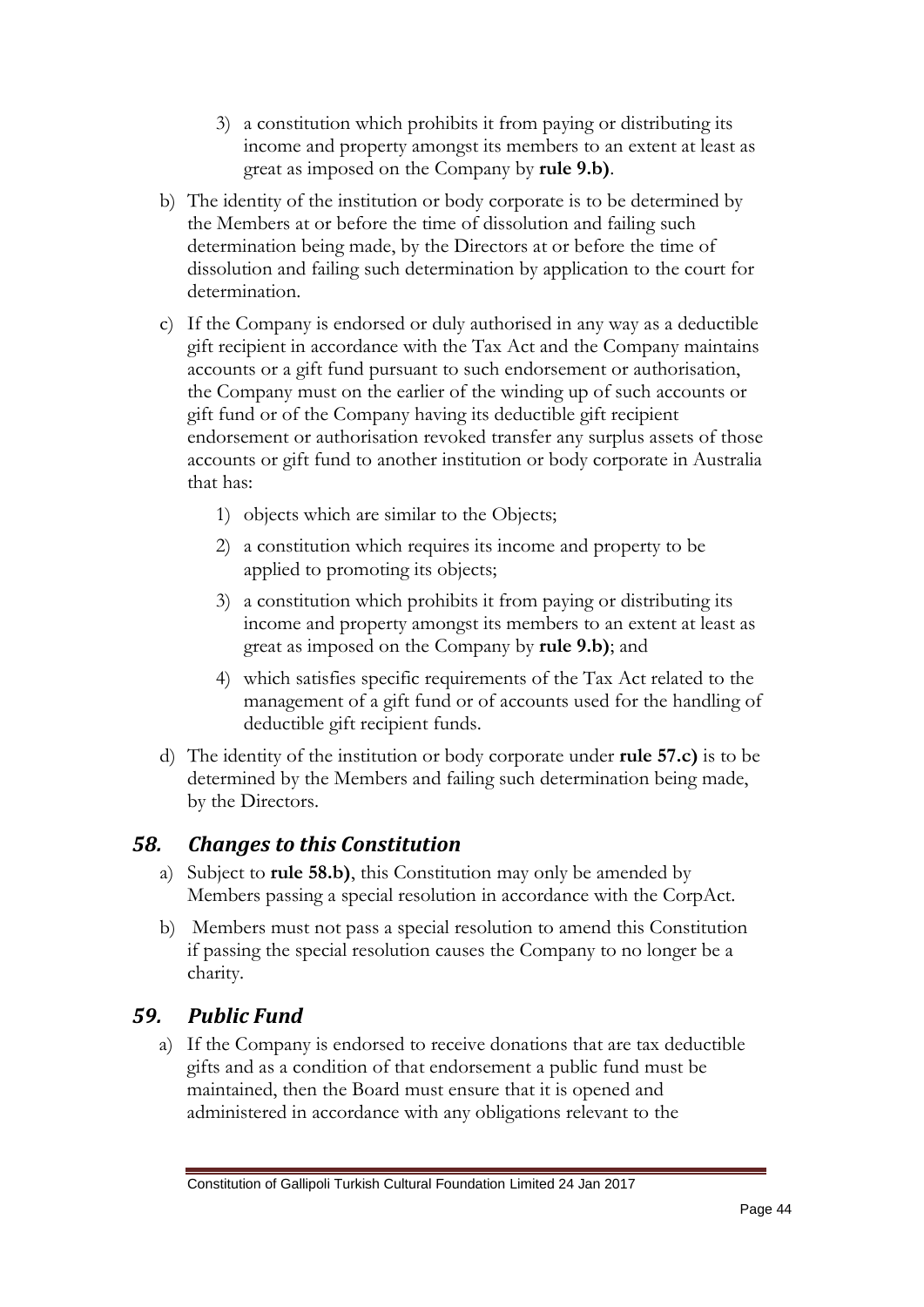endorsement and the administration of such public funds under the Tax Act.

#### *60. Patron*

- a) The Members in general meeting may appoint a Patron or more than 1 Patron. A Patron should be prominent in the field of Islam or in the Turkish community in Australia. A Patron may, but need not, be a Member.
- b) Any Patron holds office until retirement under **rule 60.c)** or until resignation, death or removal by resolution at a general meeting.
- c) The resolution appointing a Patron must specify the term of office which cannot exceed 3 years from the date of appointment.
- d) A Director or other Officer cannot be appointed Patron and a Patron is not an Officer or Director of the Company.
- e) A Patron has such rights, privileges and duties as may be agreed from time to time by the Board.

### *61. Transitional provisions*

- a) **Changes to membership** from when this Constitution becomes effective:
	- 1) Members of *NSW Auburn Turkish Islamic Cultural Center Incorporated* who become Members of the Company become Ordinary Members; and
	- 2) Honorary Members of *NSW Auburn Turkish Islamic Cultural Center Incorporated* who become Members of the Company become Honorary Members.
- b) **Membership fees**  from when this Constitution becomes effective financial members of *NSW Auburn Turkish Islamic Cultural Center Incorporated* current at the time of transfer to the Company who become Members of the Company must have their current financial status carried forward to the Company for the membership period as if there had been no change.
- c) **The Board** The members of the Management Committee of *NSW Auburn Turkish Islamic Cultural Center Incorporated* in office when this Constitution becomes effective become the initial Elected Directors in accordance with **rule 26.b)** and the President of the Management Committee becomes the initial Chair in accordance with **rule 41:**
	- 1) Appointed Directors there will be no Appointed Directors in office when this Constitution becomes effective.
- d) At the first annual general meeting after this Constitution became effective, Directors to retire shall be determined using **rule 30.**